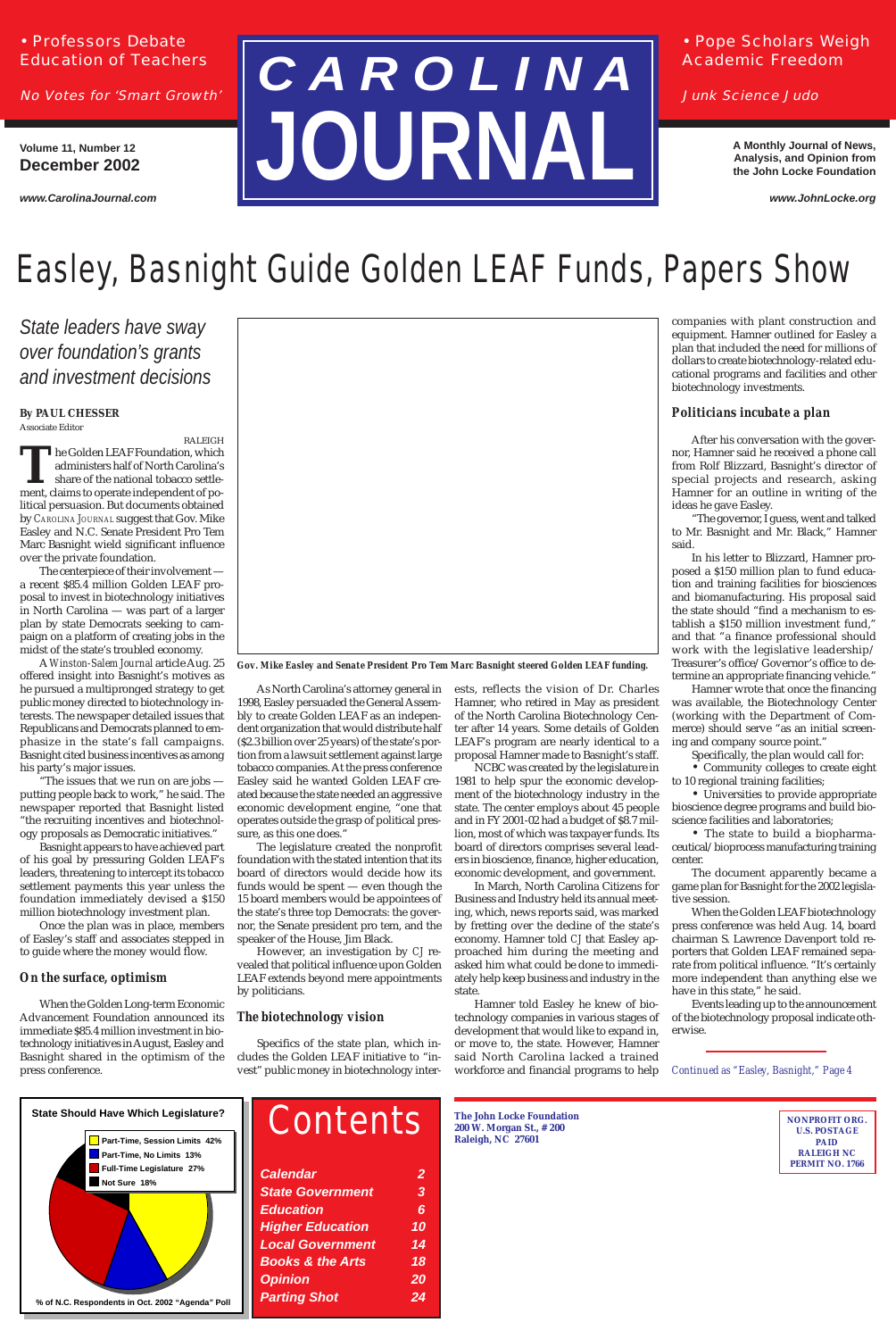**O**n Jan. 27, 2003, the John Locke<br>Foundation will welcome re-<br>nowned author and reporter Bill<br>Gertz to speak at a special luncheon. The Foundation will welcome renowned author and reporter Bill Gertz to speak at a special luncheon. The national security and defense writer has just released his new book, *Breakdown: How America's Intelligence Failures Led to September 11*.

Gertz is an internationally recognized newspaper reporter who has specialized in writing major stories on a wide variety of defense, intelligence, and international security issues.

A veteran defense writer who specializes in coming up with inside stories, often based on classified documents, he is widely viewed as one of the best reporters in his field. His sources within government are extensive.



Gertz has broken a number of stories with international implications. As former CIA Director R. James Woolsey put it, "When I was DCI [Director of Central Intelligence] Bill used to drive me crazy because I couldn't figure out where the leaks were coming from. Now that I've been outside for two years, I read him religiously to find out what's going on."

Secretary of Energy Bill Richardson told Gertz: "We talk about your stories at Cabinet meetings." And White House spokesman Michael McCurry once called the author "a straight shooter" who has written "more interesting reporting on national security than anybody on the beat."

Radio talk show host Rush Limbaugh also has described Gertz as "one of the best national security reporters in the country" who has produced more scoops exposing the Clinton administration's foreign and defense policy failures than any other

## Washington Times Reporter Bill Gertz to Visit Raleigh

## **C A R O L I N A JOURNAL**

Richard Wagner *Editor*

Paul Chesser, Michael Lowrey *Associate Editors*

Karen Palasek, Erik Root, Jon Sanders *Assistant Editors*

Rheta Burton, Andrew Cline, Roy Cordato, Charles Davenport, Ian Drake, Tom Fetzer, Nat Fullwood, John Gizzi, David Hartgen, Lindalyn Kakadelis, George Leef, Donna Martinez, Kathryn Parker, Marc Rotterman, Jack Sommer, George Stephens, John Staddon, Jeff Taylor, Michael Walden, Karen Welsh *Contributing Editors*

• When Golden LEAF announced its \$85.4 million biotechnology "stimulus" initiative in August, its leaders claimed that they operated independent of political influence. However, documents related to the stimulus deal reveal that intense pressure was placed on the foundation by North Carolina's two most powerful politicians. *Page 1*

Jenna Ashley, Hans Hurd, Brian Gwyn, Brian Shrader *Editorial Interns*

• After the North Carolina House majority swerved to Republicans Nov. 8, political observers at a John Locke Foundation luncheon in Raleigh heard election analysis from state and national pundits. *Page 3*

John Hood *Publisher*

Don Carrington *Associate Publisher*

• The United States hung a big "kick me" sign on its backside in the Middle East, and the Arab world has obliged, former CIA Director R. James Woolsey said at a Locke Foundation dinner. *Page 3*

Published by The John Locke Foundation 200 W. Morgan St., # 200 Raleigh, N.C. 27601 (919) 828-3876 • Fax: 821-5117 www.JohnLocke.org

Bruce Babcock, Ferrell Blount, John Carrington, Hap Chalmers, Sandra Fearrington, Jim Fulghum, William Graham, John Hood, Kevin Kennelly, Lee Kindberg, Robert Luddy, William Maready, J. Arthur Pope, Assad Meymandi, Tula Robbins, David Stover, Jess Ward, Andy Wells, Art Zeidman *Board of Directors*

*CAROLINA JOURNAL is a monthly journal of news, analysis, and commentary on state and local government and public policy issues in North Carolina.*

*©2002 by The John Locke Foundation Inc. All opinions expressed in bylined articles are those of the authors and do not necessarily reflect the views of the editors of* Carolina Journal *or the staff and board of the Locke Foundation.*

*Material published in* Carolina Journal *may be reprinted provided the Locke Foundation receives prior notice and appropriate credit is given. Submissions and letters to the editor are welcome and should be directed to the editor.*

*Readers of* Carolina Journal *who wish to receive daily and weekly updates from* CJ *editors and reporters on issues of interest to North Carolinians should call 919-828- 3876 and request a free subscription to* Carolina Journal Weekly Report*, delivered each weekend by fax and e-mail, or visit Carolina Journal.com on the World Wide Web. Those interested in education, higher education, or local government should also ask to receive new weekly eletters covering these issues.*



### *ON THE COVER*

### *NORTH CAROLINA*

### *EDUCATION*

• Professors and deans of schools of education heatedly disagreed over the direction of education schools in a panel discussion at the Pope Center for Higher Education Policy's conference. *Page 6*

> The John Locke Foundation produces a monthly audio magazine called LockeLines that features speeches made at JLF events each month. LockeLines includes Headliner speeches as well as Shaftesbury Society speeches and commentary by Locke staff. To subscribe, call Kory Swanson at (919) 828-3876.

• North Carolina's Compliance Commission has made several recommendations to the State Board of Education on accountability issues contained in the No Child Left Behind Act. *Page 7*

• Amid fanfare, a new curriculum item has arrived on the scene in North Carolina's public schools. It's called character educa-

tion, and along with the Student Citizen Act of 2001, promotes target behaviors that successful character education students should exhibit. *Page 8*

### *HIGHER EDUCATION*

• A panel of academic thinkers discussed academic freedom in the wake of September 11 as part of the Pope Center for Higher Education Policy's conference in Chapel Hill. *Page 10*

• Academics also addressed several challenges facing higher education at the Pope conference, including answering calls for increasing accountability, restoring liberty and dignity, and translating lofty goals into practical application. *Page 11*

• House Undergraduate Library at the University of North Carolina at Chapel Hill will receive an endowment worth at least \$20,000 from the senior class of 2003. *Page 12*

• The saga of Michael Bellesiles appeared to come to an end in late October when the antigun scholar resigned from the faculty of Emory University. *Page 12*

### *LOCAL GOVERNMENT*

• The September release of a Smart Growth America study charging that North Carolina's Triad and Triangle regions are home to the second and third most serious sprawl problems in the country put discussion of so-called "smart growth" back in the state's news. *Page 14* despite setbacks, North Carolina's main airports remain attractive — and busy places to fly from. *Page 15*

• Wilmington-area officials are re-examining their transportation priorities after discovering that a planning document formally adopted in 2001 contains cost estimates that are grossly inaccurate. *Page 17*

### *THE LEARNING CURVE*

• A book review by *Carolina Journal*'s George Leef of *The Strange Death of American Liberalism* by H. W. Brands, and a review of the HBO documentary "Journeys with George." *Page 18*

• The airline industry continues to be caught in a severe financial downdraft, yet with a stocking full of carols! *Page 24*

• Review of the books *Junk Science Judo: Self-Defense Against Health Scares & Scams* by Steven J. Milloy, and *The Death of the West: How Dying Populations and Immigrant Invasions Imperil Our Country and Civilization* by Patrick J. Buchanan. *Page 19*

### *OPINION*

• Locke Foundation adjunct scholar Michael Walden says business incentives have hidden costs and potential adverse consequences that when exposed, lose their luster and sensibility to an alternative way of promoting economic development.

 *Page 22*

• Locke Foundation senior fellow Marc Rotterman remembers Johnny Unitas.  *Page 23*

### *PARTING SHOT*

• The Locke staff rings in sales-tax increases

**Contents**

reporter.Gertz is currently the defense and national security reporter of *The Washington Times*, a position he has held for the past 14 years.

Abroad, Gertz has been subjected to vitriolic verbal attacks by no less than the chief of Russian SVR foreign intelligence service, successor to the KGB. SVR Director Vyacheslav Trubnikov called him a "tool" of the CIA after he disclosed Russian spying in the Balkans.

Communist China's Deputy Foreign Minister Li Zhoxing, now Beijing's ambassador to Washington, has denounced Gertz for exposing China's international nuclear technology and missile sales. Russia's Foreign Ministry has filed at least two formal diplomatic protest notes to the U.S. government over Gertz's stories.

Gertz has written numerous articles for journals and magazines, including *National Review*, *The Weekly Standard*, and *Air Force Magazine*.

He has lectured on defense, national security, and media issues at the Defense Department's National Security Leadership Program, Johns Hopkins University School of Advanced International Studies, the FBI National Academy in Quantico, Va., the National Defense University in Washington, DC, and at the CIA in Virginia.

The luncheon will begin at noon at the Holiday Inn Brownstone Hotel in Raleigh. The price is \$20 per person. For more information or to preregister, contact Thomas Croom at (919) 828-3876 or events @johnlocke.org.

## *Shaftesbury Society*

Each Monday at noon, the John Locke Foundation sponsors the Shaftesbury Society, a group of civic-minded individuals who meet over lunch to discuss the issues of the day. The meetings are conducted at the Locke offices at 200 W. Morgan St., Suite 200, Raleigh. Parking is available in nearby lots and decks.

## *Locke Lines*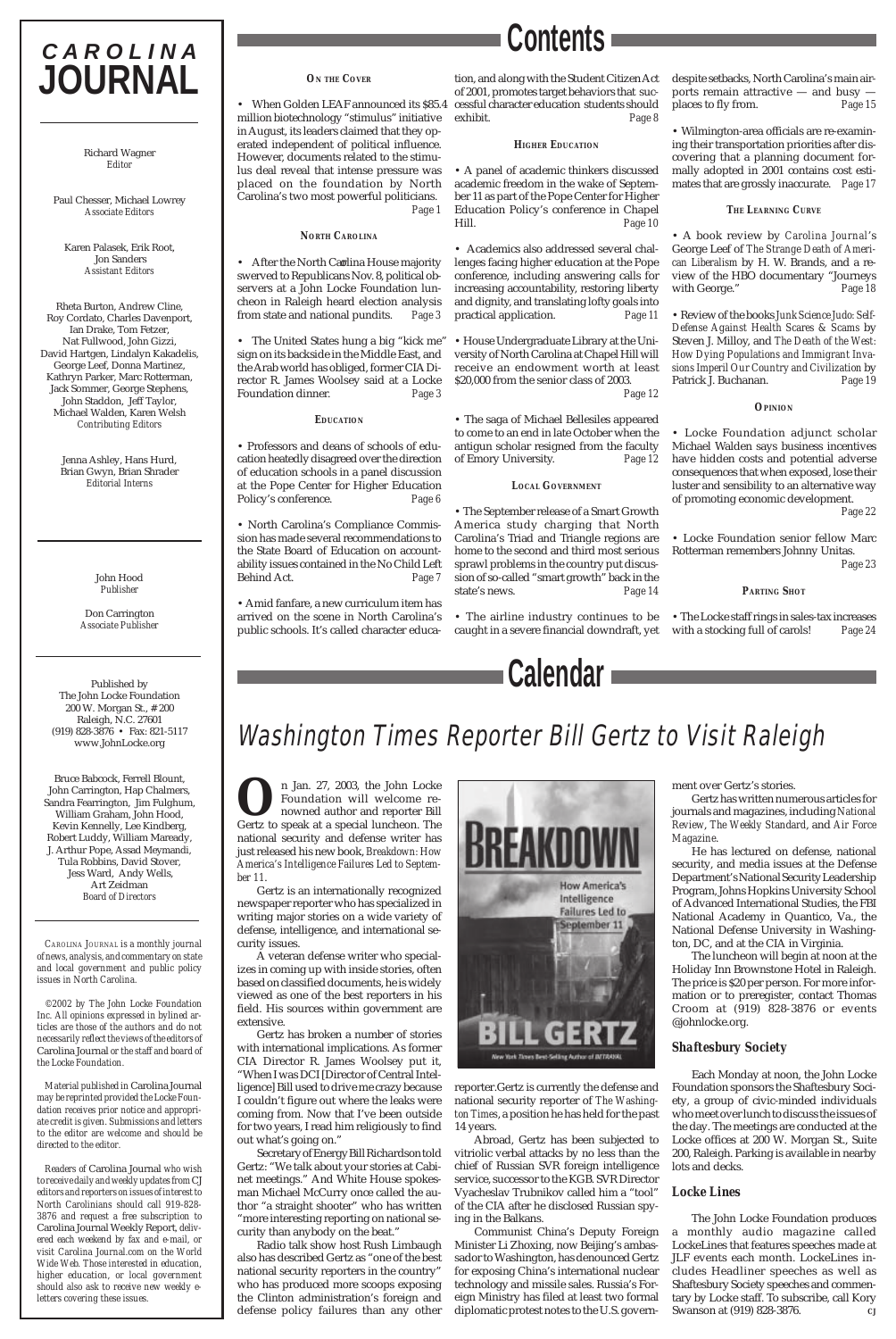## **CAROLINA**<br> **CAROLINAL December 2002** 3

## Fourth World War Approaches, Former CIA Chief Woolsey Says

RALEIGH The United States hung a big "kick"<br>me" sign on its backside in the<br>Middle East, and the Arab world<br>has obliged. former CIA Director R. James me" sign on its backside in the Middle East, and the Arab world has obliged, former CIA Director R. James Woolsey says. Woolsey, who spoke at a John Locke Foundation dinner Oct. 30 in Raleigh, said America's method of confrontation in response to terrorist acts is to send "litigators" most of the time, not soldiers. Woolsey was CIA director for two years under President Bill Clinton. The United States hung a big "kick the lawyers," and once in

*"Republicans made significant gains, but the end result was to catch up to, but not pass, the Democrats." - John Hood*

## **By PAUL CHESSER**

Associate Editor

"We have hung a 'kick me' sign in the Middle East for the last 25 years," Woolsey said, citing the country's feeble responses to terrorist attacks, such as that on the U.S. Embassy in Beirut.

He said that despite the Gulf War in 1991, which allowed Saddam Hussein and his Republican Guard to stay in power, the United States continued its penchant for limited response to attacks in 1993. He cited the plan to assassinate former President George H. W. Bush and the ambush of U.S. soldiers in Mogadishu, Somalia, as examples.

"And what did we do (after

Mogadishu)?" Woolsey asked rhetorically. "Leave. We continue to dispatch a while the legal system



catches one or two individuals who plot attacks against the United States, Woolsey said. Al Qaeda and Hussein have been given evidence over the years that America is a lazy nation and won't fight, he said.

Now that the country has experienced the September 11 terror attacks and responded in Afghanistan, the United States must look ahead to fighting a "fourth world

war" against enemies in the Middle East in order to survive.

Woolsey said he thinks there is no solution to the problems in Iraq other than removing Hussein's regime by force.

"We won't have a chance for peace in the Middle East unless we do," Woolsey said.

Woolsey said that he doesn't think there



is a direct link between Hussein and al Qaeda, but that he is sure they have shared intelligence. The two factions hate each other, but they both hate the United States a lot more, he said.

Woolsey said he thinks eventually, that if Hussein stays in power, the dictator will give al Qaeda chemical weapons. He also said Hussein could control the Middle East

## **By PAUL CHESSER**

Associate Editor

RALEIGH **S**tate and national pundits headlining a John Locke Foundation luncheon Nov. 11 offered various, and sometimes conflicting, analyses of the midterm election after a recount of votes in a key state race apparently shifted the N.C. House to Republican control.

All five members of the luncheon's panel, however, agreed that circumstances aligned in Republicans' favor to do well, surprisingly, almost everywhere.

"Nobody saw anything in terms of a tide or a wave," said David Keene, chairman of the American Conservative Union in Washington.

He said President Bush took nearly everyone by surprise with his tireless campaigning in the weeks leading up to Election Day.

Keene said that "George W. Bush made this his election," and that the president got "his" base out.

Panel member Bill Lee of Tel Opinion

Research in Washington said Bush helped seal the election for the GOP because he was a "visible [president] who was all over the country." Lee said the impending threat of war and national economic turmoil motivated voters to seek stability.

"The voters were

looking for security, and

they saw the chief executive very active," he said.

Lee contrasted the energy and symbolism of Bush, who appeared in North Carolina on behalf of Elizabeth Dole five times in her Senate race against Erskine Bowles, with the disarray of Democrats.

"The Democrats were not able to advance an issue," Lee said. "There was no Democratic leadership nationally."

Lee also attributed GOP successes, based on his polling information, to a 2 percent increase in voter turnout compared to

Panelist David Crabtree, news anchor of WRAL-TV in Raleigh, analyzed his station's coverage of the elections.

the last midterm election, which represented 4.5 million more votes nationwide. He said most of the votes went to Republicans. He also said the generic vote trended toward the GOP throughout most of the pre-election period. Most poll respondents said the economy was the most important issue affecting their vote, Lee reported.

*News & Observer* of Raleigh political columnist Rob Christensen said "the election was obviously just right for the Republican Party." But he said the attacks of September 11 and subsequent war talk played a large part in Republican successes. Christensen said most of his election assignments focused on Dole-Bowles race, which helped Republican in other races in North Carolina.

Christensen said that in Dole, the national Republican Party had recruited "a rock star," who was "one of the most popular women in the country." Saying he had not seen anything like her campaign before, Christensen suggested she may have been a better candidate than Jesse Helms, whom she will succeed.

> Christensen said many women who had been staunch Democratic voters attended Dole rallies. He also said Bowles in many ways was not the right candidate to oppose Dole because of his perceived position changes on free trade, in addition to tepid support from black constituencies

and the state's teachers' union.

## *Locke Foundation's analysis*

Locke Foundation President John Hood said that the presence of Dole on the ballot didn't help state GOP candidates much, but that redistricting, tax increases, and other local issues likely played a larger role.

Contrary to what other commentators said about Republican successes, Hood said that state and local election results suggests that the state is continuing its move toward

*North Carolina moves toward political parity*

## Locke Foundation Panelists Analyze Elections, GOP's Surge



*Left to Right: Marc Rotterman, John Hood, Tel Opinion's Bill Lee, and WRAL's David Crabtree*

political parity.

Developments Nov. 8 that apparently gave the N.C. House to Republicans by a two-seat margin, because of a computer glitch in Wayne County, further illustrated the striking balance between the parties in the state, Hood said. An official recount gave the victory in Wayne County to the Republican, Louis Pate, in his contest with House Majority Leader Phil Baddour.

"Republicans made significant gains, but the end result was to catch up to, but not pass, the Democrats," Hood said. "We now have a U.S. senator of each party, a 7-6 split in the U.S. House delegation, a Democratic governor but an overwhelmingly Republican judiciary, a 61-59 Republican N.C. House, and a narrowly divided Democratic N.C. Senate. This is a fairly accurate reflection of the political balance in North Carolina."

Hood pointed to the little-noticed outcomes in county commission races across the state to illustrate how competitive North Carolina has become.

Going into the 2002 elections, Democrats controlled 62 of 100 county commissions. The GOP had a net gain of 7 commissions, leaving the counties more evenly divided between the parties than ever before in modern state history.

North Carolina's largest counties, Mecklenburg and Wake, led the trend by returning to Republican majorities similar to those enjoyed by the party in the mid-1990s.

Hood said that one likely explanation for the historic turnover in county commissions was the legislature's decision in September to take tax reimbursements away from local governments in exchange for a new local-option sales tax. Most commissions felt compelled by the state's fiscal pressure to impose the new tax, often just weeks before Election Day.

"Basically, state government got the taxpayers' money, but county commissioners got the boot — from outraged taxpayers," Hood said.

Hood said Dole's margin of victory was far larger than some were led to expect by widespread press reports of a "tightening race" in the last three weeks of the campaign. "The idea that Erskine Bowles was ever within striking distance of Dole was an invention of the national news media," Hood said.

if he possesses ballistic missiles and nuclear weapons.

Woolsey also discussed the situation in Iran, which he said has been ruled by theocracy for more than 25 years. Its people

are repressed by mullahs, and as a result, he said the United States is popular with the nation's common people.

"It would be stupid for us to use military force against [Iran]," Woolsey said, because it would damage the limited goodwill we have there.

As for getting rid of al Qaeda, Woolsey said, "I don't think we'll be free of them until we change the Middle East." Calling such a change a "tall order," Woolsey said he remains hopeful because of transformations in other nations after world wars over the last 85 years. He said that at the onset of World War I there were only about 10 democratic nations in the world. Today, he said, there are about 120 democracies. "We have done an amazing thing in the last 85 years," he said.

Woolsey said events that trigger such transformations will have to be done again and that the U.S. must be prepared to stay with it for the "long haul," in order to "change the face of the Middle East." It can be done, he said, if America has the will. *CJ*

*Former CIA Director R. James Woolsey*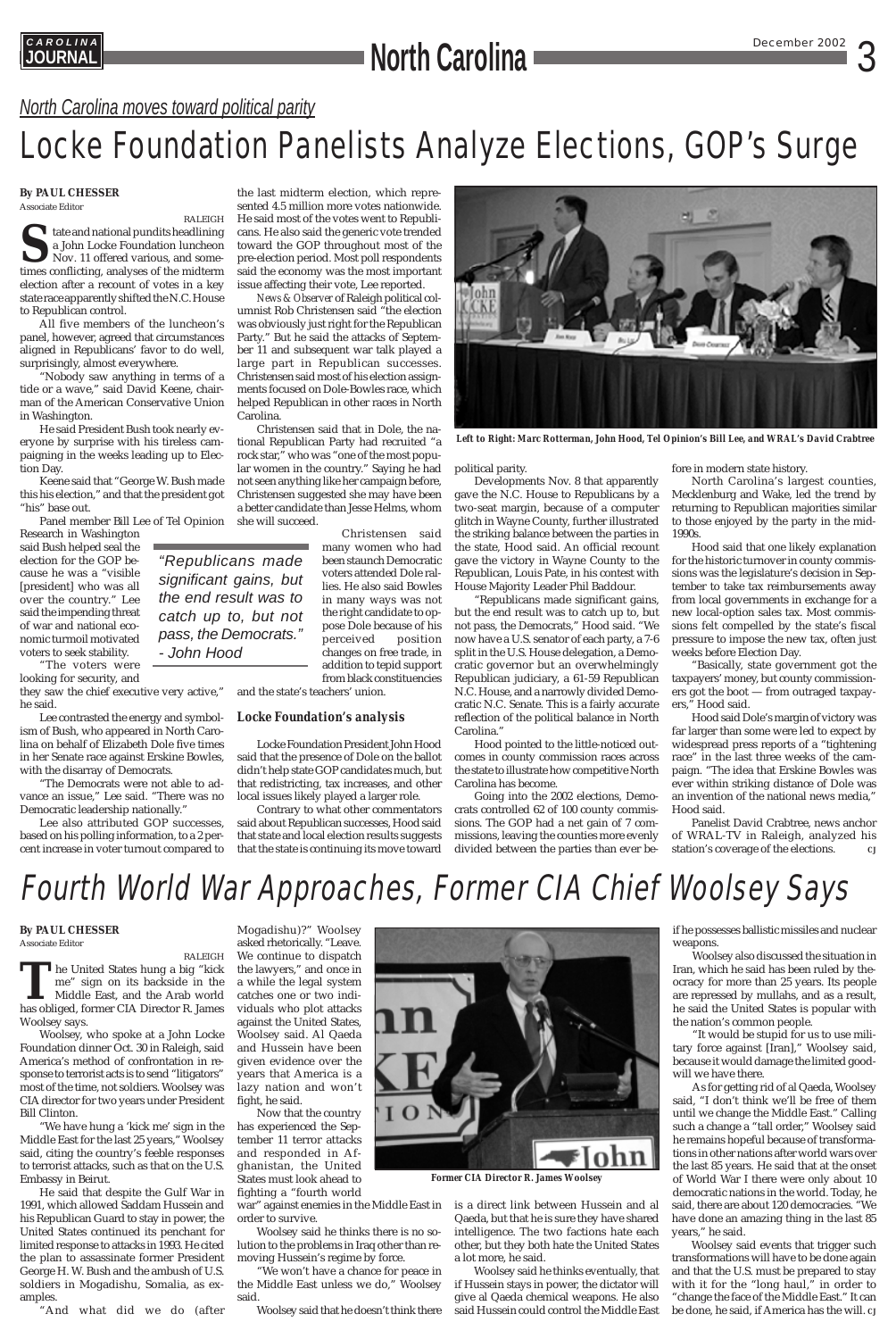## **December 2002 CAROLINA CAROLINA CAROLINA CAROLINA CAROLINA CAROLINA**



## Easley, Basnight Mine Golden LEAF's Treasure Trove

### *Continued from Page 1*

*Continued as "Golden LEAF," Page 5*

*"At every turn the Foundation is being forced to address the prospects of 'interception' of the next (tobacco settlement)…"*

*S. Lawrence Davenport John Merritt Billy Ray Hall*

Golden LEAF's policy since it was established in 1999 was to invest money from the tobacco settlement and to award grants from the earnings on those investments. The foundation had awarded two rounds of funding totalling about \$14 million, and it plans to grant an additional \$12 million this year.

At the press conference, Davenport said that after last November's awards the board discussed making larger contributions to help the state's economy.

However, a review of minutes from meetings held by Golden LEAF's board last fall and winter don't indicate any discussion of increased future investments, or deviation from its normal investment practices.

It was not until May 23, when the board of directors met in an emergency meeting, was there any indication of discussion of increased financial outlay from the foundation.

### *Please help — or else*

Concurrent with the woes of North Carolina's manufacturing and textiles industry was the state government's need to close a \$1.5 billion budget gap. When the legislature reconvened in May, it began to search for new sources of revenue.

Minutes from Golden LEAF's May 23 emergency meeting state that three days earlier, Davenport and other foundation of-

ficials met with the co-chairs of the Senate Appropriations Committee, at the senators' request.

Davenport said the chairs "informed the Foundation representatives that they would like to see the Foundation assist the State during the current financial crisis," according to the minutes.

The minutes also state that Davenport asked LEAF board members to "consider the proper course of action… and be



prepared to dis-

cuss specific options" at a meeting May 30.

That followup meeting introduced a plan to create a Special Committee for Economic Development Initiatives, which formally met the first time June 3. The committee would be "responsible for exploring options and strategies for a major economic stimulus package" that Golden LEAF would consider.

### *Pressure applied*

Meanwhile, Basnight and the Senate Appropriations cochairmen apparently increased pressure upon Golden LEAF's leaders. In a lengthy e-mail message to board members June 12, LEAF President Valeria Lee revealed the demands placed upon the Foundation:

"It will come as no surprise to you that the past 10 days have been especially challenging," Lee wrote. "At every turn the Foundation is being forced to address the prospects of 'interception' of the next [tobacco settlement] payments, making a grant to fill state revenue gaps, offers of special initiatives, and other creative options for using the corpus of the Foundation."

Lee also reported in the e-mail about meetings she and Davenport had with House and Senate Appropriations co-chairs on the previous day. House leaders told her they might seize all the payments targeted for Golden LEAF this year.

She then told of how Senate Appropriations co-chairs said to her and Davenport, as they were departing through the halls of the Legislative Building, that they planned to take \$40 million of the foundation's funds.

"Before Lawrence could clear the grounds of the General Assembly," Lee wrote, "he had a call from Rolf Blizzard of Senator Basnight's staff saying the Senator and the Appropriations co-chairs wanted to talk with us."

> In the meeting Lee and Davenport were told that "we should be investing up to \$150 million in ventures to stimulate the biotech sector of North Carolina's econ-omy."

Lee added that "we were strongly encouraged to act 'sooner' rather than later."

Less than a week after Lee's e-mail on June 20, a special meeting of the foundation's Investment Committee was convened. The group heard presentations from fund managers and discussed possible investments in

biotechnology.

On the same day, a special meeting of the entire board convened, in which they adopted a formal position about the General Assembly's proposed interception of tobacco funds.

The board's statement said that "the General Assembly has no legal right to intercept new money flowing into the Foundation…therefore, we oppose any such interception or taking." The position also stated that foundation members should determine how its own funds are used.

### *Action on other fronts*

Basnight, meanwhile, pushed for Golden LEAF money for other proposals. The *Winston-Salem Journal*reported June 21 that Basnight also expected Golden LEAF to contribute "\$130 million for a new cancer research and treatment hospital" at UNC-Chapel Hill.

He also told the newspaper he wanted the foundation to fund \$20 million to \$30 million for a biopharmaceutical training

center. "The first year, we can put 5,000 people to work," Basnight said.

The numbers reflected what Hamner proposed. The training center would later be added, then removed by the House, from the N.C. Economic Stimulus and Job Creation Act, along with other biotechnology incentive proposals Basnight wanted (and Hamner recommended).

The article illustrated tensions among LEAF board members at the time.

"I'm not sure that I would vote for any economic stimulus package if they take our money," board member Michael Almond told the *Journal*.

### *Smaller groups*

Despite the frustration, the LEAF board continued to work on a plan to help stimulate the state's biotechnology sector.

Details are scant about smaller "working group" committee meetings in which pieces of the overall LEAF plan were evaluated and key decisions were likely made. Golden LEAF has not made available any documents from those smaller meetings.

However, Lee's lengthy e-mail to board members revealed which working group members would have "lead responsibility" for developing aspects of the proposed stimulus package.

John Merritt, senior assistant for policy and communications for Easley and a LEAF board member, led the group studying "biotechnical/biosciences initiatives," along with Davenport. This apparently was the group with the responsibility for deciding which investment funds would be the vehicle for Golden LEAF's venture capital.

Likewise, Golden LEAF board member Billy Ray Hall headed a working group for a second phase of the Capital Access Program, which creates a loan-loss reserve for lenders so they would be more willing to extend credit to fledgling businesses that might not otherwise qualify for loans.

North Carolina Rural

Economic Development Center \$3.4 million for the Capital Access Program. Hall is the president of the Rural Center, and Lee is the first vice chairwoman on its board of directors.

An Aug. 8 memo from Hall to the Rural Center board of directors

invited them to the Golden LEAF announcement of its biotechnology stimulus initiative.

"We are very excited about this great news for the state's economy…" Hall wrote, "…and (are) extremely pleased with the trust placed in us by the Golden LEAF Foundation."

Hall and R. V. Owens, Basnight's nephew and a prolific Democratic fundraiser, also led the information technology working group for the Golden LEAF board. It is not known whether any specific proposals came out of that group.

### *Final decisions made*

On July 10 Golden LEAF's special investment committee met to hear proposals from three venture capital fund management companies: Intersouth Partners, Aurora Funds, and Tryon Capital. Minutes for the meeting offer in some detail the investment activities of the three companies.

After hearing the presentations, board members decided to commit \$10 million to Aurora and \$2 million with Tryon Capital. Intersouth was apparently shut out, despite having a strong reputation among experienced investors.

Then the July 10 meeting turned mysterious. After the detailed description of the previous three funds' credentials, the minutes note a discussion among committee members about committing \$30 million "to the \$120-\$150 million debt/equity life science infrastructure fund." The fund is not identified.

The Golden LEAF board gave the BioVista, created specifically for Golden

This proposal was considered more risky, because it would invest in companies that are ready to manufacture drugs for clinical trials, but aren't on the market yet.

The mystery fund would finance construction of manufacturing facilities and purchasing of equipment for such companies. Banks are reluctant to make loans when those uncertainties are a factor.

"There was general agreement among the committee members that this investment falls outside any area identified currently in the Foundation's investment policy," the minutes read. "However, it was the consensus of the committee that the proposal could result in significant economic development and job creation for North Carolina…"

The minutes don't identify a fund manager. Nevertheless, the committee moved to recommend that the Golden LEAF board commit \$30 million to the proposal.

In addition, committee member Lisbeth Evans, who is the state's Secretary of Cultural Resources and reports directly to Easley, moved that the Foundation include "consideration of a preferred position for the Golden LEAF Foundation in exchange for its agreement to be responsible for onehalf of the out-of-pocket expenses incurred by the developers of the fund as they attempt to raise additional funds." The motion was adopted.

### *\$30 million for BioVista*

The \$30 million fund turned out to be

LEAF's venture by Durham-based management company Catalysta Partners. The move surprised several observers who are experienced in life sciences investments, because Catalysta has fewer resources than other firms, is only twoyears-old, and doesn't have a history in the field.

Notes obtained by *CJ* indicate at least a glance toward other firms by Golden LEAF, but Catalysta won out.

Clay Thorp and John Crumpler were Catalysta's two key general partners in the deal. They are listed as two of the four principals in BioVista.

Handwritten notes of a July 29 meeting with the two discuss possible sources



*Valeria Lee*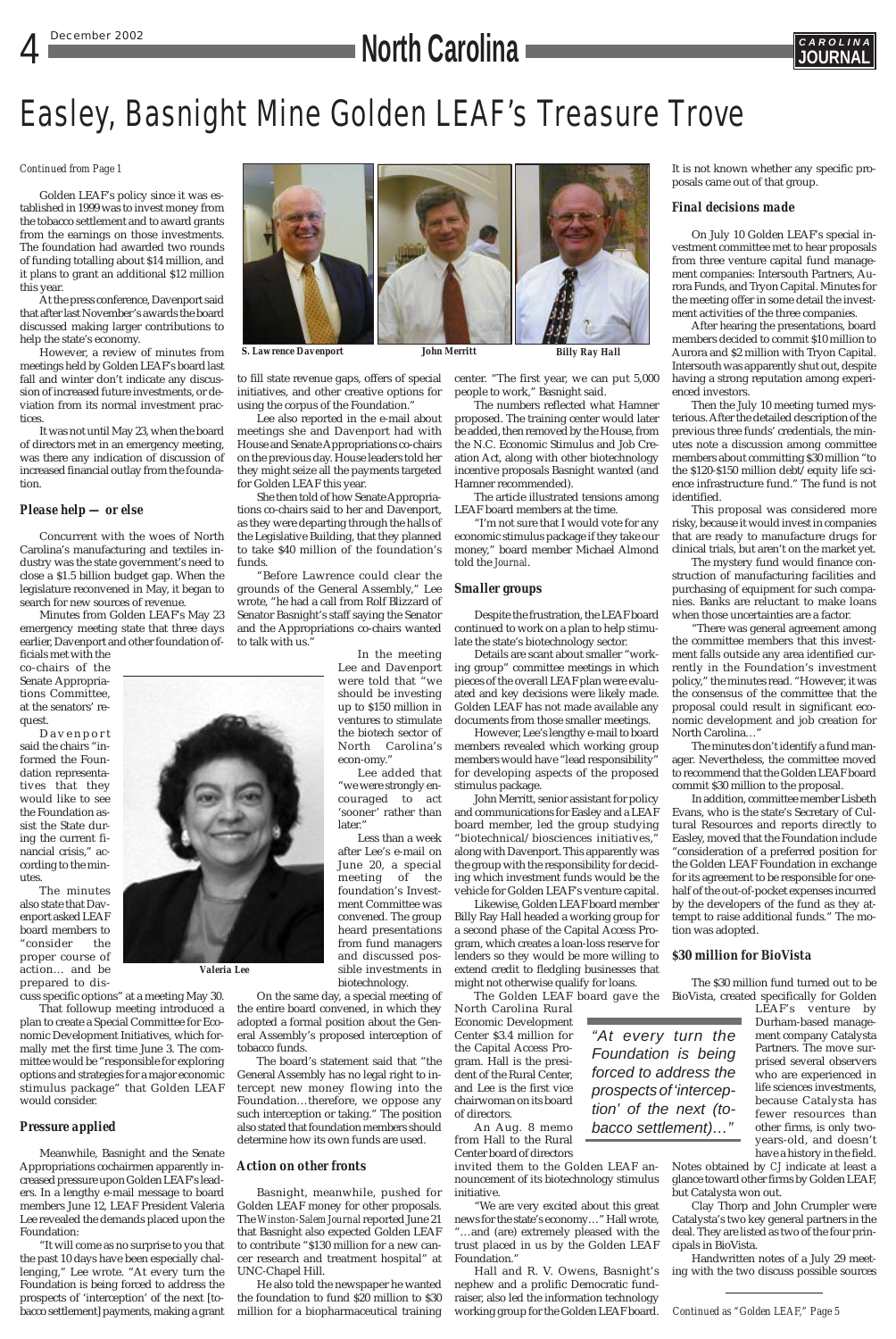## **CAROLINA**<br> **December 2002** 5

## Golden LEAF Follows Political Direction on Investment

## **We Want Less!**

Concerned About Issues Such As Taxes, Regulations, Property Rights & Patient Choice in Health Care?

Thousands of your fellow North Carolinians are, too — that's why they have joined North Carolina Citizens for a Sound Economy to fight for less government, lower taxes, and more freedom. They are making their voices heard.

### **Fighting for the People's Agenda**

North Carolina Citizens for a Sound Economy holds politicians accountable for their votes on taxes, regulations, and other issues. Its aggressive, real-time campaigns activate a grassroots army to show up and demand policy change.

And it gets results. CSE has helped to defeat three large tax increases in North

Carolina and defended property rights, parental choice, and individual freedom before the state legislature, county commissions, city councils, and elsewhere.

Here's what some are saying about Citizens for a Sound Economy:

• "They have been doing a great job all over the country educating people." — President George W. Bush

• "CSE is a great organization . . . The hundreds of thousands of volunteer activists that are members of CSE are vital to this country's economic prosperity." — U.S. Rep. Richard Burr of Winston-Salem

• "You guys are everywhere! CSE is a great organization. CSE, thanks." — Sen. John McCain

## **Get Involved!**

Join North Carolina CSE and Make a Difference!

115 1/2 West. Morgan St. Raleigh, NC 27601 www.cse.org 1-888-446-5273



North Carolina CSE members protest state tax increases at a rally in Raleigh.



### *Continued from Page 4*

*"Because the Foundation is unique, it can do things that state government and public agencies cannot*

*do."*

of other investment for the fund, hoping to get to \$150 million, but note it is a "tough money raising environment," characterizing it as a "nuclear winter."

Thorp, an executive in the pharmaceu-

tical industry, was the founder and president of Xanthon, which is now out of business. He also is on the NC Biotechnology Center board of directors.

Crumpler has worked in several executive positions in government and business. He also is a generous contributor to Easley, having given the maximum-allowed \$8,000 to the governor's 2000 campaign. His wife, Lou Ann, gave Easley's campaign \$2,000 in 2000, and she has given \$4,000

so far for the 2004 election. Easley appointed Crumpler to the N.C. Economic Development Board last year.

### *Notifying state leaders*

Once Golden LEAF's special committee made its investment decisions, Lee moved quickly to inform state leadership of its intentions. On July 11 she sent memos to Easley staff member John Merritt and to Blizzard in Basnight's office, informing them of the "investments and grants" that Golden LEAF's full board would soon consider, "in response to the State of North Carolina's current fiscal crisis."

But other board members were concerned the plan might not be enough to satisfy Basnight. On July 15 Almond e-mailed Lee telling her of discussions he had with Davenport about getting Basnight's approval.

"Lawrence and I have been discussing how he might present our package (including \$42m for biotech) intact," Almond wrote to Lee, "while also appearing to accommodate the desire

of Basnight's people for a larger and longer commitment to biotech — perhaps as much as \$500m over time."

Almond followed with a suggested public statement, which would emphasize the possibility of Golden LEAF's \$42 million investment leveraging more than \$150 million.

"If our original investment of \$42m in this burgeoning industry in 2002 produces the kind of results we fully expect to achieve…," Almond's proposed statement said, "…then I believe that the Golden LEAF Foundation will be prepared to ride this horse just as fast and as far as it can take us into the new global economy of the 21st century."

## *'Instructions' from Basnight*

Another part of Golden LEAF's \$85.4 million biotechnology package included \$7 million to the state's public universities and community colleges for worker training and product research and development.

However, document requests by *CJ* turned up no evidence of consultation between Golden LEAF and the state's highereducation leaders. Both the University of North Carolina System and the North Carolina Community College System had no discussions with Golden LEAF about the

"Neither Presi-

Ending the event, former UNC President Bill Friday said, "This is a remarkable day of celebration. "We aren't afraid to try; indeed we aren't even afraid to fail, so long as the objective redounds to the benefit of our people."



Likewise, the

the invitation to the

press conference.

However, an e-mail message from NCCCS President Martin Lancaster to Steven Burke, vice president of corporate affairs and external relations for the NC Biotechnology Center, offers insight into Basnight's work behind the scenes.

Lancaster's message referred to his invitation from Lee to attend Golden LEAF's biotech announcement. He told Burke in the message, "[Lee] insists that she still has been given no 'instructions' from Marc Basnight to fund the initiative that Dr. Hamner has been working on with Marc, us and the folks at NCSU."

Information obtained by *CJ* from various agencies give the impression that Golden LEAF and the Biotechnology Center collaborated little, if at all, in developing the foundation's initiative.

> In fact, communication between Biotechnology Center employees suggest apprehension about a July 16 meeting. By then many details of Golden LEAF's plan were already in place.

Hamner's work with Basnight on his biotechnology plans may have been a concern, because

of the senator's demands upon the Golden LEAF board for biotech funding.

An e-mail from Ken Tindall, a Biotechnology Center vice president, informed Hamner of the meeting between Lee and center representatives. "It was a very comfortable meeting," Tindall wrote Hamner. "[Lee] seemed to welcome the fact that we were there.

"We offered the (Biotechnology) Center as a resource to her as she and her board consider what to do in the area of biosciences," Tindall wrote. "We were careful not to talk about specifics (either approaches or [venture capital] firms)."

A follow-up letter from Tindall to Lee about the meeting reiterated the hope of beginning a working relationship. He also emphasized to Lee what the Biotechnology Center believed were the highest priorities for biotechnology development in the state: "workforce training and assistance to companies working to establish, expand, or relocate."

In anticipation of Golden LEAF's announcement, State Commerce Secretary Jim Fain, another Easley appointee, called a meeting of various biotechnology and economic development interests two days before the press conference.

The "BioPharma Team Meeting" included four Biotech Center representatives; two from the N.C. Biosciences Organization, a trade group; eight Commerce Department representatives; Lisbeth Evans of the Department of Cultural Resources and the Golden LEAF board; and Crumpler and Thorp of Catalysta Partners (and the Economic Development Board).

According to a Biotechnology Center spokesman, the purpose of the meeting "was to bring key individuals…together to discuss biomanufacturing and how these entities might best coordinate their efforts to attract biomanufacturing companies to our state."

### *Announcing the final deal*

Golden LEAF's board members met Aug. 14 for a special meeting at the N.C. Museum of History in downtown Raleigh. After formally authorizing the biotechnology investment plan, the group moved to the museum's auditorium for the press conference with Easley and Basnight.

Davenport welcomed dozens of state officials and economic development leaders from across the state, and introduced the plan to the public. "Because the Foundation is unique," Davenport said, "it can do things that state government and public agencies cannot do."

He said Golden LEAF would immediately provide \$85.4 million for biotechnology training, facilities, business incentives, and loans. Long term, he said, the foundation would commit an additional \$108 million, if needed.

Davenport continued to detail aspects of the plan, saying Golden LEAF would commit "to an economic stimulus program of targeted investments and grants that will be leveraged to \$350 million short term…" Davenport then turned to look at Basnight on the stage to his right. "…and Senator, \$600 million by 2008."

After Easley spoke, Basnight emphasized the need for economic development in the state's rural areas.

He also said "this" legislature would have to make financial commitments to build biotech training facilities. "It's all about jobs," Basnight said. "It's all about our families being able to provide for themselves."

*Michael Almond*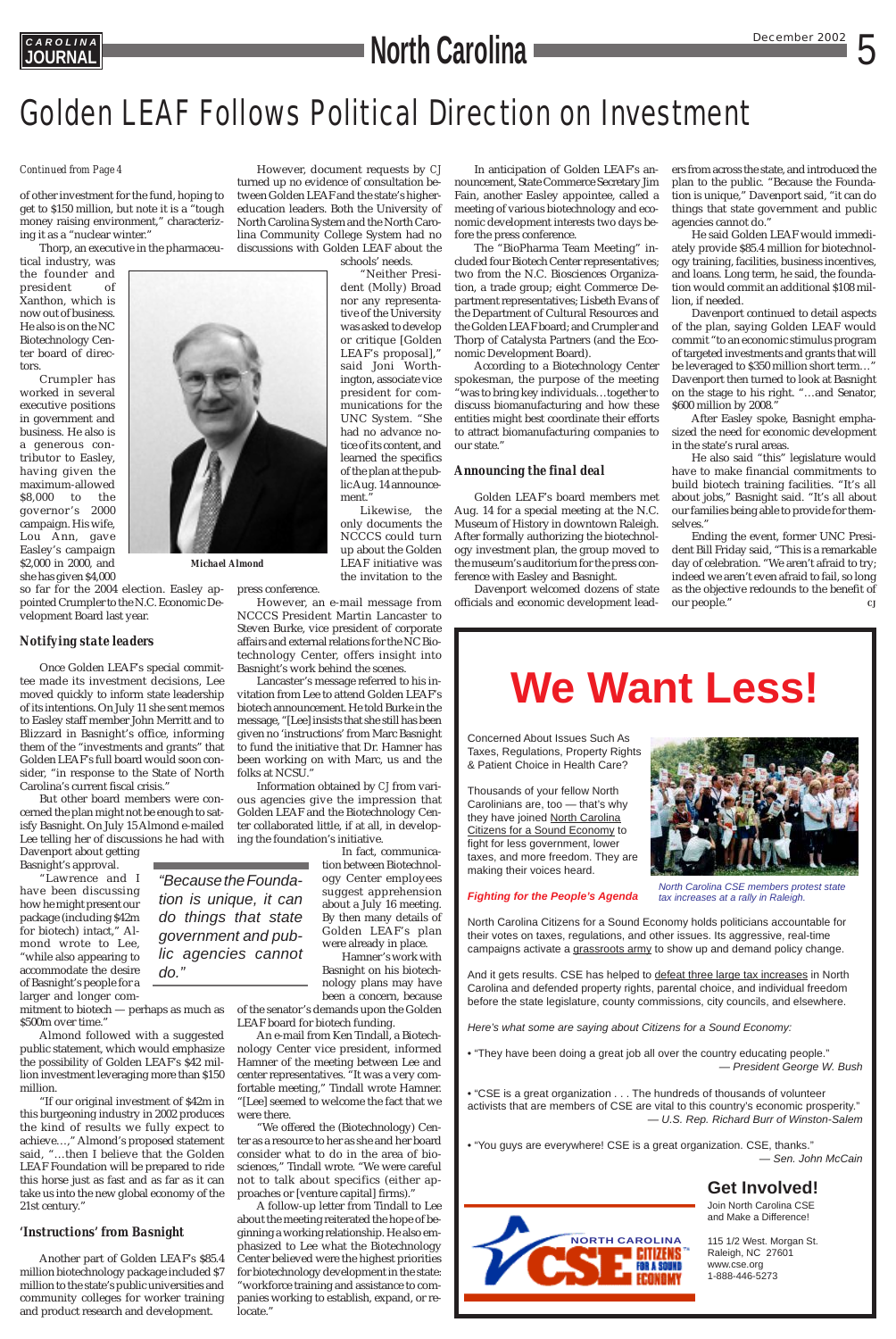## 6 December 2002 **C A R O L I N A Education JOURNAL**



*Panelists disagree over not just the extent, but even the existence, of the problem*

### **By JON SANDERS** Assistant Editor

CHAPEL HILL rofessors and deans of schools of education heatedly disagreed over the direction of education schools in a panel discussion at the Pope Center for Higher Education Policy's conference Oct. 26. The critics decried numerous flaws with the schools and complained that the school establishment refused to admit problems, while the defenders said they didn't recognize those problems.

"How Well Is North Carolina Preparing Its Teachers?" was the title of the panel, which featured Dr. Madeleine Grumet, dean of the University of North Carolina at Chapel Hill School of Education; Dr. Martin Kozloff, Watson professor of education at the UNC-Wilmington Watson School of Education; Dr. Marilyn Sheerer, dean of the East Carolina University School of Education; and Dr. J. E. Stone, professor of education at East Tennessee State University College of Education. The panel was moderated by Lindalyn Kakadelis, director of the North Carolina Education Alliance.

Grumet, who spoke first, talked of the principles of teacher education. She said teachers needed to realize that students come into their classrooms with preconceived notions of how the world works. She said the tabula rasa view of students was no longer governing, and that teachers should elicit through diagnostic testing and conversation the children's ideas of what they are about to study in order to instruct them effectively. "If their initial understanding is not engaged," Grumet said, "they may fail to grasp the new concepts and information that are taught, or they may learn then for the purposes of a test but revert to their preconceptions outside the classroom."

Grumet said that in order to develop competence in a subject, "students must (a) have a deep foundation of factual knowledge, (b) understand facts and ideas in the context of a conceptual framework, and (c) organize knowledge in ways that facilitate retrieval and application." For teacher education,

Grumet said, this means finding ways to teach teachers the academic disciplines to give them the depth of knowledge in how students learn those disciplines, as opposed to requiring teachers to take all the general math and science courses.

Grumet also spoke of the teaching philosophy of meta-cognition. She said it required defining learning goals, charting progress toward those goals, and achievement of those goals. The increasing popularity of distance education was helping, she said, because it forced institutions to be clearer with their learning goals.

### *The 'features of a cult'*

The next speaker was Kozloff, who listed many challenges to the ed-school establishment. "There is a war in public education," Kozloff said. "The war is over beliefs about how children learn and what they need to learn; about the most effective ways to teach reading, math, science, and other bodies of knowledge; about accountability and moral responsibility for educational outcomes; about what teachers need to know how to do and who should train and certify them."

That war pits the education antiestablishment against the establishment of edu-

of students.

cation schools, Kozloff said. One front out of many in that war is the direct-instruction challenge to the establishment's focus on "intuitive learning." One example of direct instruction vs. intuitive learning that Kozloff provided is teaching phonics vs. "whole language" instruction.

> Grumet was asked what had been done since 1996 with the passage of a law that required the UNC system to modify its reading-instruction courses for teachers. The law delivered a mandate that instruction reflect science-based reading research. Grumet answered that "the law, at least in my institution, and, I believe, in many across the state, was not necessary." She said "balanced reading instruction — which combines both the specific skills of decoding text with an orientation toward the kinds of information and world knowledge that you get from literature" — has been the case far more than what those attack whole-language would want acknowledge. "There were very few classes where some instruction in phonics, some instruction in word study, some of both the cognitive and semantic skills to reading, were not being used," Grumet said. She said the balanced-reading combination had been in use in the state before 1996. "According to the antiestablishment, the word 'balance' is code for 'business as usual,'" Kozloff answered, "and to say that there is a little bit of phonics instruction in schools is exactly opposite to what the research says."

Kozloff also said critics took issue with the establishment's "social-change focus," in which schools try to "facilitate" rather than impart knowledge. He said the establishment chooses not to stifle creativity through the use of logical instruction, which involves practice, repetition and correction — the route to mastery, Kozloff said.

The establishment also rejects the idea of independent truth. This philosophy is in keeping with the establishment's dislike for self-examination, Kozloff said, ignoring or dismissing critical reports and reviews. "This self-imposed and self-defensive ignorance helps to ensure that what educa-

tion professors believe and teach remains, to them, unchallenged," he said. Education schools offer no curricula backed by a solid body of empirical research, he said.

Because of this ignorance, Kozloff said, they are "vulnerable to the charge that ed schools have many of the features

of a closed society, or cult." Sheerer was next, and she defended teacher's education. She offered her definition of what teaching is: a thorough knowledge of content, of the pedagogy needed,

Sheerer next discussed the Higher Education Performance Report. The report, she said, measures the success of teachers education programs, and it does so in a variety of ways, from test scores, involvement in public schools, and others.

Education schools need to do a better job of showing the link between student achievement and teacher preparation, Sheerer said. Although that link isn't obvious, she said, "Continuing evidence suggests to me that we're doing a pretty good job, despite the myriad of challenges." She said that was her answer to the panel's topical question of how well North Carolina is educating its teachers.

"I don't recognize the portrait painted by Dr. Kozloff," Sheerer said.

Stone said that a key flaw with educational assessment is that it is "often assessment of education by educators." Most assessment of an industry done by the industry itself, he said, tends to be self-congratulatory and inclined to putting a positive spin on results.

"The true measure of a teacher is his ability to produce gains in student achievement," Stone said. There is a lack, however, of objective data for this measure, he said, so most studies rely on indirect indicators to gauge it. One system, the Tennessee Value-Added Assessment System, is a longitudinal system that follows individual students and teachers — an advantage of which, he said, helps to match the measured classroom effectiveness of novice teachers to their training program.

Stone said there was no way to improve teacher effectiveness through a regulation of teacher training. He said people have been working on the regulation of teacher training for most of the 20th century, and that "if this approach were productive, you would think that with all 50 states working on it there would be a breakthrough somewhere."

Stone spoke favorably of U.S. Secretary of Education Rod Paige's recent report that proposed elimination of pedagogical training for licensure in favor of disciplinary training (letting the schools decide their own pedagogical goals). He said teacher licensure and certification needed to be judged according to how well they were meeting their original purpose, which was to protect students from bad teachers and faddish practices, among other ills.

### *1996 law 'not necessary'*

• Gov. Mike Easley's education cabinet met Oct. 23 to discuss a number of issues that the governor's office considers critical to North Carolina education. Among the most prominent was the need to train, recruit, and retain teachers. Further consideration at the state board of education meetings in November underlined the urgency that the Easley administration attached to the issue.

North Carolina loses about 10,000 teachers each year for a combination of reasons, according to a report offered at the meeting. To maintain the status quo, all 10,000 openings need to be filled annually. Reduction in class size and population growth add another 1,600 teachers' positions to the number of vacancies that arise each year. North Carolina currently is not keeping up with attrition.

Each year North Carolina's schools of education graduate about 3,000 new teachers. Statistics presented to cabinet members show that about 2,000 of these remain to work in North Carolina schools. The raw numbers do not address distribution by area of specialty.

At the October meeting, the education first task force presented strategies in teacher recruitment. Possible recruitment of retired teachers may be one way to increase numbers. This involves tapping the "reserve pool" of individuals certified, or nearly certified, who might be willing to join the ranks of working teachers. Another strategy includes a plan to try to attract community college students into teacher education programs.

Issues relating to lateral entry, the process of entering teaching from another career entirely, were also considered. Reports on lateral entry show that it has been a problem in the state, partly because North Carolina has erected hurdles that make the process unattractive. Non-credentialed college graduates appear largely unwilling to take 45 additional credit hours to achieve certification.

Retention of lateral-entry teachers is also a problem. Statistics show that about 46 percent of lateral-entry teachers depart after two years, about the same rate of departure as for those coming out of the "reserve pool." Lack of professionalism, the intellectual environment, and opportunities for salary growth were some of the reasons suggested for low long-term retention. Cabinet members discussed ideas for further study, including looking at national data and trying to determine whether the data is reliable. Brief discussion of additional topics included the removal of useless barriers for credentialed out-of-state candidates, distance education options, and procurement of more minority teachers. Two technologybased resources, Teach4NC.com, and CFNC.org, were discussed before the cabinet meeting adjourned.

## Education News in Brief Professors Debate Education of Teachers

• The decision in 1995 to set graduation standards at an eighthgrade level, in order to avoid student failures, now places some graduating seniors from North Carolina far behind their national peers. Rep. Fern Shubert, R-Union, cites faulty instruction, particularly lack of phonics instruction, as one of the primary causes of low scores and an "unfolding tragedy" for North Carolina's students.

*"Self-imposed … ignorance helps to ensure that what education professors believe and teach remains, to them, unchallenged."*



*Dr. Marilyn Sheerer (left), Dr. Martin Kozloff, Dr. Madeleine Grumet, and Lindalyn Kakadelis listen as Dr. J. E. Stone discusses teacher training at an October conference in Chapel Hill.*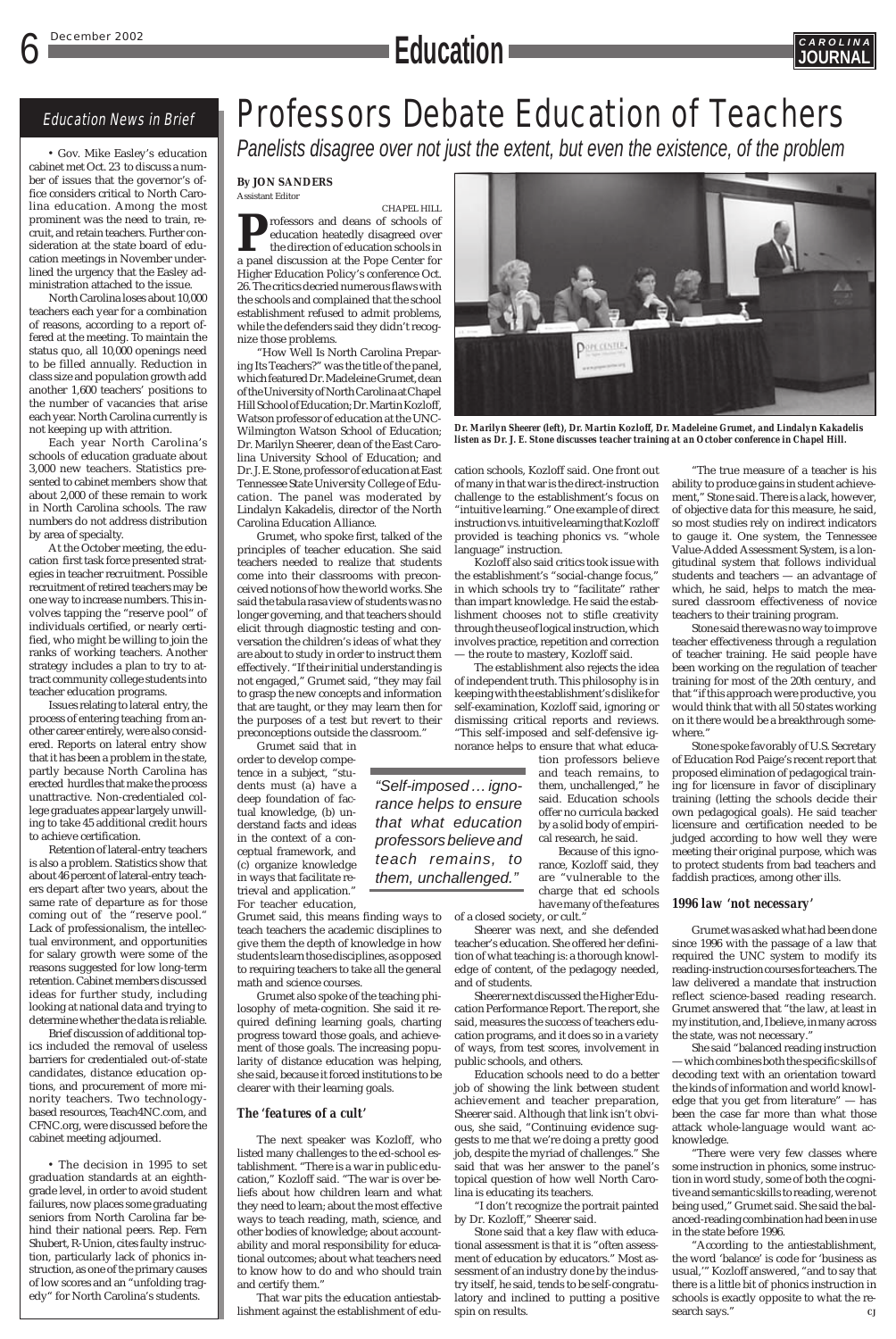7

*States ponder definitions of achievement and progress*

## CAROLINA December 2002 **JOURNAL Education**

## Adequate Progress in No Child Left Behind: Only the Results Count in Individual States

## Birds and Bees? It's All About Frogs

*"Specific ambiguity" is actually an asset, as it leaves each state room to experiment within its own strengths and limitations.*



**Y**ou can boil a frog if you use cold water and gradually heat the pot. The frog is oblivious to what's happening. But, place a frog in boiling water and it immediately jumps out! Have you heard the radio series from the Sexuality Education and Information Council of the United States? They have produced a series of slow boiling pots!

"Take A Minute To Talk About Sexuality With

Your Kids" are one-minute socalled public service commercials that sound harmless. However, SEICUS is anything but innocent. This organization has a long history of promoting a "tell it all to preschoolers" philosophy of sex education. Its agenda runs beyond self- help to an attack strategy, combining an advocacy agenda and a well-funded campaign. Among SEICUS' goals is to change the current laws, that produced the decline in teen pregnancy, to their

The U.S. General Accounting Office identified 24 Health and Human Services programs having teen pregnancy-prevention components. The federal expenditure for fiscal 2002 for sex-ed contraception programs amounts to \$427.7 million, while the abstinence-until-marriage programs receive only \$102 million. Even though liberal organizations receive the vast majority of money, they are opposed to any funding promoting marriage. Talk about intolerance! There is a nationwide advocacy campaign to fight increased federal funding for abstinence until marriage programs. SEICUS claims these programs are unproven, even though teen pregnancy has drastically declined since these programs began. They support this claim with SEICUS-sponsored research. Independent studies show verifiable results of abstinence. I do not need research to know young people want to know right from wrong. What's wrong with teaching and expecting behavior that is right? A number of taxpayer-funded interests may be misusing public resources for campaigns against abstinence education programs. SEICUS and others ask website viewers to "contact your member of Congress and ask that NO NEW MONEY be appropriated" for abstinence-until-marriage education programs. North Carolina has been targeted by SEICUS. Don't be naive. Be informed and aware of the larger picture. The water will boil when we least expect it if we are not wise.  $\qquad \qquad \qquad CJ$ 



extremist, offensive sex-ed program. It never ceases to amaze me how easily government-funded, liberal organizations can deceive and slow-boil frogs when money is involved.

The 1996 federal Welfare Reform Law contained pro-marriage provisions, and provided money for state-run abstinence education programs. North Carolina's health education objectives reflected this philosophical view. However, SEICUS does not want to promote abstinence because it places restrictions on students. SEICUS claims instead that abstinence education may be causing harm. Their teen-targeted web quiz "How Do I know If I'm Ready for Sex" never mentions the "m" (marriage) word. A page describing all types of "sexual choices" endorses a "whatever is right for you" mentality.

In reality, the erosion of marriage has created enormous difficulties for our society. A Heritage Foundation study found children born outside marriage are overwhelmingly more likely to live in poverty, depend on welfare, and suffer behavior problems. They are also more likely to suffer depression and physical abuse, fail in school, abuse drugs, and end up in jail. This is why Congress has begun to provide programs to strengthen marriage as part of the reauthorization of welfare reform. So why are we so afraid of the "m" word?

*Kakadelis is director of the N.C. Education Alliance.*

## **By KAREN PALASEK**

Assistant Editor

RALEIGH **T**he adequate yearly progress component of the No Child Left Behind Act presents a challenge to state boards of education across the United States. As the state board meetings in Raleigh in October and November reveal, establishing the adequate yearly progress standard is an important process for North Carolina, but one that will not be decided until next year.

North Carolina's Compliance Commission made several recommendations to the board on accountability issues contained in the No Child Left Behind Act. The committee recommended a minimum of 30 student scores be required to establish a valid subgroup for reporting purposes; defined the full academic year as 140 days, replacing the 91-day rule used for ABC's growth calculations; and added a number of other provisions regarding science testing, the high school comprehensive test, and field testing in unusual school situations.

North Carolina is by no means alone in its need to evaluate standards. As of September, according to Lynn Olson of Education Week and Education Counts, more than

> Although most states are not sure what the ideal system looks like, the "specific ambiguity" aspect of the law should be an asset. Keegan, the Education Leaders Council, and others, are confident that the flexibility of the federal guidelines will allow states to achieve their 100 percent proficiency goal by building the system that works best for them.

half of states were still in the process of defining adequate yearly progress for themselves. For the roughly half of states that have come to a working definition of adequate yearly progress, half of these had no working definition of subgroups, or of how student progress should ideally be spread out over the 12-year elementary-secondary school period.

A good deal of the work state education boards must do involves meshing federal accountability systems

with state systems. As states see how their testing and accountability compares to federal guidelines, they can revise their definitions of accountability and progress.

## *Setting the bar and beyond*

A 1994 version of the Elementary and Secondary Education Act required Title I schools, those serving the neediest students, to develop a mechanism to measure progress for that group. However, no system was in place to measure performance in all public schools.

The No Child Left Behind Act requires that all children in grades three through eight be tested in reading and math, that they take a reading and a math test during the high school years, and that they take a science test during each of the phases of their elementary, middle, and high school education.

Adequate yearly progress will be measured on a state-by-state basis. States set the bar for what they determine to be "proficient" in relation to their academic standards. According to Lisa Graham

Keegan and Billie Orr of the Education Leaders Council, "The play is no longer the thing; success in complying with the law will no longer be based upon whether a state has created academic standards and testing, but rather on how well all of its students are doing in making real progress toward meeting those standards."

Once a definition of proficiency has been established, the rate of incremental improvement, adequate yearly progress, and the rate at which they will get 100 percent of students to proficiency in 12 years must be set. After testing students each year, states must disaggregate data to determine how specific subgroups are faring at all levels (school, district, and state), and release the results to the public. According to Keegan and Orr, "Process is not enough; it's results that count."

States cannot effectively cheat by setting a low achieve-

ment bar. The law still requires that they show consistent improvement. "The gain requirement will save us from 'nefarious behavior' because schools can't keep the bar on the floor," Keegan said. A state's definition of adequate yearly progress must be the same for all schools in the state, and follow a 12-year timeline for getting all students to proficiency. State criteria must also be "statistically valid and reliable," Keegan and Orr said, and must set the initial bar at a level based on either its lowest achieving demographic group, or the scores of its lowest achieving schools, whichever is highest. School year 2001-02 scores determine what percentage of students meet or exceed proficiency standards.

## *Comprehensive oversight*

The standards described under the act are designated basic, proficient, and advanced. The law requires that states raise the achievement bar in equal increments over time, beginning not more than two years into the process, and at least every three years thereafter. States must be able to demonstrate continuous progress with disadvantaged students as well, though progress is reported separately.

> Although the onus of reporting rests with individual states, external monitoring is built into the law. The National Assessment of Educational Progress tests in reading and math are required every other year. The NAEP tests should act as both "light and leverage" in the process of refining and adjusting standards for each state, Keegan and Orr said. Accountability

Works, a policy advisory group working in

with the Thomas B. Fordham Foundation, the Education Leaders Council, the Smith Richardson Foundation, and the National Council on Teacher Quality, examined how school systems conduct testing. A preliminary report was offered at the Education Leaders Council Conference in Denver in September. Theodor Rebarber, president of Accountability Works, emphasized looking at specific items, not just features, of state tests. Some key elements for evaluating test standards, Rebarber said, are the content of the assessment test, the alignment of tests with state curriculum standards, the rigor of the test items, and technical features of the test, including the format for asking and answering questions.

Re-evaluating tests and procedures allows states to see whether and how well their practices dovetail with the No Child Left Behind Act*.* To develop good accountability, Rebarber says, states need to define minimum annual increases for all students, release test items annually, and be sure that incentives and consequences accrue to students as well as to teachers.

Rebarber's group has developed a

benchmark for judging state accountability. The group concluded there is "much room for improvement" across the board. Although North Carolina, Texas, and Florida are some of the higher-ranked states in Accountability Works' study, there are also common weaknesses and challenges they face. Rebarber noted that mathematics is generally missing rigorous content, and that the "elementary level math is unfocused and does not prepare kids well for middle school math."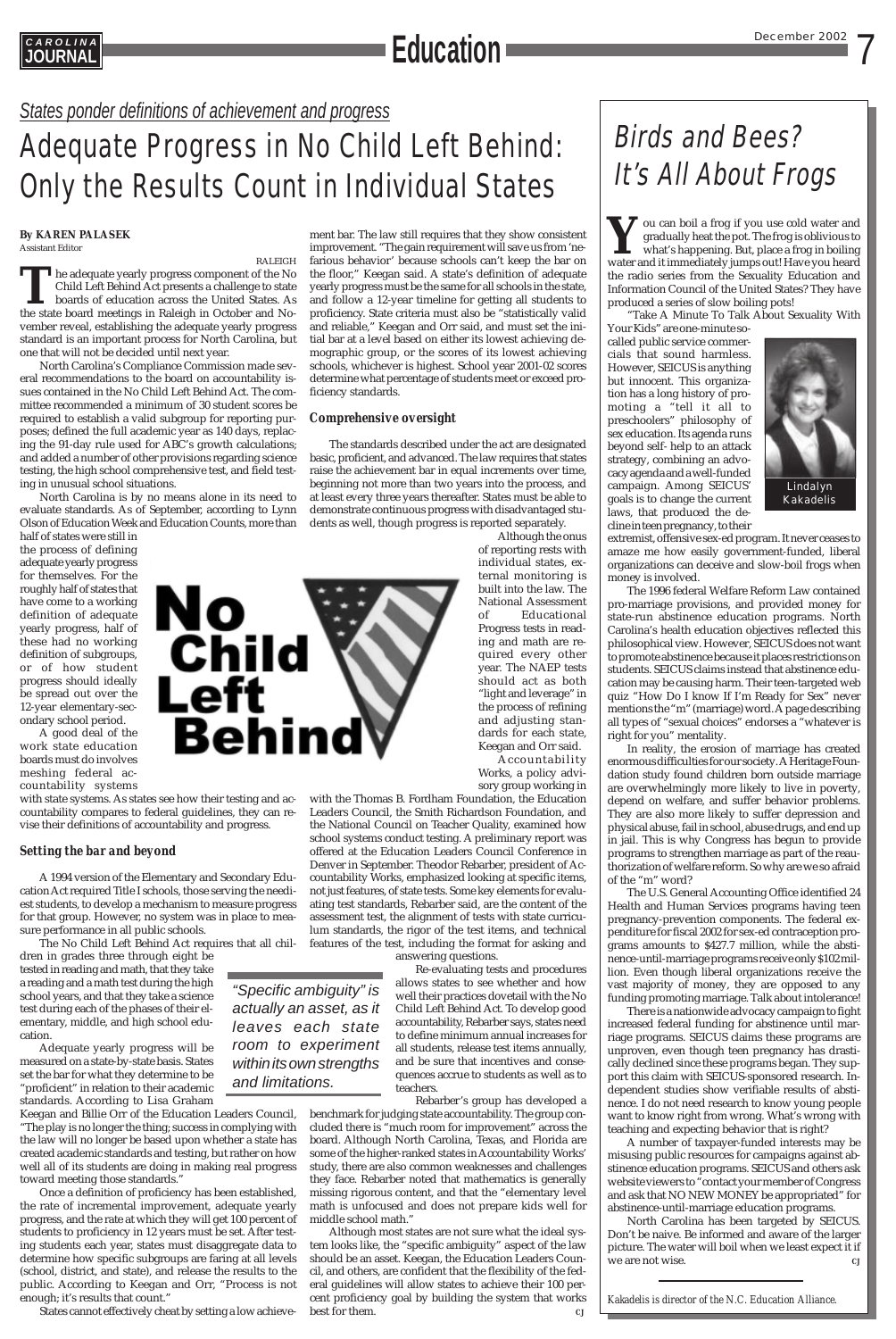

## School Reform News *N.C. begins teaching character education* Right or Wrong? Kids Often Can't Tell Difference

### **By KAREN PALASEK** Assistant Editor

RALEIGH Illet itled *Are We Living in a Moral Stone Age?*, philosopher Christina Hoff Sommers writes: "We often hear that today Johnny can't read, can't n an article titled *Are We Living in a Moral Stone Age?*, philosopher Christina Hoff Sommers writes: "We often write, and has trouble finding France on a map. It is also true that Johnny is having difficulty distinguishing right from wrong. Along with illiteracy and innumeracy, we must add deep moral confusion to the list of American educational problems."

Amid fanfare, a new curriculum item has arrived on the scene in North Carolina's public schools. It's called character education, and along with the Student Citizen Act of 2001, promotes target behaviors that successful character education students should exhibit. Traits identified in the character education handbook are courage, good judgment, integrity, kindness, perseverance, respect, responsibility, and self-discipline.

Can a handbook and curriculum plan transform the morally confused into the morally upright? The state of North Carolina is betting that the answer is yes. Local school boards were required to implement character instruction by the beginning of the 2002-03 school year, unless they were granted a temporary exemption.

## *What the ethics experts say*

The new curriculum manual makes liberal reference to centers of study in ethics, morality, and values. Prominent among these are The Center for the Fourth and Fifth R's (for respect and responsibility), the Josephson Institute of Ethics, the Center for the Advancement of Ethics and Character, and the John Templeton Foundation.

**E**nglish immersion, or not?<br>That is the question that vot-<br>ers in Massachusetts and in<br>Colorado faced on election day, and That is the question that voters in Massachusetts and in Colorado faced on election day, and they returned opposite answers.

> Thomas Lickona, author of *Raising Better Children* and *Educating For Character: How Our Schools Can Teach Respect and Responsibility* and a faculty member at the State College of New York at Cortland, is associated with the Center for the Fourth and Fifth R's. Lickona wrote the definition of character education that opens the new manual. The definition emphasizes student behaviors that stem from embracing

"universal values that we all share."

The welcome page for the Internet site of The Center for the Fourth and Fifth R's says, "Character means living by these core values – understanding them, caring about them, and acting upon them." Accordingly, a

student who succeeds in the character education curriculum will presumably embody these traits.

Lickona's book, *Educating for Character,* focuses on what schools can do as one component of the process, but the dedication page, which reads "to God," indicates that character education, for Lickona, exists on a broader plain than just in the classroom. His work does not promote religion or a religion, but a deeper background clearly underlies the principles he advocates.

The Center for the Fourth and Fifth R's addresses one difficult moral question by describing the behaviors that contribute to good character, as well as those that do not. In the essay *The Neglected Heart: Ten Emotional Dangers of Premature Sexual Involvement,* there is no moral haze surrounding uncommitted sex. The essay argues that the corruption of character and the debasement of sex are the consequences of premature,

*Down through history, …education has had two great goals: to help people become smart*

*and to help them become good.*

On Nov. 3, Massachusetts voters decided to end the 30-year-old policy of instructing non-native speakers for up to three years in their own language. It was the first bilingual education law enacted in the country.

Supporters of the English-only initiative, known as English immersion, pointed out that the program has largely failed. Designed to allow students to gradually assimilate the English language without losing ground in subject matter, transitional bilingual education has produced students whose test scores on state achievement tests rank near the bottom.

"We have a moral and ethical responsibility to make children proficient in the language of this country," Wilfredo Laboy, superintendent of the Lawrence, Mass. school system, told *The Christian Science Monitor*.

A generation of students cannot speak English fluently, nor can they work well enough in the English language to achieve proficiency in high school subjects, critics of the gradual approach said.

A few complex ideas can be explained to students in their native language under the new law, but non-English speakers will now receive a year of intensive English instruction to prepare them for mainstream, all-English, coursework. The idea is to clarify concepts where needed, with 80 to 90 percent of the instruction taking place in English.

California businessman Ron Utz promoted the English-immersion change in Massachusetts and in Colorado this year, and even immigrant teachers were divided on the issue. Some thought that English immersion in the classroom would be overwhelming, while others saw it as the quickest way to remove the language barrier. Speed, said teachers advocating the change, can help remove the disadvantage of poverty that many immigrants already face.

Utz's opponents in Colorado were more successful. Amendment 31, the proposed English immersion law for Colorado, was not approved by voters Nov. 3. It would have required students who are not proficient in English to be taught in "sheltered" English language programs, typically for a year, before being transferred to mainstream classrooms. Waivers on the sheltered learning time limit would be allowed in some circumstances. Likewise, parents or legal guardians could petition schools to be exempted or waived from the immersion program. Schools would have discretion on waiver decisions. Amendment 31 was defeated by a 56-44 percent margin. The "No on 31" group spent \$3.2 million to defeat the initiative. The "Yes on 31" group spent \$500,000. In Massachusetts, approval came without any advertising dollars. Reported in *The Christian Science Monitor* and *TheDenverChannel.com. CJ*

## 8 December 2002 **CAROLINA Education**

uncommitted sexual activity. In short, it concludes that people of good character would not engage in this activity, which is inconsistent with the development of good character. The North Carolina handbook does not transfer that sentiment to the text it has prepared for classroom teachers.

Other background sources for the manual also take a well-defined stand. Michael Josephson, presi-

dent of the Josephson Institute of Ethics, released a 2002 Report Card on the Ethics of American Youth. Commenting on the moral state of American youth, Josephson said, "The scary thing is so many kids are entering the workforce to become corporate executives, politicians, airplane mechanics, and nuclear inspectors with the dispositions of cheaters and thieves."

By almost any definition, Josephson's survey re-

veals dramatic declines in standards for good character. The contribution North Carolina chose to add to its curriculum handbook is a page paraphrasing the Golden Rule, as attributed to 13 religious thinkers or belief systems. This is couched in a section of text whose primary message appears to be diversity or multiculturalism, rather than the behavioral mandate stated as the Golden Rule.

Similarly, the handbook draws on the work of the John Templeton Foundation, which publishes a set of guidelines known as the Laws of Life. In North Carolina's handbook educators are encouraged to have students enter the Laws of Life Essay contest. According to the curriculum manual, the contest "encourages young people to discover for themselves the core values that guide them."

Nowhere on the John Templeton Foundation website is this process of self-discovery of own values identified with the philosophy of the founder. The site does identify the aims of the foundation, however,

> and its philosophy: "to encourage the world to catch the vision of the tremendous possibilities for spiritual progress in an open and humble approach to life;" and "to encourage growth in appreciating the potential of free societies."

The Templeton Foundation started the

Forgiveness Project in 1999 to research the scientific effects of forgiveness on offenders and victims alike. While the North Carolina manual embraced the credentials of a number of highly regarded ethical studies centers, the manual hardly embraced the spirit of the work the centers do.

### *History of character decline*

Lickona states that the decline of values education coincided with the rise of evolutionary and relativistic theories, which started in the scientific community, but affected thinking elsewhere in society. Darwin's and Einstein's theories, and new studies in empirical psychology, which were popular at Yale University in the 1920s, undermined the earlier moral absolutes, Lickona said.

What crept into modern thinking instead was logical positivism and moral relativism, the idea that there is no objective right or wrong, and that all values are relative.

The belief that we should all be free to choose our own values, or that no one has the right to impose their values on another, is a further part of that legacy. The confusion over whose values we should teach, and the fear that teaching any version of

morality in the schools would amount to teaching religion, has paralyzed character education in the public sector. Schools have failed to achieve at least one of the two great goals of education: teaching people to be good. Students who have not developed selfdiscipline cannot help their students to be smart, either.

### *Where are we in 2002?*

Trends reported by the Center for the 4th and 5th R's reveal serious values

problems in young people. They report that in a survey most college students said they had cheated on a test or major assignment, that six of 10 high schoolers have tried drugs other than alcohol, and that four out of 10 ninth-graders say they have had sexual intercourse. They recount growing ethical illiteracy, "including ignorance of moral knowledge as basic as the Golden Rule and the tendency to engage in destructive behavior without thinking it wrong" as evidence of a national crisis of character.

A 2002 survey by the Josephson Institute of Ethics statistically documents a decade of moral deterioration, concluding that children today are significantly more likely to cheat, steal, and lie than children 10 years ago. The report was released as part of the national Character Counts! week of October 20-26.

In a final bit of irony, the percentage of students who agreed in 2002 with the statement "When it comes to doing what is right, I am better than most people I know" was 76 percent for students in general; 79 percent agreed that "It's not worth it to lie or cheat because it hurts your character."

Character education sounds extremely appealing in the current environment, especially when one considers how far we have to go to return to a civil school society. "It is not a 'quick fix' or silver-bullet cure-all" states the North Carolina manual. "It is a transformation of the culture and life of the school," according to Dr. Marvin Berkowitz, quoted in the text. On a cautious note, the temptation to leave yet another aspect of childrearing to the schools will surely be felt. Just as children now receive breakfasts and lunches, health, and sex education, and virtually all academic instruction outside the home, there may be a tendency to relegate this aspect of education exclusively to schools as well, simply because it is the easy route. Will the North Carolina curriculum transform the life of schools? It will if students "become good," by behaving with respect, responsibility, and all the rest. Since the curriculum manual imports none of the moral arguments for good behavior from its sources, however, and asks students to "discover core values for themselves," it seems entirely possible that the moral haze suffusing school corridors may linger a while longer. Whether students will fail this new curriculum, and on what grounds, is an interesting and open question. *CJ*

*Thomas Lickona*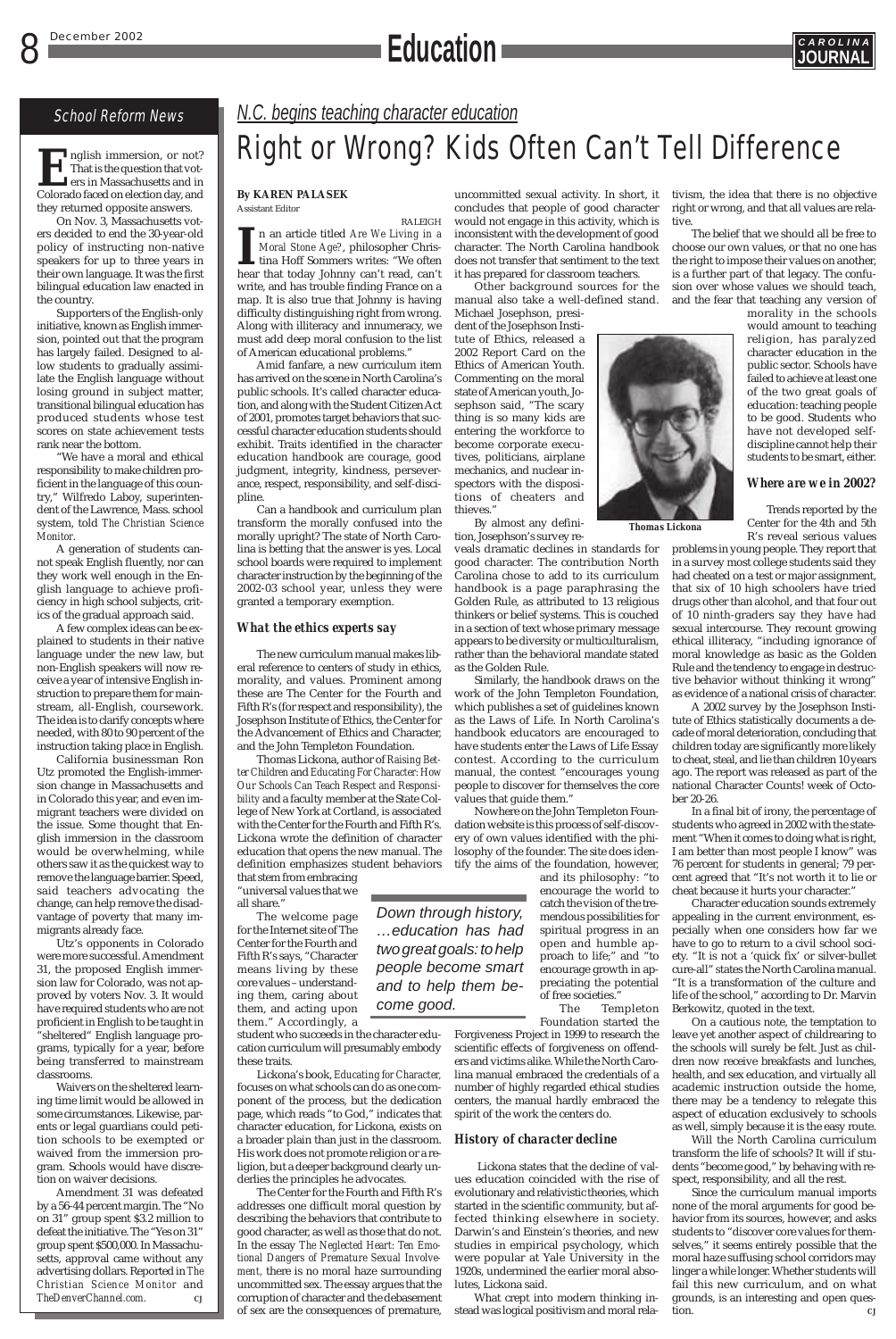



*The current school staff has been determined to raise the school's scores from the bottom of the dis-*

*trict to the top.*

## *What Works for Schools*

## Emphasis on the Basics and 'Attitudes for Success' Lift Lillington



*Carolina Journal Weekly Report for Executives* is your antidote to watered down media coverage of state politics and policy. North Carolina has hundreds of newspapers. But from those hundreds of papers, only a handful of reporters are assigned to Raleigh. And how many of them do you think write from a free-market frame of mind?

In *Carolina Journal Weekly Report*, you get unfiltered weekly coverage of state government from experienced reporters who have actually read the *Federalist Papers*. Our reporters attend committee meetings and interview lawmakers face-to-face, so you get the stories firsthand. To subscribe, email cjwr@johnlocke.org or call (919) 828-3876.

## **Weekly Report for Executives**

### **By KAREN PALASEK**

Assistant Editor

RALEIGH **L**illington Elementary School Principal Linda Stewart says she strives to make her school a place "where every child can succeed." Her definition of success includes academic proficiency and what she calls "necessary attitudes for success."

The level of academic proficiency can be measured by recent test scores; attitudes are harder to gauge. In response to a North Carolina Education Alliance survey, Stewart cited character awards, sponsored by the Rotary and Kiwanis, that recognize responsible behavior.

The curriculum at Lillington Elementary focuses on the basics of reading, writing, and mathematics, Stewart said. Over time the focus has paid off. Student proficiency ratings increased from about 67 percent in 1997 to more than 80 percent in the 2000-01 school year.

Teachers are more satisfied with their positions, and with the school, according to survey responses. The teacher turnover rate has fallen fairly dramatically at Lillington, from more than 27 percent to 20 percent last year. The rate is higher than the state average, but Stewart sees it as an indication of increasing commitment to the school by existing faculty.

"What sets Lillington Elementary apart," according to survey response, "is the

determination of the school's staff to overcome obstacles that previously haunted the school." The school had the lowest proficiency scores in the district, frequent changes in leadership, and significant teacher turnover. "The current school staff has been determined to raise the school's scores from the bottom of the district to the top," Stewart said.

As principal, Stewart works with local newspapers to showcase students and the school. Community support comes in the form of parent-teacher fund-raising efforts and donations by local business for purchases of additional books.

Because of parent-teacher fund-raising, the school has purchased a schoolwide telephone system. "This has definitely facilitated communication with parents," Stewart said.

2000-01, Lillington's honors also include a \$5,000 grant from the Library of North Carolina for improvements to its book collection. It also has received Bright Ideas grants and Harnett Off-Broadway recognition for individual teachers.

### *At-risk population*

Lillington Elementary serves 202

fourth- and fifth-graders. Of those students, 67.8 percent qualify for the free or reduced- lunch program. Overall proficiency at Lillington was 66.5 percent in 1997, but it rose to 80.1 percent by 2000-01. Factors that Stewart and staff identified in the survey as having the big-

gest impact were smaller class size, experienced staff, weekly communication with parents, tailoring instruction style more closely to student learning style, additional materials for the media center, and staff in-

Designated a school of distinction by white, about 8 percent Hispanic, and 2 per-School demographics at Lillington reflect the composition and changes in surrounding Harnett county. In transition from largely agricultural to increasingly suburban, the school population at Lillington Elementary is 48 percent black, 41 percent

the Department of Public Instruction in cent multiracial in composition.

volvement in decisions that affect the entire school.

The faculty also said in the survey that Stewart was a strong leader who has high expectations and good communication skills. They note that she "is fair when dealing with staff and communicates whether efforts or performance need to im-

prove."

Staff responses also credit the custodial staff with maintaining a clean and comfortable environment in the aged building. The school won local recognition as evidence of this extra care.

### *Reading and math strategies*

Curriculum planning includes materials that focus on basic necessary skills, with a variety of applied techniques. Students and teachers spend time in structured reading sessions, as responses to questions about teaching methods reveal. "Students also have daily time to read self-selected materials. This is a schoolwide initiative

known as D.E.A.R. (Drop Everything And Read). The teachers model the importance of reading by reading to students on a daily basis." The school r ecognizes student progress in schoolwide assemblies at the end of each grading

period. Materials that accommodate lowerproficiency reading students, such as books on tape, are also part of the program.

The school's response to survey questions about its math curriculum were less

specific than those for reading, but mentioned several methods in use with the students.

"Constant review of previously taught skills provides much needed reinforcement for students," Stewart said. Students also model math problems with hands-on objects, Stewart said, "to make learning more meaningful for students."

### *Differences that count*

There are a number of factors that make this school different from others with similar student populations. Stewart notes the core of veteran teachers as one, and cites experienced staff members as another factor that contributes to academic progress.

"In many instances," Stewart said, "students come from homes where learning is not a top priority; daily survival takes precedence."

"These students have an increased fear of failure," she said. "Therefore the school makes it a point to involve parents in "the total school program."

That program couples volunteer activity in the classrooms with community members, tutorial time after school, and parentsponsored projects such as the telephone system fund-raiser.

All of this works, Stewart said, because, "As a unified staff, we work diligently to assure every student that he/she is loved, safe, and can learn each and every day." *CJ*

*Lillington Elementary School's Principal Linda Stewart*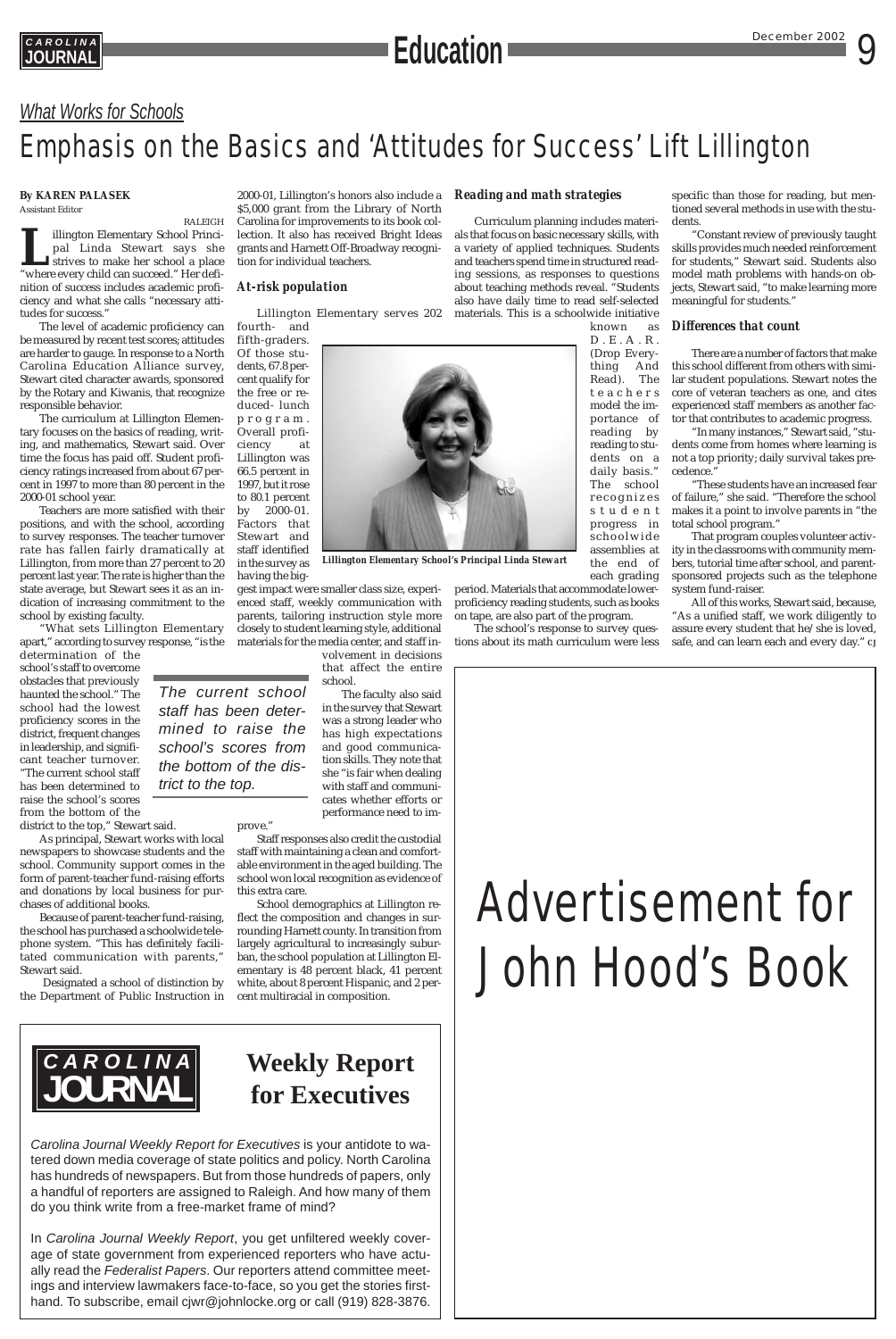## 10 December 2002 **Higher Education**



## Course of the Month

## *Vroom-vroom! NASCAR 101!*

This month's course came to CM's attention via Appalachian State University's announcement that it was, in the words of *The News & Observer* of Raleigh story Oct. 21 on the subject, "putting together a scholarly collection on the subject [of] stockcar racing," for which the university "has assembled hundreds of NASCAR-related items, including 350 books and videos, racing magazines, race programs, photographs, newspaper clippings and oral interviews with the sport's personalities."

The *N&O* article also says, "For several years, ASU has offered a course in the history of motor sports as part of its emphasis on Appalachian culture." That appears to be the following:

**RM 3533: EVOLUTION OF SOUTH-ERN MOTOR SPORTS** *(a "selected topic" in the Recreation Management curriculum)*

It's harder to find out about the NASCAR course at Appalachian on the university's web site than it is to learn about it elsewhere. For example, cogent quotations were sprinkled throughout a 1998 *Augusta Chronicle* column on it, including:

*• "What? They're offering the history of NASCAR? I've GOT to take that," said student Chris Cogdill, when he saw it listed in the course catalog.*

*When he mentioned it to his friends this fall, the reaction was predictable: "Most people think it's a joke. They're like, 'You redneck.'"*

*• To Dave Piatt, a junior from Bahama, NASCAR is serious business. He practically grew up at the Orange County Speedway. Now, during summer and holiday breaks, he works at The Racing Edge, a NASCAR paraphernalia shop at Northgate Mall in Durham.*

*"This is a class they put here for me," he said. "It's my destiny to take this class."*

Also according to the *Augusta Chronicle* article, the class featured "plenty of reading, a midterm exam, final exam and a research paper," and was "a lot tougher than [Cogdill] expected."

One also learns from there and from LowesMotorSpeedway.com that NASCAR-related courses are offered at the University of North Carolina at Charlotte, N.C. A&T University, N.C. State University, Elon College, Catawba Valley Community College, Rowan-Cabarrus Community College, Forsyth Technical Community College, Davidson County Community College, Mitchell Community College, Wilkes Community College and Wilson Community College. That is why, according to the headline of an article posted on LowesMotorSpeedway.com Oct. 26, 2000, that the "Motorsports Industry Rev[ved] Up Its Engines In Support of Higher Education Bonds." The article discusses a joint press conference held in favor of passing the higher education bonds that featured Molly Broad, president of the UNC System; Martin Lancaster, president of the N.C. Community College System; NASCAR Winston Cup team owner Ray Evernham; and H. A. "Humpy" Wheeler, president and general manager of Lowe's Motor Speedway. *CJ*

"My great fear," Friday said, "is that not enough Americans go to polls to exercise their right to vote on what they hear in open debate.'

## *An "abyss of their own creation"*

## University Scholars Discuss Challenges, Academic Freedom at Pope Conference

### **By JON SANDERS** Assistant Editor

RALEIGH distinguished panel of academic<br>thinkers discussed academic free-<br>dom in the wake of September 11<br>as part of the Pope Center for Higher Eduthinkers discussed academic freedom in the wake of September 11 as part of the Pope Center for Higher Education Policy's conference in Chapel Hill Oct. 26. The conference focused on "challenges facing higher education in North Carolina."

The panel, moderated by Dr. Roger Lotchin, professor of history at University of North Carolina at Chapel Hill, featured Dr. William Friday, UNC president emeritus; Dr. Alan Charles Kors, University of Pennsylvania professor of history and coauthor (with Harvey Silverglate) of *The Shadow University: The Betrayal of Liberty on America's Campuses*; and William Van Alstyne, professor of law at Duke University. Kors also gave the keynote address at the conference, which touched on similar lines.

## *UNC's spotted past*

Friday gave the panel's opening address. He spoke of UNC's spotted past in terms of academic freedom, primarily discussing the history and personalities behind the infamous Speaker Ban Law of the 1960s. Passed in 1963 by the North Carolina General Assembly, the short-lived Speaker Ban Law sought to deny funding to any college or university that permitted its facilities to be used "for speaker purposes" by any individual who "A) Is a known member of the Communist Party; B) Is known to advocate the overthrow of the Constitution of the United States or the State of North Carolina; C) Has pleaded the Fifth Amendment of the Constitution of the United States in refusing to answer any question, with respect to commu-

nist or subversive connections, or activities, before any duly constituted legislative committee, any judicial tribunal, or any executive or administrative board of the United States or any state."

As Friday explained, the ban not only curtailed academic freedom at UNC, it also created an accreditation cri-

sis for the university as well as a

public-relations crisis. This Friday presented in contrast with how Wake Forest University approached the idea of communist speakers and those espousing other noxious ideas. While UNC's speaker ban was in place, Friday said, Wake Forest brought heads of the Communist Party, the Socialist Party, and even the American Nazi Party to campus, and Wake Forest's openness heightened its profile among U.S. universities.

Friday advocated freedom on expression on campus, saying it should not be curtailed. He said that he agrees with Justice Oliver Wendell Holmes about yelling "Fire!" in a crowded theater, that license is not freedom. Free expression, he said, should not be limited.

## *Business as usual?*

Kors spoke of the rampant curtailing of speech on campus since September 11, providing numerous individual examples. Some examples involved squelching speech counter to American policies on the war on terror, but most involved squelching speech in favor of those policies (including at some campuses the "offensive display" of the American flag and the removal of "Proud to be American" posters). Kors said that

> "the great majority of cases of speech being curtailed on campus" involves "speech of defenders of a vigorous war on terrorism."

Kors said this reflected universities getting back to "business as

usual: protecting students from the great majority of American thinkers."

Kors also said that "universities now re-

side in an abyss of their own creation," which is the gap between what they advocate and what they practice. One of his examples of this gap is the hypocrisy of the academy's stance against racial profiling while simultaneously teaching and practicing identifying people by race and gender.

Receiving particularly stinging criticism from Kors was the American Association of University Professors, which "for 20 years has turned a blind eye to campus speech codes and partisan double standards." He cited the AAUP's 1991 "Statement on the Political Correctness Contro-

versy," in which the AAUP said:

*"In recent months, critics have accused*



*Pictured from left to right: William Van Alstyne, Dr. Alan Charles Kors, and Dr. William Friday.*

*Dr. William Friday discusses the 1963 Speaker Ban Law and its effects on UNC.*

*American higher education of submitting to the alleged domination of exponents of 'political correctness.' Their assault has involved sloganeering, name calling, the irresponsible use of anecdotes, and not infrequently the assertion that 'political correctness' is the new McCarthyism that is chilling the climate of debate on campus and subjecting political dissenters to the threat of reprisal."*

Pointing out the marked contrast between the AAUP's statement and the reality of repression on campus today, Kors noted that the AAUP has been prompted — by the relatively few instances of campuses curtailing of speech *counter* to U.S. policies — to issue statements of concern over academic freedom after Sept. 11. Kors asked, "Where have they [the AAUP] been, and how do those words not stick in their throats?"

Van Alstyne, a past president of the AAUP, addressed the legal framework surrounding the concept of academic freedom, including the fact that the U.S. Constitution has no separate clause delineating academic freedom, as some other countries (Germany, for instance) do. The First Amendment, however, applies toward academic freedom, an application made explicit by court decisions, Van Alstyne said.

In a jab at Kors, Van Alstyne spoke critically of "zeal" and "hyperbole" in discussing academic freedom, saying "old-time academic homework" was needed instead to investigate individual cases. He spoke of two cases Kors mentioned as examples. One involved the dismissal of a Palestinian professor at the University of South Florida, Sami Al-Arian, who was suspected of terrorist ties. This case had garnered the AAUP's attention, Van Alstyne said, and the university's stated reasons for dismissing the professor had changed, and while the change was suspicious, the new charges warranted full investigation, he said. The other involved a Duke professor whose website was shut down by the university for having a link to an article favoring a military response to terrorism against the United States, and then later reinstated with the unique requirement of a disclaimer (not previously required by the university on other professors' websites). Van Alstyne spoke of the lack of a blanket standard governing the use of university terminals in this case, especially when that use involves the commingling of opinion and university work. *CJ*

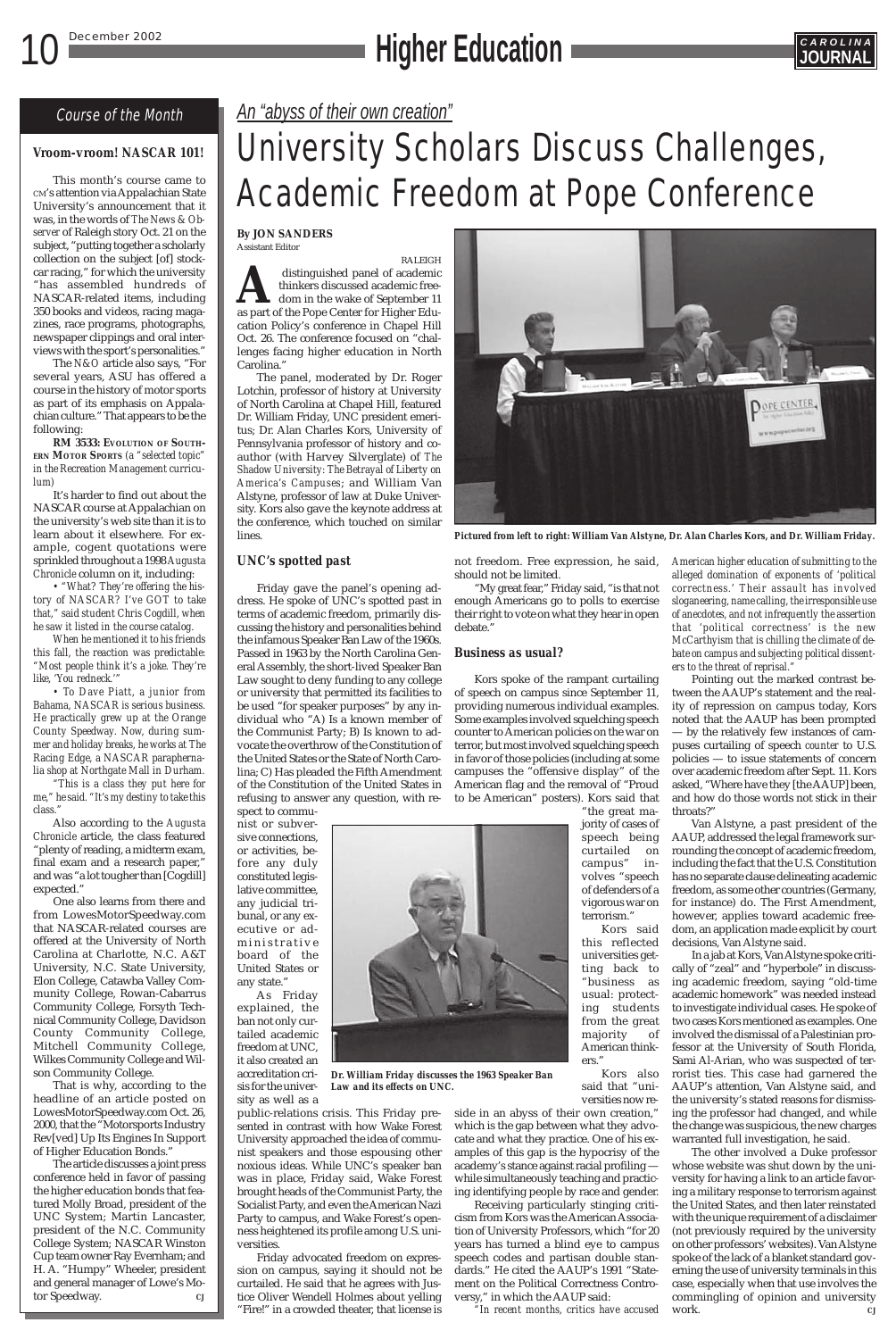**EVENT VERY SO often, you come across an article that<br>leaves you thinking, "Gosh — I can't believe<br>he actually said that!" A recent essay that ap-<br>peared in** *The Chronicle of Higher Education* **(Sept. 27)** leaves you thinking, "Gosh — I can't believe he actually said that!" A recent essay that appeared in *The Chronicle of Higher Education* (Sept. 27) had that effect on me. It was written by a sociology professor at the University of Pennsylvania, Randall Collins. Collins entitled his piece, "The Dirty Little Secret of Credential Inflation" and what made it so remarkable was his audacity in speaking a truth so contrary to his professional interest.

Collins points out that the paper credentials that are so often established as a job requirement (either by law or by private choice) have been escalating for decades. In 1950, for example, most management positions were open to people with high school diplo-

mas but no college degree. Gradually, businesses stopped considering applicants without a college degree. Now an MBA is considered essential for many positions. It isn't the case that the work in business management has become steadily more difficult so that no person could handle the job without the additional years of formal

education. The truth, as Collins puts it, is that "Holders of such degrees have attempted to justify the credential by introducing new techniques of management — often faddish, yet distinct enough to give a technical veneer to their activities."

Whoa! Collins seems to be challenging the widely promoted idea that our modern, technology-saturated world requires workers with more and more education. That's exactly what he's doing. "The skills of cutting-edge industries are generally learned on the job or through experience" rather than in formal education, he writes. Furthermore, "a high-tech society does not mean that a high proportion of the labor force consists of experts." Doesn't he know he's undermining the foundation of much of the higher education establishment in the United States with such talk?

What is behind the phenomenon of credential inflation? Collins points to the self-interest of college professors and administrators, who are better off with a growing demand for their services. He's correct.

Previously content to educate only the small percentage of the population that really wanted to pursue higher learning after high school, higher education leaders have become astute businessmen, constantly looking for new and bigger markets. They have promoted the notion that almost everyone ought to attend college so they can improve their earning potential. (Sometimes you hear other justifications, but that one's the clincher.) A tremendous increase in governmental loans and grants made the selling job a lot easier.

Thanks to the "college is for everyone" idea, the United States now has a much higher percentage of people working on degrees than any other country. Large numbers of students who are at best indifferent to learning and often hostile to those who would interfere with their lifestyle by requiring them to read and study are enrolled in college simply because they believe that the degree they're getting (not "earning") will open up the doors to success. They graduate. Then they encounter the unexpected truth — that employers don't automatically hire and pay hefty salaries to people whose skills in reading, writing, and thinking are pitiable. It used to be that if you wanted job training, you signed on at the bottom of the job ladder, and if you wanted to expand your mind by learning Aristotle, you went to college. We have largely turned that around. If you want job training, head for a college. If you want to learn Aristotle, you'd be better off getting a good set of audiotapes and learning it on your own, since it's getting harder to find courses on him. No, Collins and I are not against college education, but we are against overselling it and cheapening it through credential inflation. *CJ*

## Credential Inflation: The Secret's Out

## **EAROLINA**<br> **JOURNAL EDUCATION**

## Senator, Professor Challenge Universities To Restore Liberty and Accountability

**By JON SANDERS** Assistant Editor

RALEIGH **Academics discussed several challenges facing higher education in North Carolina at the Pope Center for Higher Education Policy's conference in Chapel Hill on Oct. 26. Those** ing higher education in North Carolina at the Pope Center for Higher Education Policy's conference in Chapel Hill on Oct. 26. Those included answering the calls for increasing accountability, restoring liberty and dignity, and translating lofty goals into practical application.

The conference's opening address was delivered by Dr. Virginia Foxx, a North Carolina state senator who has held teaching and administrative positions in community colleges and universities. Foxx said public schools and community colleges have increasingly been held accountable by citizens and legislators, but universities so far have not. She said she expected that to change soon, based on several factors: changes in the makeup of the General Assembly, a population shift toward more elderly with different ideas on where state money should be spent, watchdog organizations such as the Pope Center, talk radio, and increasing alternatives for obtaining job skills, and the perception that the private sector can do it faster and better.

Foxx said questions likely to be asked by legislators and citizens are: What are the educational opportunities universities are providing in North Carolina? What is it that universities are doing or not doing? What is the value added by universities? What are their priorities? How do we know what students are learning? How much longer are we going to pay for the same instruction through "remedial education?" Can we afford institutions that duplicate programs?

Foxx criticized universities for not being specific with their reported numbers, citing examples of universities inflating their enrollment and application numbers and deflating their budget numbers. She also said universities resist critiques and self-examination. They must be pushed and shoved, usually by money issues, to examine themselves, she said — an observation she called "my most disappointing feeling about the university system."

Foxx also discussed the successes of private institutions, successes she attributed to private higher education's "entrepreneurial spirit."

## *The crime of a generation*

The keynote address was delivered by Dr. Alan Charles Kors, University of Pennsylvania professor of history and coauthor (with Harvey Silverglate) of *The Shadow University: The Betrayal of Liberty on America's Campuses*. Kors spoke on the topic of "The Betrayal of Dignity and Liberty on America's College Campuses."

Kors traced the betrayal in the title to radicals of the 1960s entering academe and being presented with students who mocked the '60s and voted for Reagan. These radicals, Kors said, decided to "save" these students from their own ideas, and the first thing out the window was students' freedom.

The process the radicals imposed involved getting rid

of the American individualist idea of each person as "a minority of one." They taught that blacks, women, and other "minority groups" are not just oppressed, but also that they don't understand the nature of their oppression and need to be instructed in it. It also involved transforming the curriculum, but that transformation has been ineffective, Kors said. After all, he said, most minorities still want to think for themselves, most whites do not feel guilty for the accident of their birth, and women and men, instead of viewing each other as class enemies, continue to fall in love. Therefore, the radicals have decided, they "need" administrative crackdown.

"Thus we've moved from their [the 1960s radicals'] Free Speech Movement to their speech codes," Kors said. "American students are victims of a generational swindle of truly epic proportion."

Kors said that so-called diversity and multicultural education has seen racial integration in education become desegregation. Diversity and multiculturalism teaches, Kors said, that the dominant culture of the West — Greek, Judeo-Christian, and enlightenment — is the enemy of authentic debate and freedom. Thus what's considered diverse and multicultural are "any voices that challenge that culture" — black radicals are multicultural, not black conservatives; gays are, except Log Cabin GOP'ers;



Sandinistas are, but not entrepreneurial Cuban immigrants.

With that viewpoint governing campus, Kors said, academic freedom becomes distorted. While Christians must bear any number of affronts to their religion and beliefs, as they should under academic freedom, Kors said, women, blacks, and gays must be protected from the punchlines of jokes. Saying campus speech codes "should be a national scandal," Kors read aloud an extensive list of codes on campuses, quoting from them verbatim to the audiences' shocked laughter.

"Speech codes could not exist a nanosecond without inherent double standards," Kors said.

Kors said the "crime for which this generation will have to answer before history" is the notion of "officially designated group identities." This idea has segregated and balkanized campuses, Kors said, and intrudes upon own's right to self-designation and identity without outside pressure. Multiculturalists view race, sex, and sexuality as if each category had just one world view attached to it, Kors said. "More than half a century after the defeat of Nazi Germany, we equate blood with culture."

At the conclusion of Kors' talk, Pope Center Director George C. Leef presented Kors with the Caldwell Award, named after two pioneers in higher education in North Carolina, David Caldwell and Dr. Joseph Caldwell. Previous recipients of the annual award were Abigail Thernstrom and Peter Aranson.

## *Challenges facing private institutions*

The afternoon session, on "Challenges Facing North Carolina's Independent Colleges and Universities," featured Dr. Johnnetta Cole, president of Bennett College, and Dr. Billy Wireman, president emeritus of Queens College. Cole spoke of the importance of special-mission institutions, historically black colleges and universities (HBCU's) and women's colleges. HBCU's are responsible for a disproportionate amount of black lawyers and professionals, Cole said, and that is because they provide a climate that affirms their students, have teachers who believe in their students and expect them to do well, and feature greater parental involvement than other institutions. Cole said that the challenges facing HBCU's are "fundamentally fiscal," in part because they lack a rich, white alumni base and that most of their students are the first in their families to attend college. They are also challenged by competition from private, white institutions now seeking a diverse faculty and student body. Wireman talked about a change in the academic climate since the 1960s. Then the percentages of college students attending public vs. private institutions was 50-50; today it is 80-20, he said. Saying there was "no coherent vision driving American higher education," Wireman echoed former University of North Carolina at Chapel Hill Chancellor Michael Hooker in asking, "What does a baccalaureate degree certify?" He said that while there was "so much focus on expanding access to higher education," there was "precious little thought on what we want to teach them once they get there."

Wireman said private higher education in North Carolina needed to find a way operationally to translate the institutions' lofty ideals into each student graduating. *CJ*



*Dr. Alan Charles Kors (left) accepts the 2002 Caldwell Award from George C. Leef, director of the Pope Center for Higher Education.*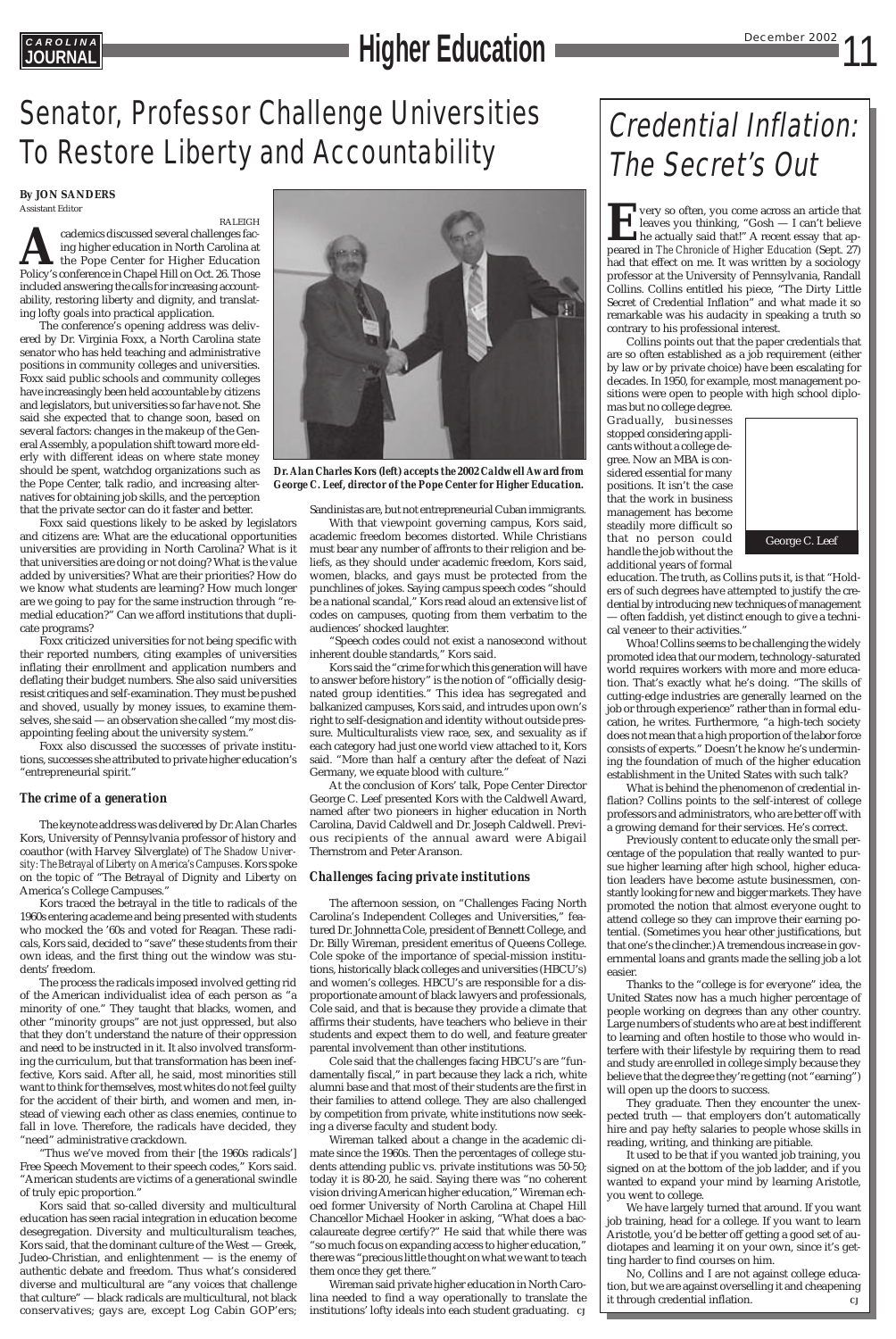## **12 December 2002 CAROLINA**<br> **Higher Education**



# Violence Is Blue

Bats in the Belltower

Some readers of *CAROLINA JOURNAL* might have thought to themselves, *Ya know, I like CJ an' all, it's jus' that — wull, there ain't enough poetry for my liking.*

Well, they might.

Just for them, *CJ* presents this Sampling of Recent Poetry and Poem-Like Efforts:

From Amiri Baraka, professor emeritus in the Africana Studies Dept. of the State University of New York at Stony Brook, American Academy of the Arts inductee, and the State of New Jersey's certified official poet laureate, come these stanzas from various works:

*Who knew the World Trade Center was gonna get bombed; Who told 4000 Israeli workers at the Twin Towers To stay home that day Why did Sharon stay away? Who? Who? Who?…*

*Who do Tom Ass Clarence Work for Who doo doo come out the Colon's mouth Who know what kind of Skeeza is a Condoleeza Who pay Connelly to be a wooden Negro …*

*Nihilismus. Rape the white girls. Rape their fathers. Cut the mothers' throats. Black dada nihilismus, choke my friends…*

*Smile, jew. Dance, jew. Tell me you love me, jew. I got something for you now though. I got something for you, like you dig, I got. I got this thing, goes pulsating though black everything universal meaning. I got the extermination blues, jewboys. I got the hitler syndrome figures.…*

*… you can't steal nothin from a white man, he'as already stole it he owes you anything you want, even his life. All the stores will open if you say the magic words. The magic words are: Up against the wall mother [] this is a stick up! … Let's get together and killhim my man, let's get to gather the fruit of the sun, let's make a world we want black children to grow and learn in do not let your children when they grow look in your face and curse you by pitying your tomish ways.*

From Barbra Streisand, self-appointed congressional advisor, modernday interpreter of Shakespeare, and singer of some merit, comes this reworking of "The Way We Were," entitled "The Way We Were/The Way We Are" (a few stanzas):



*Scattered pictures Of the House we left behind Lovely Democratic mem'ries Of the way we were*

*Unprecedented growth in the economy The DOW was up, the deficit was down, As long as Democrats were the majority, I could sleep nights, not weep nights.*

### *People*

*See their savings slip away As they feel the world around them Becoming more fright'ning ev'ry day.*



*Mis'ries Seems that's all that fill the news, Blame the fellas in the White House For the way we are*

*It's no wonder We all sing those Texas blues It's that too-far-to-the-right House And the way we are…*

From Eve Ensler, world-famous campus vagina apologist, Valentine's Day opponent, and author of *The Vagina Monologues*, comes this poem that apparently is about the continued imbalance in women's freedom worldwide once "the violence stops" and women and girls are "running the world":

*Here's what the V-World will look like:*

*When the violence stops, women and girls will be*

## UNC-Chapel Hill Seniors Vote Roses Are Red, **to Support Undergrad Library**

*Allowed to be born in China, India And Korea*

*Swimming in Iran Safe in their beds at home in the United States, Europe and Asia Eating ice cream in Afghanistan Keeping their clitorises in Africa and Asia Wearing blue jeans in Italy Voting in Kuwait*

*Walking in the park at night in the United States*

*Openly flirting in Jordan*

*Safe at parties on college campuses Playing with toys and not being sold as*

*them in Asia, the United States, Europe and Eastern Europe*

*Driving cars in Saudi Arabia*

*Wearing trousers in Swaziland*

*Safely walking home from work in Juarez, Mexico*

The investigative committee conducting the inquiry found "evidence of falsification" by Bellesiles, also found reason to question Bellesiles' veracity on the San Francisco records, and found that Bellesiles fell short on the standards of professional historical scholarship. In Bellesiles' favor, however, the committee found "that despite serious failure of and carelessness in the gathering and presentation of archival records and the use of quantitative analysis, we cannot speak of intentional fabrication or falsification." (Critics had noted that all of Bellesiles' errors were in favor of his thesis.) For his part, Bellesiles adamantly denied the charges. "I have never fabricated evidence of any kind nor knowingly evaded my responsibilities as a scholar," he wrote in a response to the inquiry. Of his book, he said it "aimed to prompt scholars to rethink one of the prized givens of American history: that American culture has always been permeated with firearms." He resigned, citing the difficulty the controversy presented to continuing research and teaching.

*Enjoying sex*

*Celebrating their desires*

*Loving their bodies Running the world CJ*

### **By JON SANDERS** Assistant Editor

RALEIGH **House Undergraduate Library at the University of<br>North Carolina at Chapel<br>Hill will receive an endowment** brary at the University of North Carolina at Chapel worth at least \$20,000 from the senior class of 2003.

UNC-CH seniors decided upon the endowment in an online poll that included two other choices. One would have set up a Special Needs Fund through the Office of Scholarships and Financial Aid that would be used to address academic and living needs of students, such as winter coats or

formal attire for interviews. The other would be glass etchings in the Campus Y building to memorialize the terrorist attacks of September 11.

> Senior class Vice President Rob Albright told the *DTH* that the seniors' decision was "about our valuing the academic climate and how we appreciate what the library is about."

Campus Y Co-president Hildy Fong urged seniors in a letter in *The Daily Tar Heel* to choose the etchings because they "would ensure the remembrance of this crucial time (Sept. 11) in our lives." Fong wrote that unlike the library, the Campus Y receives no state and private funds, and "[t]he gift would guarantee the success and longevity of the Y, which has fostered change and

## Anti-Gun Scholar Resigns from Emory Amid Academic Misconduct Charges

### **By JON SANDERS** Assistant Editor

RALEIGH **T**he saga of Michael Bellesiles appeared to come to an end in late October when the antigun scholar resigned from the faculty of Emory University.

Bellesiles gained national acclaim two years ago with the publication of his book *Arming America: The Origins of the National Gun Culture* (Alfred A. Knopf), in which he contended, using Colonial documents, early federal laws, and other historical accounts that private gun ownership in early America was uncommon. The "gun culture" pervasive in American today, Bellesiles argued, was not part of early America; the idea of a heavily armed colonial America was a "myth."

The book created a sensation in guncontrol circles. It was hailed by scholars and media alike, eventually receiving Columbia University's Bancroft Prize for historical scholarship, the most prestigious award for American history books. Despite the award and Bellesiles' heavy use of footnotes throughout the book, *Arming America* drew a steady and mounting stream of historians, who challenged it on many fronts. Among them: • Bellesiles cites San Francisco probate records that were destroyed in the earthquake of 1906; • He cited the wills of about 100 people in colonial Rhode Island who died without wills;

• He cited Vermont court records that no other scholar could prove existed;

• He misrepresented numerous original sources;

• He refused to share his research data with other historians when asked, as required by the ethical standards of the American Historical Association.

Chief among his critics was James Lindgren, professor of law at Northwest-

ern University, and Clayton Cramer, author of two books on the history of gun laws in America. Scholarly critiques appeared in *The William and Mary Quarterly* and *Reviews in American History. The Boston Globe* also investigated some of Bellesiles' sources and found that some did not match his claims about them and others did not exist. A previous Bancroft Prize winner, Dr. Roger Lane, who had favorably reviewed *Arming America* in the Sept. 2001 issue of the *Journal of American History* and had served on the jury that awarded Bellesiles the prize, issued a press release in April 2002 saying the committee may revoke the prize (they have not).

Bellesiles' university, Emory, then announced it was conducting an inquiry into charges that Bellesiles committed academic misconduct. It completed its inquiry in October.

diversity on our campus for years." Furthermore, Fong wrote, the gift of the etchings "would be showing the UNC[-CH] arts community support long overdue for what they stand for."

The library option beat out the etchings by 36 votes, 486 to 450, while the specialneeds option received 244 votes.



*House Undergraduate Library at UNC-Chapel Hill*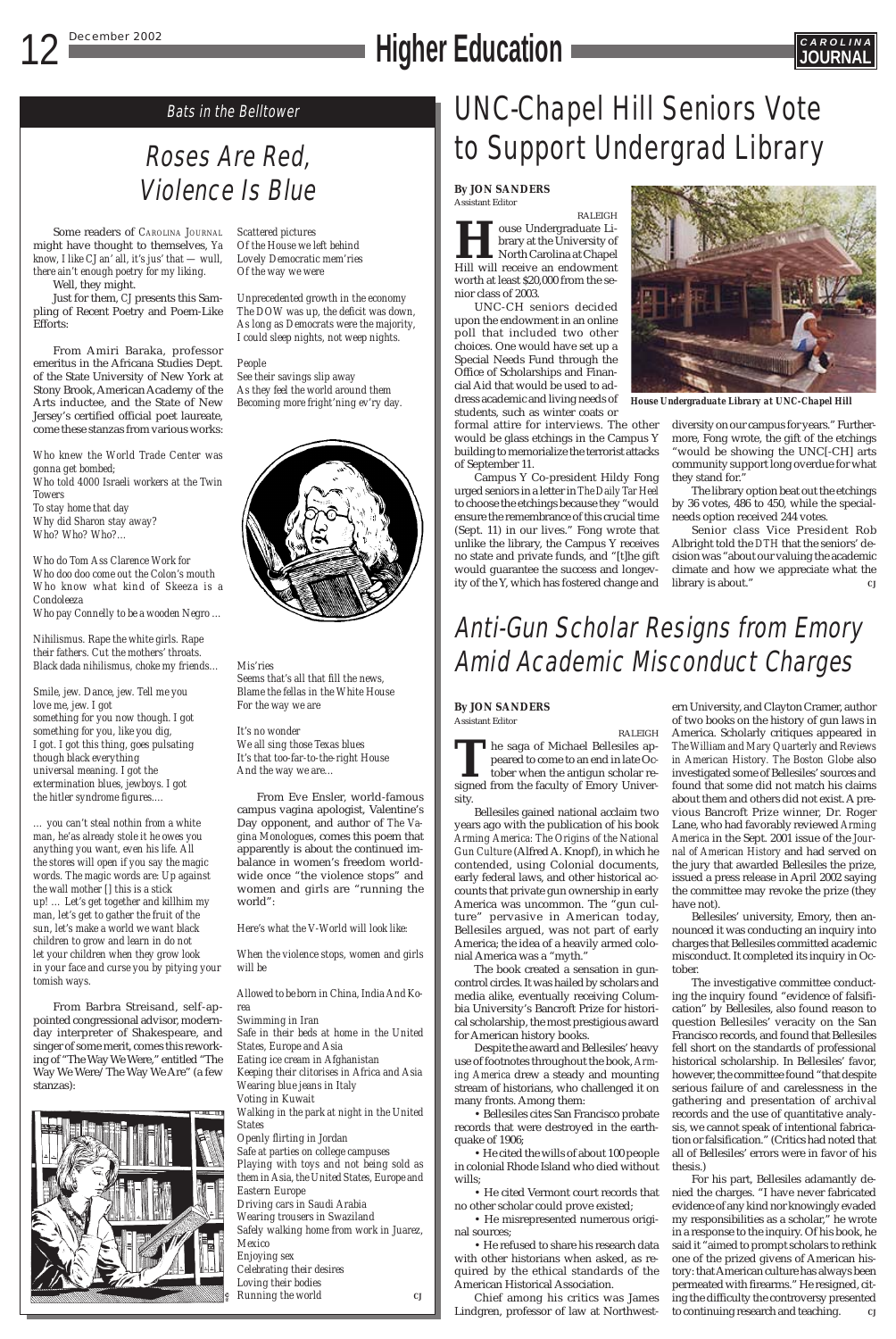*The journal's statement of purpose says that the "key to solving the social problems of our age is to abolish the white race."*

## 13 December 2002 **C A R O L I N A JOURNAL Higher Education**

### **By JON SANDERS** Assistant Editor

RALEIGH **O**ne night the comic-strip character<br>Binkley from *Bloom County* woke<br>his father with the rant, "Well,<br>Dad, I guess it's safe to say we aren't ex-Binkley from *Bloom County* woke his father with the rant, "Well, actly a couple of short, Hispanic, Hindu, French-speaking, physically handicapped, Communist, gay, black women." Binkley's problem that night was his realization that "in every regard, we're hopelessly in the majority."

As Binkley explained, "In fact, we're as majority as you can get! And there's darn few of us left!! Do you realize what that makes us?"

His dad did. "A minority," he answered.

Binkley's dad's not the only one. The latest curriculum-busting Ethnic Studies discipline to begin to track its way through the trend-hopping halls of academe is a little something called "Whiteness Studies."

### *Don't even know they're white*

Unlike the other genes-as-proxy-forculture Studies disciplines, however, Whiteness Studies isn't an academic niche carved out by professors of the corresponding genetic configuration for the purpose of promoting the politics presumed in the academy to accompany people of those genes.

In fact, it's often the opposite; a common area for professors to delineate and then denounce "whiteness" — for example, see the "white issue" (No. 73, 1998) of *Transition*, where folks such as bell hooks and Cornel West discuss what it means to be white. In the Orwellian atmosphere on campus,

No self-respecting Marxist peddling critical race malarkey could accept that. Thus the need for Whiteness Studies. Like the other race- or sex-based Studies "disciplines" they push, it's social change — not scholarship — that drives them. As Mary Washington of the Center for the Study of White American Culture, founded in 1995 in New Jersey, announced, "We're hoping that we can provide a dynamic force for change.

Whiteness Studies offer the Two-Minute Hate, with white guys in the Goldstein role.

Whiteness Studies began to catch on in the 1990s. In one proving ground for the discipline, the University of Connecticut, a black professor's course in "White Racism" gained approval along with opprobrium in 1996, when the course was first taught. A member of the curriculum committee that approved the course told *The Chronicle of Higher Education* that the university needed the course and that "racism and the notion of 'whiteness' [were] being examined in many disciplines."

• Military historian Victor Davis Hanson argues that the Western way of war and Western notions of freedom and civilization — are proving their worth.

In April 1997 the campus of the University of California at Berkeley held the first major academic conference on the subject of whiteness. Scholars determined whites were "passive inheritors of a system of privilege and wealth," uncomfortable with identifying

> • North Carolina's economy, hurt further by wartime deployments, awaits help from Washington, where disagreements about tax cuts block a stimulus bill.

themselves as members of the "white race" out of the desire to avoid alliance with the hateful rhetoric of white-supremacists, neo-Nazis, and similar extremist groups. A goal of Whiteness Studies that came out of the Berkeley conference was to change the fact that, in the words of conference organizer Matt Wray, then a doctoral candidate at Berekeley, "we [whites] don't think of ourselves as belonging to a racial group. We tend to think of ourselves as individuals."

> But what's their hook? Poor white trash. Wray and another Berkeley product, Annalee Newitz, wrote the following in the anthology *White Trash*. It gives an idea of the bizarre worldview pushing Whiteness Studies and the other race- or sexbased Studies curriculum

— saving the world from racial, sexual, and class division through dividing people according to race, sex, and class.

Quoting the editors of *Race Traitor* to one of their bewildered readers, he wrote, "Make no mistake about it: we intend to keep bashing the dead white males, and the live ones, and the females too, until the social construct known as 'the white race' is destroyed — not 'deconstructed' but destroyed."



"Because the white trash is, for whites, the most visible and clearly marked form of whiteness," they wrote, "it can perhaps help to make all whites self-conscious of themselves as a racial and classed group among other such groups, bringing us one step closer to a world without racial division, or, at the very least, a world where racial difference does not mean racial, symbolic, and economic domination."

"The first commandment of whiteness

## **A New Web Site Providing a State Perspective on 9/11 and the Current International Crisis From the John Locke Foundation**

*Recent Articles and Columns Spotlighted on NCAtWar.com Include:*

• Moderate Muslim clerics preach peace in Durham and Greensboro while a former Black Panther leader calls First Lady Laura Bush a murderer at Duke.

• Dr. Andrew Taylor, NCSU Political Scientist, on the likely impact of the war on North Carolina politics and the U.S. Senate race.

• As U.S. Marines from Camp Lejeune participate in military action near Kandahar, Seymour Johnson airmen prepare for deployment to the Mideast.

• Gov. William Yarborough, former head of Special Warfare Center at Ft. Bragg, distinguishes terrorism from legitimate armed resistance.

• Locke Foundation President John Hood argues that North Carolina short-lived anti-war movement unknowingly exposed its own fallacies.

*For the latest news, analysis, and commentary on the war on terrorism, visit what* National Review *once named its "Cool Web Site of the Day" located at www.NorthCarolinaAtWar.com — or www.NCAtWar.com.*

## Issues in Higher Education: Whiteness Studies

## To Save the World, Race-Crazed Academics Teach 'Whiteness' Too

These are important revelations because, as the saying goes, one needs to admit one has a problem before one can work to eliminate it. And white's problems are well known in the academy: They have "internalized racism" (as opposed to overt racism — they don't even know they're racists!), they live in a world of "white privilege (they don't even know they're favored by society!), and they are "unconscious participators" in perpetuating this system of racial bias (they don't even know they're perpetuating racism and white privilege!).

But first, of course, they have to find out that they're white (they don't even know that!).

## *Until the white race is destroyed*

Not all Whiteness Studies scholars hew to the salvatory notion of teaching whites awareness of their whiteness to bring about social change. Harvard University's Noel Ignatiev, publisher of *Race Traitor,* believes that the white race ought to be abolished in order to bring about social change — a view that presupposes whites' awareness of their whiteness.



The motto of *Race Traitor* holds that "treason to whiteness is loyalty to humanity." The journal's statement of purpose announces that the "key to solving the social problems of our age is to abolish the white race."

In his recent *Harvard Magazine* essay "Abolish the White Race" Ignatiev compares whiteness with a monarchy and scholars like him with antiroyalists. He also writes that "people who still think of race as biology" greet his ideas with "bewilderment."

"The goal of abolishing the white race is on its face so desirable that some may find it hard to believe that it could incur any opposition other than from committed white supremacists," Ignatiev wrote. Later he added, "Every group within white America has at one time or another advanced its particular and narrowly defined interests at the expense of black people as a race."

## cartoon goes here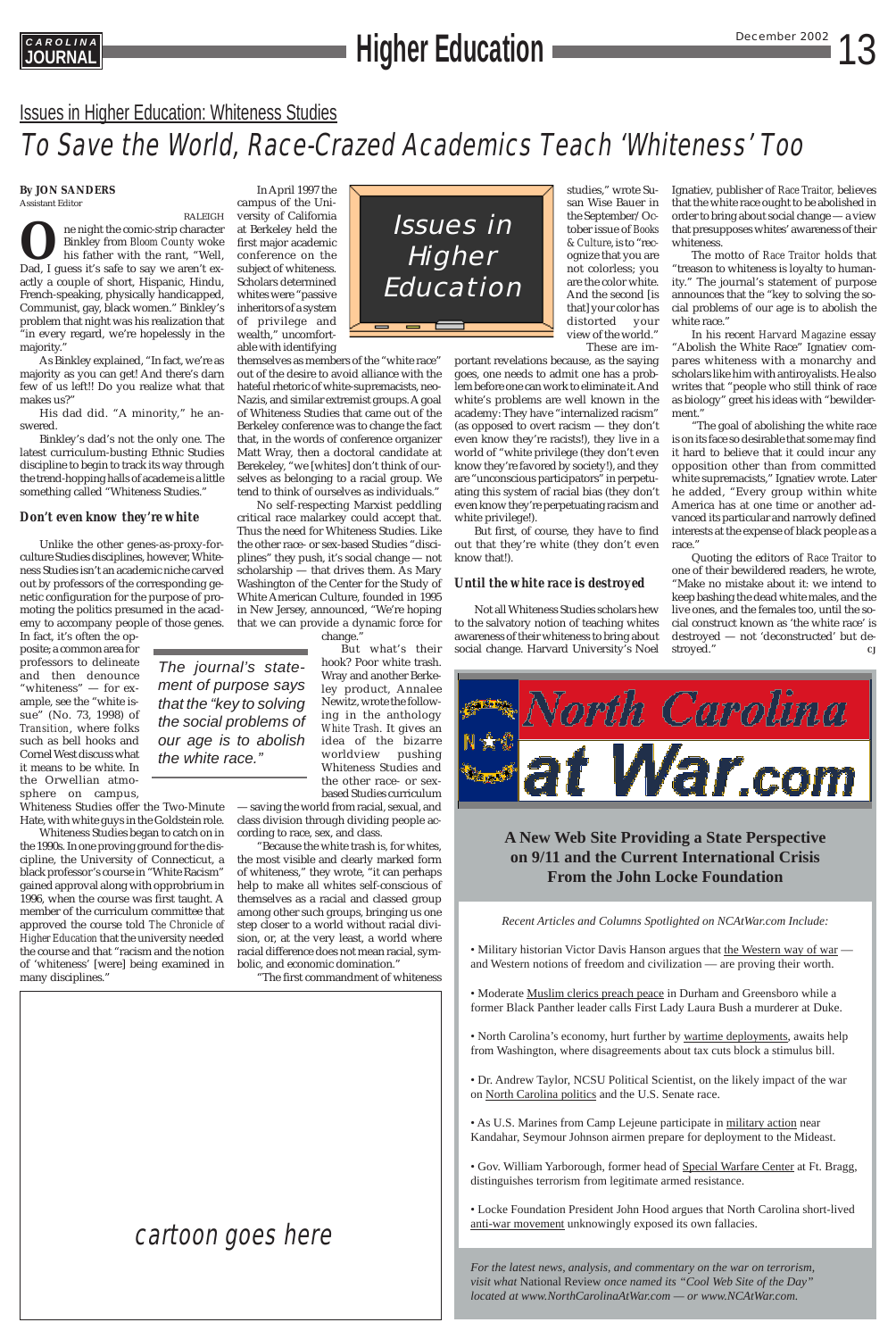## **14 December 2002 CAROLINA**<br> **LOCAL GOVERNMENT**



## Town and Country 'Smart Growth' Fizzles at Election Time

*Disappears from 'the radar screen' at the state level but opponents remain wary*

### **By DONNA MARTINEZ** Contributing Editor

RALEIGH **T**he September release of a Smart Growth America study charging that North Carolina's Triad and Triangle regions are home to the second and third most serious sprawl problems in the country put discussion of so-called "Smart Growth" back in the state's news. But despite prominent media coverage of the survey rankings by planning professors at Rutgers and Cornell universities, growth policies took a backseat to economic issues in the Nov. 5 election.

Days before North Carolinians headed to the polls, a high-profile Smart Growth activist told *The News & Observer* of Raleigh that she was surprised by the apparent disinterest of candidates and voters in an issue that once held great political cachet in the state.

That's an abrupt turnaround from recent history when Smart Growth was on the political fast track at the local and state levels. In 2001, a number of mayors were elected around the state on anti- or slowgrowth platforms, including a sweep in the Triangle cities of Raleigh, Durham, and Chanel Hill

"It seems to me that there isn't as much discussion on the issues of growth and traffic, which baffles me," said Cara Crisler, executive director of the North Carolina Smart Growth Alliance, a Carrboro-based coalition of environmental and planning groups and a partner in Smart Growth America.

Smart Growth policies typically regulate land use to control growth boundaries and limit housing choices to high-density developments. Advocates say these government regulations are needed to preserve open space and natural resources. Opponents decry the infringement on personal property rights and basic lifestyle choices such as where to live and how to get to work, preferring instead to allow market forces, voluntary land-use guidelines, and flexible zoning to create growth that balances development and the environment.

The political irrelevance of Smart Growth in North Carolina's midterm elections may have baffled Crisler, but it dovetails with the General Assembly's declining interest in state-dictated Smart Growth regulations, particularly as it grapples with the state budget, taxes, and other issues.

## *Legislative report shelved*

That followed the legislature's creation in 1999 of the Commission to Address Smart Growth, Growth Management and Development, cochaired by Sen. Howard Lee and Rep. Joe Hackney, Democrats from Orange County. The 37-member group released its recommendations last year, but today the report lies dormant in Raleigh.

That's frustrating to Lee, a proponent of some growth restrictions and regional planning. "It's just laying on the shelf at the legislature," Lee said.

But according to one commission member, the North Carolina Home Builders Association, the report and the Assembly's failure to implement its recommendations are encouraging signs for North Carolinians who disagree with state government intervention in growth issues. Paul Wilms, the association's director of government affairs, questioned the validity of the commission's assertion that the state's water and air quality have worsened, and said the report lacked credible data and sources. He considers the commission report "just a collection of random observations."

Wilms is also critical of the lack of meaningful debate among commission members. "It was released without members having the opportunity to give substantive comments or debate it as a group," he said. In spite of his concerns, Wilms considers Lee a positive force in the discussion. "I have a lot of respect for Senator Lee," he said.

> Similar scenarios may play out around state if land-use regulations impede farmers and other landowners from deciding when and to whom they can sell. Steve Woodson, associate general counsel for the North Carolina Farm Bureau, is concerned about this limitation on personal property rights and economic opportunity for his members. "If a farmer needs to sell part of his land, sometimes just to keep the other part operating, we want to preserve the right to sell at the highest price possible," Woodson said. Like the Home Builders Association, Woodson said the Farm Bureau recognizes the desire to preserve open space but approaches the issue with a different perspective than Smart Growth advocates. "We want to find voluntary and incentive-based ways to preserve farm land, not state mandates," he said. "We don't oppose local zoning as long as our farmers have input." While Wilms thinks Smart Growth is "not on the radar screen" at the state level, he cautions that it's unlikely to disappear. "Too many groups have too much invested in it," he said.

Lee vows to continue to champion the report and its policy recommendations with legislators, although he will do so as a community advocate after losing his bid for reelection to the Senate.

Wilms said his organization won't hesitate to enter the debate when Lee begins working the issue with his former colleagues at the Assembly. "We advocate comprehensive land use planning at the local level, not the state or federal level," he said.

Lee and like-minded Smart Growth activists will also face opposition from other groups that disagree with growth management theory and are concerned with the negative impact the policies have on individual liberty, particularly for home buyers and land owners.

"Smart growth tries to implement what the ideal community should look like," said Leonard Gilroy, research fellow at the Los Angeles-based Reason Public Policy Institute. "It advocates highly prescriptive growth controls and discourages low-density development. Groups like Smart Growth America tend to get a lot of publicity," he said, but Gilroy also think the media are beginning to listen to people who point out the fallacies of the policies.

Gilroy contends the fundamental probwith Smart Growth is its assumption that communities are static. "Communities evolve, demographics can change and the housing market evolves over time," he said. "The idea of putting restrictions on things the community desires is wrong."

## *Shutting the door on homebuyers*

The result, Gilroy said, is that Smart Growth "tends to shut people out" who want a lower-density lifestyle. Studies consistently show many people want as large a home as possible on as large a piece of land as possible, the opposite of what high-density Smart Growth policies create.

Growth restrictions also price people out of the market as land and housing prices go up, particularly first-time buyers, many of whom are minorities.

"Economics 101 still applies," Gilroy said. "Efforts to contain growth limit supply of land for development. Affordable housing might not be produced," he said. Gilroy thinks more North Carolinians would question growth restrictions if they

understood the tangible effects on people rather than only the abstract theory.

## *Durham thwarts landowner*

In Durham, a recent decision by the City Council illustrated the serious impact of land-use regulations on personal freedom. In mid-September, the Durham City Council voted 4-3 to limit commercial growth adjacent to the recently opened Streets at Southpoint mall by designating land for medium-density development, not commercial use. Mayor Bill Bell characterized the vote as a "defining decision" about the future of the area.

To some observers, that was the end of the story, but the vote had far-reaching economic implications for Rosa Tucker, an elderly black woman who owns about 12 acres of land affected by the council's designation.

According to news accounts, Tucker's land was of prime interest to "big box" retailers because it adjoins 50 acres already slated for commercial projects. By combining Tucker's acres with other nearby parcels, a retailer could create an area large enough for development.

That lucrative economic opportunity prompted the Durham Committee on the Affairs of Black People and the Durham chapter of the NAACP to support Tucker's request for commercial designation of her land. The argument fell on deaf ears. The council's vote limited Tucker's land to medium-density use and effectively killed her chance to work with the interested parties.



*Portland, Ore., where the cost of housing has soared, is the poster city for 'smart growth' advocates.*

## *New tax law on farmland*

A new tax law change will make it more attractive for farmland owners to protect their property from development through conservation easements, the *New Bern Sun-Journal* reports.

Starting with the tax year following July 1, 2003, landowners will not see higher property taxes because they put their land in conservation easements. But critics say it is county governments that could get the short end of the stick.

Currently, owners of property that meets criteria to be classified as horticultural land, forest land or agriculture land can apply for a county tax valuation based on the land's use instead of its market value.

This present-use value assessment system was established in the 1970s to protect farmers whose income could not keep pace with escalating land costs. A land's present-use value is usually much lower than its market value.

However, the difference between the market value and the use value is considered a deferred payment, and if the land use changes the deferred taxes, plus interest, become due for the current year and the past three years.

In the past, this has kept some property owners from putting their land in conservation easement.

While a property owner receives a onetime conservation income tax credit, he acquires a higher property tax valuation for every year afterward.

The law change, approved by the General Assembly in September, provides an exemption from the deferred tax and allows property already in the present-use value program to maintain that tax status if it is put into an enforceable conservation easement.

## *Animal-control budgets suffer*

In these days of bone-baring budget cuts that have left many governmental entities bleeding, animal-control departments such as the one in Moore County have had to set priorities, according to the *News & Observer* of Raleigh.

With reduced staffs and no money for overtime, many departments have their hands full answering the most pressing calls: animal bites, vicious or threatening animals, and injured ones. Mere stray animals are getting a reprieve. In Moore County, the backlog of unanswered stray-animal calls topped out in July at 919. It has since been whittled to about 600. Gaston County, west of Charlotte, has a backlog of 726. In Granville County, animal control has temporarily stopped trapping stray cats altogether, unless one is aggressive. The animal-control budget is usually the first to be cut, said Joseph E. Autrey, a Granville animal control officer. The result appears to be a profusion of free-range animals, some friendly, some feral. The problem appears to be most severe in rural counties; Wake, Durham, and Orange animal control departments told the *News & Observer* of Raleigh they are operating normally. *CJ*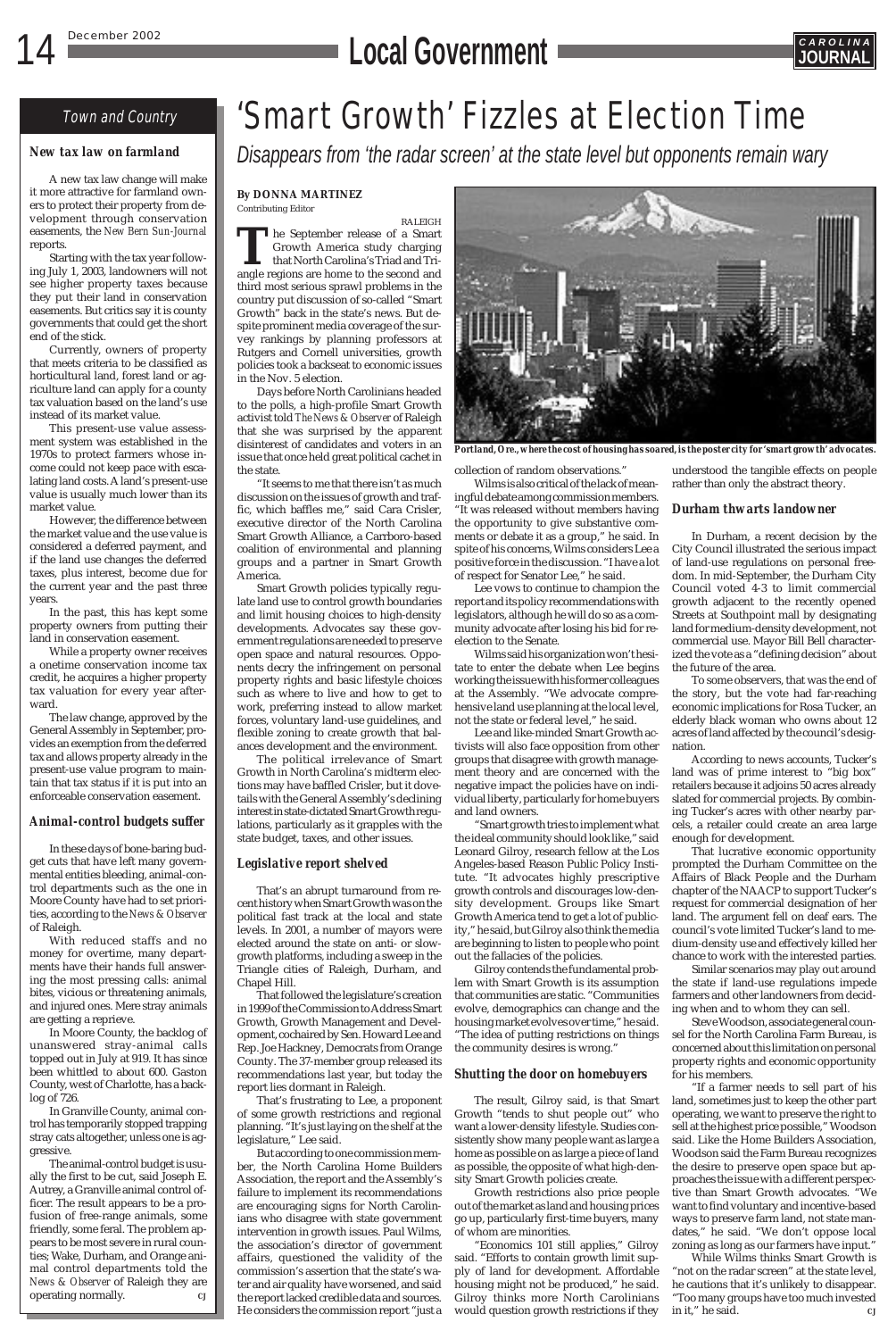## 15 December 2002 **C A R O L I N A JOURNAL Local Government**

## GOP Trend Carried To the Local Level

## *Strong traffic despite economy, Sept. 11* Airports Still Flying High in North Carolina

## **By MICHAEL LOWREY**

Associate Editor

CHARLOTTE

The airline industry continues to be caught in a severe financial downdraft, as the effects of a weak economy and the aftermath of Sept. 11 send carriers to a second year of heavy losses. These industrywide effects have also been felt locally — US Airways has laid off more than 1,000 employees in Charlotte and Raleigh-Durham-based Midway Airline's suspended operations in July cost additional jobs. Yet despite setbacks, North Carolina's main airports remain attractive — and busy places to fly from.

## *Industry losing billions*

The airline business has always been highly cyclical in nature. In good times, business and individuals have more discretionary funds available and are willing to spend some of them to fly. In bad times, travel, especially air travel, is often one of the first items reduced in a corporate or family budget. As a result, the airline industry tends to do very well when the economy is well and struggle — or worse — during economic downturns. This trend has been exasperated by the effects of Sept. 11.

United Airlines was off 15.4 percent, off 11.4 percent at its flight offerings from Charlotte this month, with new Delta, down 12 percent at Northwest, and down 14.6 percent at Continental. Traffic at Southwest Airlines was down only 1.4 percent in September 2002 compared to September 2000, but unlike other airlines, Southwest has continued to add capacity. It's load factor — the percentage of seats it filled — fell 8.9 percentage points over the twoyear period to 56.8 percent in September 2002 . The U.S. airline industry lost \$8 billion in 2001 and is expected to lose an additional \$8 billion this year. Best-case scenarios have the industry breaking even in 2004 if the economy recovers.

While fewer people are flying in general, the reductions are especially large on short-haul flights. A recent AAA survey shows that 22 percent fewer people are flying on routes of 200 to 400 miles. With increased security and the delays that might — or might not — be caused by it, time, convenience and cost factors have driven many people to other forms of transportation or not traveling at all.

Compared to the same month two years earlier, traffic in September on

## *US Airways doing poorly, CLT doing OK*

Current market conditions have hit no major airline harder than US Airways. The carrier, which has a major hub and heavy maintenance facilities in Charlotte, lost a billion dollars last year even before Sept. 11. With the shortest average flight length of the six large hub-based airlines (Southwest does not have hubs *per se*) and a strong presence in the Northeast, US Airways has experienced a disproportionately large reduction in demand. Compared to September 2000, the airline's traffic this past September was down 26.4 percent. The carrier is operating under Chapter 11 bankruptcy protection.

Despite the generally difficult market conditions, Charlotte/Douglas International Airport (CLT) continues to do

remarkably well. The largest US Airways hub in terms of flights, it also has been has been the least-affected by the airline's troubles.

Given that US Airways has more than 90 percent of the flights out of Charlotte, total airport figures may be taken as a measure of the hub's vitality. The number of boarding planes in Charlotte (originating or connecting) was 1,091,674 in August 2002, compared to 1,118,850 in August 2001, and 1,026,999 in August 2000. On a percentage basis, enplanements at Charlotte/Douglas were up 6.3 percent in August 2002, compared to August 2000.

The importance of the US Airways hub is not limited to just the immediate Charlotte area; the only scheduled air service from New Bern, Jacksonville, and Greenville, N.C. are to Charlotte. Those wishing to fly to or from Wilmington or Fayetteville must do so over either Charlotte or Atlanta. Charlotte is one of only three destinations served from Asheville.

Even should US Airways fail, the carrier's Charlotte operation might well prove appealing to another airline. The markets served by US Airways from Charlotte do not duplicate other airlines route structure except for Delta. Charlotte/Douglas also offers the second lowest per passenger cost of any hub airport in country.

The strength of the Charlotte market has not gone unnoticed by other airlines. American Trans Air started service to Charlotte from Chicago's Midway service this past summer. ATA, which originally was offering three flights a day, will add a fourth daily flight this month. "Demand in Charlotte has been remarkable," John Hula, ATA's vice president of planning, told *The Charlotte Observer*. "It's at break even, but that's outstanding in this environment."

American Airlines will also expand daily nonstop service to its hub in Miami.

## *RDU doing well, too*

The failure of Midway Airlines as an independent operator has obviously reduced the number of travelers using Raleigh-Durham International Airport (RDU). More than 70,000 people changed planes at RDU in both August 2000 and August 2001, the overwhelming majority on Midway. In August 2002, by comparison, only 379 travelers used RDU as a connecting point.

The number of people beginning their trips in Raleigh-Durham, however, has remained remarkable steady over the past two years. Originating traffic was down only 1.3 percent in August 2002 compared to August 2000.

Raleigh-Durham International, like Charlotte/Douglas, has attracted new routes even in the wake of Sept. 11. America West began service to Raleigh from Phoenix and Las Vegas in May.

American Airlines has announced plans to begin nonstop service to San Juan, Puerto Rico this month and to San Jose, Calif., in March. American Airlines has also picked up most of the market share that Midway once held. Between the mainline carrier and its American Eagle commuter division, boardings in Raleigh grew from 68,444 in August 2001 (including passengers on TWA, which American acquired) to 96,005 this past August. *CJ*

*"Demand in Charlotte has been remarkable… It's at break even, but that's outstanding in this environment."*



## Boardings at Selected N.C. Airports

|                                | Charlotte | Raleigh-Durham | <b>RDU Originating Only</b> |
|--------------------------------|-----------|----------------|-----------------------------|
| August 2002                    | 1,091,674 | 378,158        | 377,779                     |
| August 2001                    | 1,118,850 | 432,828        | 361,761                     |
| August 2000                    | 1,026,999 | 455.362        | 382,741                     |
| % Change 8/00 - 8/02           | $+6.3\%$  | $-17.0\%$      | $-1.3\%$                    |
| % Change 8/01 - 8/02           | $-1.8\%$  | $-12.6\%$      | $+4.4%$                     |
| % Change 8/00 - 8/01           | $+8.6\%$  | $-4.9\%$       | $-5.5\%$                    |
| Flights, August 2002           | 550       | 220            | 220                         |
| Flights, August 2000           | 531       | 297            | 297                         |
|                                |           |                |                             |
| <b>Source: Airport figures</b> |           |                |                             |

**W**e should have seen it coming. *National Review* reported before the election ("They're All Bushies Now?" Nov. 11) that many Democrats across the United States ran campaign ads linking themselves to the popular Republican president. So agog were Democrats to ally themselves with Bush that they engaged in the most perverted form of

"me-tooism" (usually it is Republicans who commiserate with the leftwing Democrats). This nevertheless resulted in surprising national gains for Republicans and stunning losses for Democrats almost across the board — Democrats managed to make noticeable gains in the governor's mansions.

This national trend had an affect on the local level, where, in North Carolina, Republican popularity translated into the overwhelming sup-

port of Elizabeth Dole. When CNN called the election for Dole soon after the polls closed, the only question that remained was whether she had enough skirt for local Republican candidates. It appears she did.

In probably the most surprising result of the election, Wake County, which split the ticket in the 2000 election voting almost all Democrat except for the presidential race, pulled a solid Republican lever and swept out the Democratic-controlled Board of Commissioners. Not only did Doles beat Erskine Bowles handily, but Republicans picked up seats in the General Assembly. The trend translated into local races in Wake, where Republicans defeated Democratic incumbents and picked up three seats. The challengers campaigned on fiscal responsibility and low taxes. Two of the new Republican commissioners courageously and rhetorically asked whether the county ought not cut the school budgets. Incumbent Herb Council did not campaign on such issues and did not receive the endorsement of the Wake Taxpayers Association, but the Republican managed to win despite his less-than-solid record on taxes and development.

In Mecklenburg County, Republicans repeatedly drew voters' attention to the Democratic-controlled board's tax increases and refusal to reign in spending. While Democrats argued that Republicans would force the county to regress, Republican Tom Cox contended that fiscal responsibility does not mean progress is impeded. Cox's rebuttal demonstrated that the message low taxes and progress resonates with voters.

But if the Mecklenburg voters found the fiscal arguments appealing, they also embraced a socially conservative message — more specifically, they rejected the race-based politics of the left typical of Mecklenburg and Charlotte. Voters elected their first Latino at-large commissioner, and a Republican one at that: Dan Ramirez. The Ramirez victory will make it difficult for some to argue in the future that the voters of the county are racists. Ramirez said election night that Latinos can succeed in this country with diligence and hard work. Despite that assurance, it did not stop outgoing Democratic incumbent Darrell Williams from engaging in vituperative rhetoric. Ramirez outpaced Williams by more than 4,000 votes. These data suggest that North Carolinians more often than in the 2000 election pulled a straight-ticket lever for Republicans. The national concerns combined with the state trends represented in the Dole-Bowles race helped Republicans on the local level. It also did not hurt that leaders in the General Assembly and governor's office made a mockery of the budget process. The result was a substantial Republican gain on the local level in consecutive elections. Combined with the 2000 election where Republicans, who raised less money but won office, the 2002 election could put Democrats on the defensive for 2004 — especially if their candidates are out of sync with voters on property rights and fiscal responsibility. *CJ*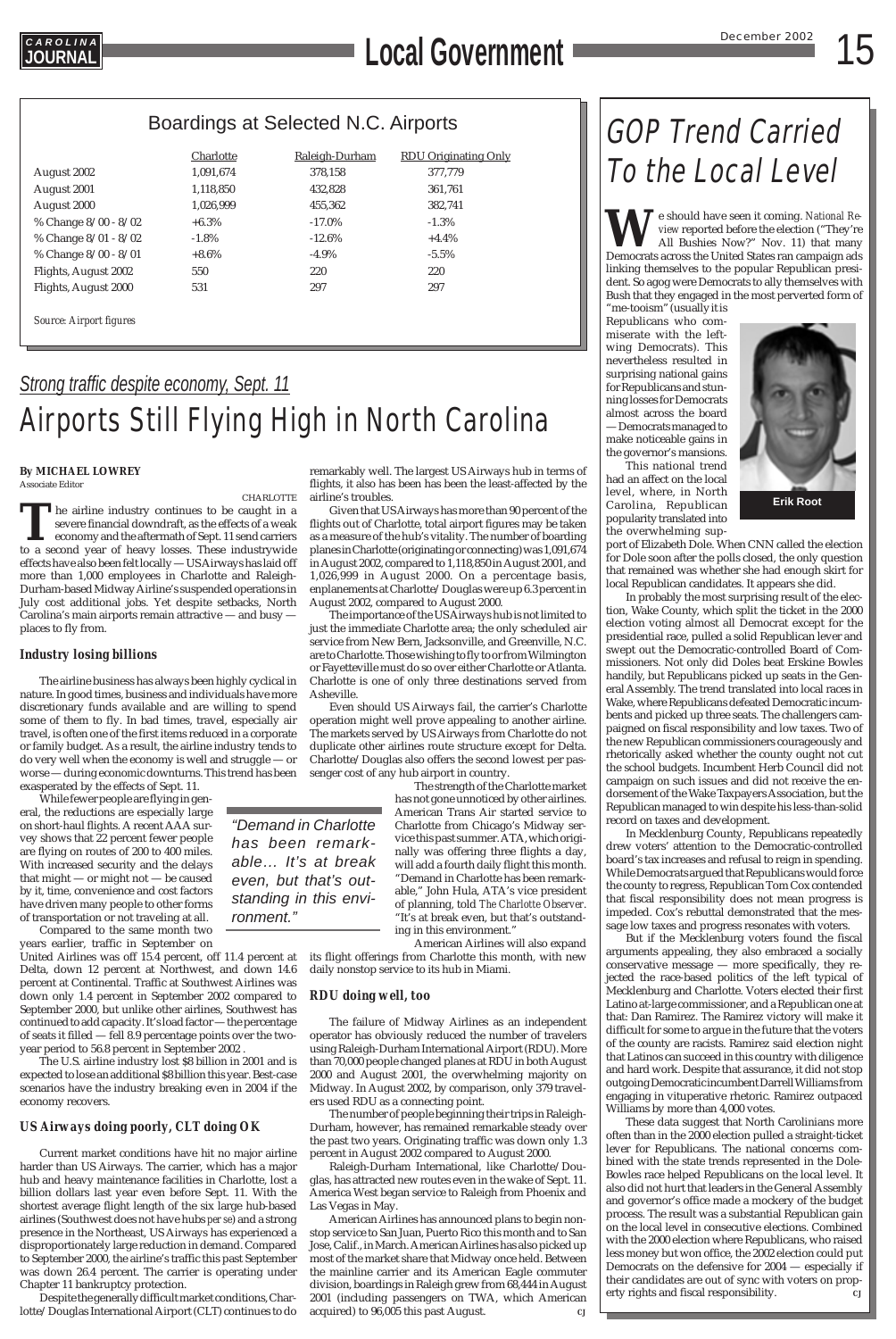## **16 December 2002 CAROLINAL**



## Tracking Variation in Degrees

Local Innovation Bulletin Board

**According to Census Bureau**<br>figures released in June, one-<br>college degrees — an all-time high. Durfigures released in June, onefourth of Americans now have ing the 1990s, the number of people with a sheepskin increased by well over onethird, while the number of high school dropouts declined. But the bounty of the educated is not evenly distributed across the country or within states.

States and local communities wishing to improve their tax bases attempt to lure the best and brightest. At the same time, new immigrants with below-average education are locating in gateway regions, where affluence has driven demand for low-skill services — restaurant workers, office cleaners, and the like. This creates the potential for local "barbell economies," with bulges at both ends of the education scale.

In the District of Columbia, nearly four out of 10 residents have college degrees, while one in three are so blessed in Massachusetts.

The comparable number in West Virginia is one in seven.

In Mississippi, Kentucky, and Louisiana, more than one out of four adults did not finish high school, compared to about one in eight in Minnesota, New Hampshire, and Utah.

Latino border metros, however, show large concentrations of dropouts — McAllen, Laredo, Brownsville, El Paso, Los Angeles, and Miami.

The nation as a whole showed a decline in the number of high-school dropouts, but seven Western states and Texas bucked the trend. The common thread: significant increases in Latino populations.

Several states gaining dropouts were also states that had big gains in college graduates. The resulting barbell effect is even more pronounced in Las Vegas, Phoenix, and other metros — a selective migration pattern long evident in the more mature gateway area of Los Angeles, which is a magnet to low-skilled service workers from Latin America and highly educated Americans.

Interestingly, North Carolina metropolitan regions can be found at both ends of the national rankings.

The Raleigh-Durham-Chapel Hill area had the third highest ratio of college graduates to high school dropouts among metropolitan regions of at least one million people in the United States at 2.66-1. Only the Minneapolis-St.Paul and Seattle-Tacoma-Bremertown regions had higher rations. The Greensboro-Winston-Salem-High Point metropolitan area, meanwhile, had the sixth lowest college graduate to high school dropout ratio in the United States at 1.07-1. It ranked ahead of only the Las Vegas, Miami-Ft. Lauderdale, greater Los Angeles, San Antonio, and New Orleans regions. Research by William H. Frey, "Brains and Brawn," Charticle, *Milken Institute Review*, Third Quarter, 2002. For text, see http://www.milkeninstitute.org

## *Electricity real-time pricing*

During the summers of 1998 and 1999, prices in the Midwest soared to \$7,000 or more per megawatt-hour compared to a typical price of \$30 to \$50. One factor contributing to the volatility is the

fact that relatively few retail customers pay real-time prices that vary with changes in supply and demand. Recent research suggests that using real-time pricing can generate savings. Analyzing data from Duke Power's real-time pricing rate program, researchers found the savings are substantial.

As theory would suggest, real-time pricing customers reduce demand for electric power during peak hours. By reducing demand during key hours, Duke Power's load is about 70 megawatts less per day.

Absolute-quantity changes are largest at peak hours, but these changes are dwarfed by percentage changes in price that may be as large as 500 percent on a hot day.

This leads to substantial cost savings to customers. Individually, customers using the real-time pricing program avoided costs of \$3.90 per megawatt per year for additional generating capacity. This translates into long-term savings totaling \$2.7 million per year.

Even with price caps as low as the \$150 recently imposed in California, short-term saving associated with the response to real-time pricing can be substantial.

The longer a customer uses the program, the more adept they are at using the system. Longtime customers were 5 percent more responsive to price changes than were newer customers.

Real-time pricing programs may offer simple ways of coping with escalating electricity costs.

Researched by John A. List and David Lucking-Reiley, "Bidding Behavior and Decision Costs in Field Experiments," *Economic Inquiry*, Vol. 40, No. 4, October 2002. For text see http:// ei.oupjournals.org/cgi/content/abstract/40/4/611

### *'Vineyard sprawl'*

One might think that growing grapes to make wine might be among the world's least objectionable uses for land. But environmental groups in California, which produces 90 percent of the wine in the United States, find it obnoxious.

Charging that winemakers are wasting precious resources and despoiling the landscape with "vineyard sprawl," environmentalists are trying to rein in the industry — and some of their efforts are bearing fruit. About two years ago, Napa Valley officials enacted an ordinance restricting vineyard expansion. Elsewhere in the state, activists have fought vineyards on the basis that they use pesticides and produce excess waste. Vineyard interests appear to be knuckling under to the attacks. The state's Wine Institute trade group and the California Association of Winegrape Growers is expected to adopt a code of "sustainable" practices, which includes sharply limiting water intake. Trying to avoid mandatory state regulation, some vintners see positive aspects in parts of the 360-page code workbook — particularly sections relating to water conservation. But environmentalists still complain that the code doesn't go far enough to curb vineyard sprawl.

Reported in the *Wall Street Journal*, October 23, 2002. *CJ*

## Allen Joines, Economic Developer And the Mayor of Winston-Salem

### **By ERIK ROOT Assistant Editor**

WINSTON-SALEM *CJ: What is your background in North Carolina?*

**Allen Joines**: I was born in Wilkes County. I was the first person in my family to attend college. I received a BS from ASU and then a masters in public administration from the University of Georgia. I worked for the City of Winston-Salem for 30 years in a variety of roles, retiring in 2000 as deputy city manager. I currently am president of the WS Alliance, a nonprofit development corporation that was established to push for improving the economic vitality of our community and cre-

ating jobs.

I am married to Peggy S. Joines, who is a senior vice president with Wachovia. I have two children. My daughter, Michelle, is a public school teacher for learning disabled children here in Winston-Salem, and my son, Jeff, is a professor of engineering at NCSU.

*CJ: How did you first get involved in politics?*

**Joines:** I got involved in politics in 2001 because of my concern about lack of leadership at the city in creating a vision, dealing with economic issues and being a partner with the private sector in moving our community forward. I felt because of my background in doing economic development projects with the city and in developing affordable housing projects there as well, I could bridge the gap between the business community and the neighborhoods. I developed a campaign based on nonpartisan support and received 78 percent of the vote.

### *CJ: What are the current major issues facing you as a mayor?*

**Joines:** A major issue for me is for the city to have a clear direction. As a result, the Board of Aldermen and I developed a strategic plan for the city. This plan created 27 major initiatives that we want to accomplish during our four-year term. These priorities will give us direction in making tough economic and funding decisions.

Secondly, we need to grow the tax base, so that we can keep tax rates low. Thus far,

we have been able to secure the headquarters of Sara Lee Branded Apparel in Winston-Salem. This keeps about 3,000 jobs here and brings in another 500-plus. Sara Lee broke ground two weeks ago on a \$35 million building to house the jobs. Also, CME North American Energy has announced that they will build a \$400 million privately owned power generating station here.

Finally, I proposed that the City-County Utility Commission make available funds from their reserve to help the city and county in purchasing land for business parks. The land will then be sold to private developers and the money returned to the Utility Commission. This proposal was unanimously approved by the Board of Aldermen.

> *CJ: What issues on the horizon will Winston-Salem have to face in the future?*

> **Joines**: Major issues for the city include transition from a manufacturing city to a "New Economy." Fifteen years ago, 35 percent of our jobs were in manufacturing and R.J. Reynolds was the largest employer with 15,000 jobs. Today about 22 percent of jobs are in manu-

facturing and RJR has less than 7,000 jobs.

Conversely, 15 years ago, less than 20 percent of jobs were in service. Today about 36 percent of jobs are service and our largest employer is the Wake Forest University Medical Center.

We expect further tightening of manufacturing because nationally, only about 14 percent of jobs are in manufacturing. We will build our new economy on financial services (we have 12,000 jobs in this area), medical, bio-medical and advanced manufacturing. Our job growth has not kept pace with the state average (2 percent annually vs. 2.4 percent) and the growth of our tax base has not kept up with inflation. This places tremendous burden on our ability to provide services at a reasonable tax rate.

The state's budget crisis has obviously had a tremendous impact on cities. The state has withheld \$16 million from Winston-Salem in the past two years. The city has responded by cutting the budget, reducing services, using up a significant amount of our reserves, and as a last resort raising property taxes. We will closely watching the state as it deals with next years budget. *CJ*

## Decline in Murder Rates Nationally Attributed to Emergency Response

U.S. murder rates began a dramatic decline beginning in the early 1990s. The usual explanations given for the good news included more police and better policing, more prisons and the aging of the population, including the graying of criminals.

But one factor often overlooked has been the improvement in emergency responses.

A study led by Anthony R. Harris, of the University of Massachusetts at Amherst, draws attention to the role the 911 number and improved trauma care have played in saving the lives of victims of attempted murder.

Homicides peaked in 1991 at 24,700, then dropped throughout the decade to 16,000 last year.

Without better emergency care, the 1999 total of about 15,500 homicides might have been more than four times that high nearly 70,000 — the researchers estimate.

The study concludes that slow and steady annual declines — averaging 2.7 percent for deaths by knifing, 3 percent for deaths by firearms, 4.4 percent for deaths by poisoning and other means — all contributed to the precipitous decline overall.

Unlike in 1960, before there was a 911 number to call, a person shot during a robbery might have lain in place and bled to death, but today the victim would be swarmed over by a dozen or more medical personnel in the critical first hour, then whisked to a hospital, where a fully informed trauma team would be standing by.

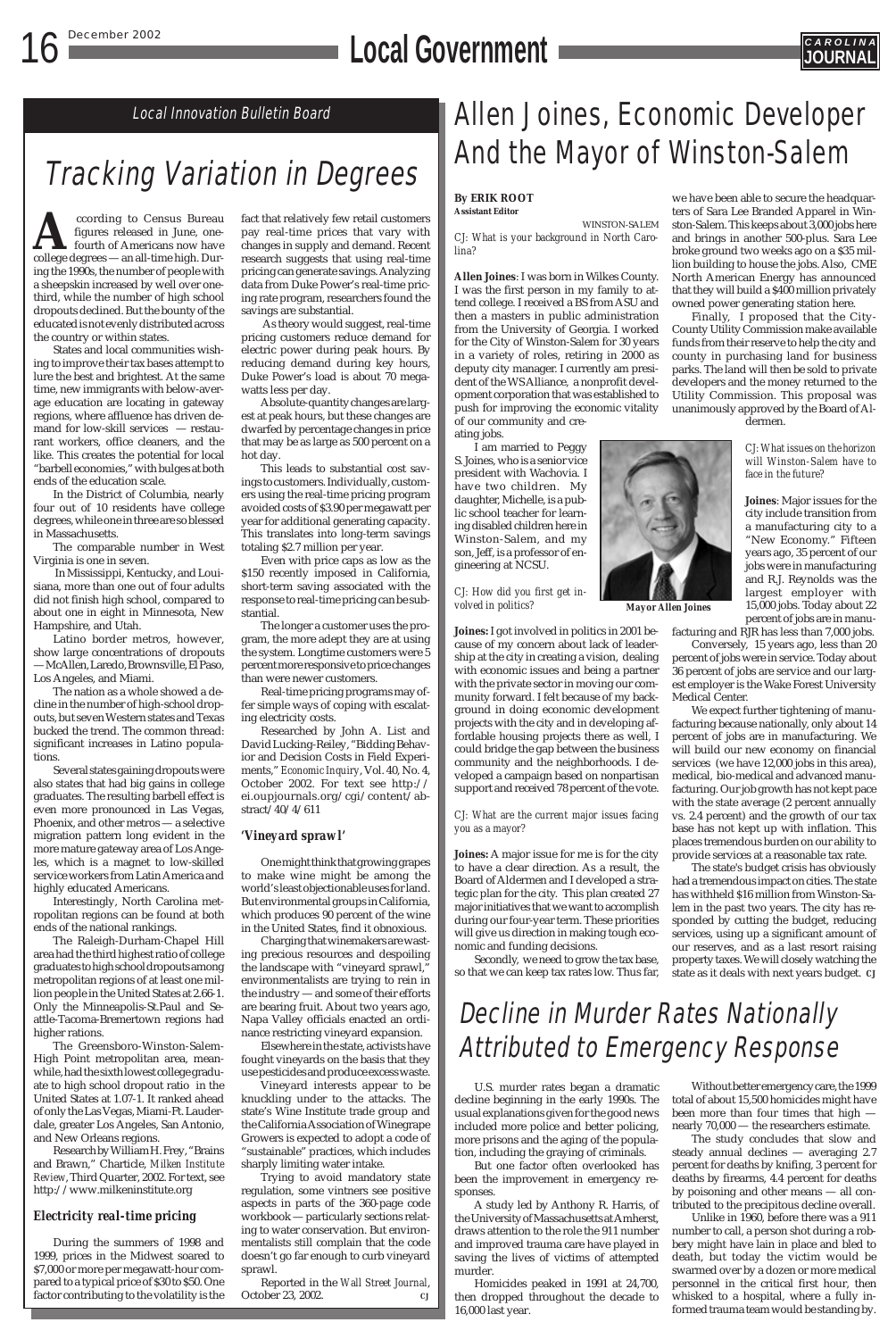## *From Cherokee to Currituck*

## Wilmington-Area's Transportation Costs Far Below Initial Estimates

## Center for **Local** Innovation

*New Ideas for Governing North Carolina's Cities and Counties*

200 W. Morgan St., Suite 200 Raleigh, North Carolina 27601

## Hon. Thomas Stith

*Director, Center for Local Innovation Member, Durham City Council*

*Can local governments deliver good quality services without raising taxes?*

North Carolinians looking for the answer to that question need look no further than the Center for Local Innovation, headed by Thomas Stith. Its mission is to identify and promote efficient, effective solutions to problems in local government using such tools as competition, new technologies, and activity-based costing.

To obtain more information about CLI, and subscribe to *Prism*, its weekly eletter, call Erik Root at 919-828-3876.

### **By MICHAEL LOWREY** Associate Editor

CHARLOTTE **W**ilmington-area officials are re-<br>examining their transportation<br>priorities after discovering that<br>a planning document formally adopted in examining their transportation priorities after discovering that 2001 contains cost estimates that are grossly inaccurate.

The problems came to light after the N.C. Department of Transportation took another look at the cost of building an interchange between South College Road and Oleander Drive. The intersection is the busiest in New Hanover County. In the latest version of the Greater Wilmington Urban Area Transportation Plan, the project is listed as costing \$1.67 billion. The DOT's new estimate, by comparison, is only \$109 million.

The Greater Wilmington Urban Area Transportation Plan was developed by local and state planners and approved by the Wilmington City Council and the New Hanover and Brunswick county commissioners. It serves as a guide in helping local officials to prioritize projects. The state Board of Transportation then considers these locally established priorities when deciding which roads the state will build and when.

The South College Street/Oleander Drive interchange had been ranked as the third-highest priority in the Wilmington area.

The local officials responsible for developing the figures have largely moved on to other jobs.

## **CarolinaJournal.com is Your Daily Launching Pad to the Best North Carolina News, Analysis, & Opinion**

- Reports and columns on the legislature, politics, culture, and local government from Carolina Journal editors and reporters.
- Carolina Journal Publisher John Hood's exclusive "Daily Journal."
- Timely links to important stories and editorials from the state's major newspapers, magazines, and other media organizations.
- Instant access to state & national columnists, wire reports, and the John Locke Foundation's other public policy web sites.

**See what Spectator magazine called "Matt Drudge with Class"**

**And Get Informed About Your State — At CarolinaJournal.com**

## **National Review Ad**

Cost estimates for a number of other projects in the urban area plan are also suspect. Officials noted that they could find no rational basis for several cost estimates contained in it. The proposed Southern Cape Fear Bridge, for example, is listed as costing both \$389 million and \$281 million in different portions of the plan. The current state estimate is just under \$300 million for the new span.

The revised cost of the South College Street/Oleander Drive interchange greatly reduces the funding shortfall for Wilmington-area transportation projects. Previously, there was a nearly 40 percent difference between the cost of identified needs over the next 25 years and the funds available.

> City officials are currently gathering feedback from town boards. After that, a formal proposal will be submitted to city council and public hearings will be scheduled.  $\qquad \qquad \qquad cJ$



With the new cost estimate, the funding gap had shrunk to less than 10 percent providing that the other cost numbers in the urban area plan prove to be reasonably accurate, which is far from certain.

"The whole plan needs to be reviewed to see what's accurate and what needs to be reviewed," Lanny Wilson, N.C. Board of Transportation member for the southeastern part of the state, told the *Wilmington Star News*. "It's very disturbing, disappointing and very embarrassing that we have this plan floating around out there."

Wilmington Mayor Harper Peterson agreed. "We really need to start from the beginning and make sure we have accurate figures and that something like this doesn't happen again" he told the *Wilmington Star News*.

## *Triangle light rail costs up*

The Triangle Transit Administration has released new cost estimates for its 35-mile long rail system connecting the Research Triangle Park, Durham, and Raleigh. The initial phases of the project are currently estimated to cost \$721. 9 million, up almost \$100 million over the past two years.

The increased cost, along with less revenue from the car rental tax that helps fund the TTA, has forced the agency to put off building certain parts of the line for now.

The 5 percent car rental tax in Durham, Orange, and Wake counties, which was approved in 1997, was projected to bring in \$8.4 million in fiscal year 2002. In the weak economy and aftermath of Sept. 11, the actual figure was \$7.2 million. The TTA will borrow against future car rental tax revenues to help finance construction of the rail line.

The TTA projects to start service on most of its line in 2007. Service will reach north Raleigh and the Durham Medical Center only in 2010. Future extensions of the line — say to Chapel Hill or Raleigh-Durham International Airport — are considered unlikely unless additional revenue sources are found.

TTA officials remain optimistic, though. "Until they can walk around and kick a tire, it's very hard to convince voters to put forth the additional sales tax," TTA General Manager John D. Claflin told the *News & Observer* of Raleigh. "After that, the extensions come flowing. There's so much request for extensions, you can't keep up with the planning."

## *Hickory may restrict roadside sales*

The city of Hickory is considering adopting restrictions on roadside merchants, solicitors, and temporary businesses. While the exact details of the regulations are still being fine-tuned, city officials have come to a general consensus about their scope. The rules are likely to effect everything from traveling merchants operating out of cars, to yard sales, and groups selling religious materials at street corners.

Under the envisioned restrictions, solicitation and temporary businesses would be illegal along major city streets and in city parks without a permit. Permits would be of limited duration and require the vendor to have liability insurance.

Door-to-door solicitation would also require a city-issued permit. Political and religious groups would be exempt from the requirement as long as they were not selling anything or asking for donations.

Obtaining a door-to-door solicitation permit would involve paying a fee, being fingerprinted, and providing information about criminal convictions. Solicitors would also be required to wear a city-supplied badge while selling their wares.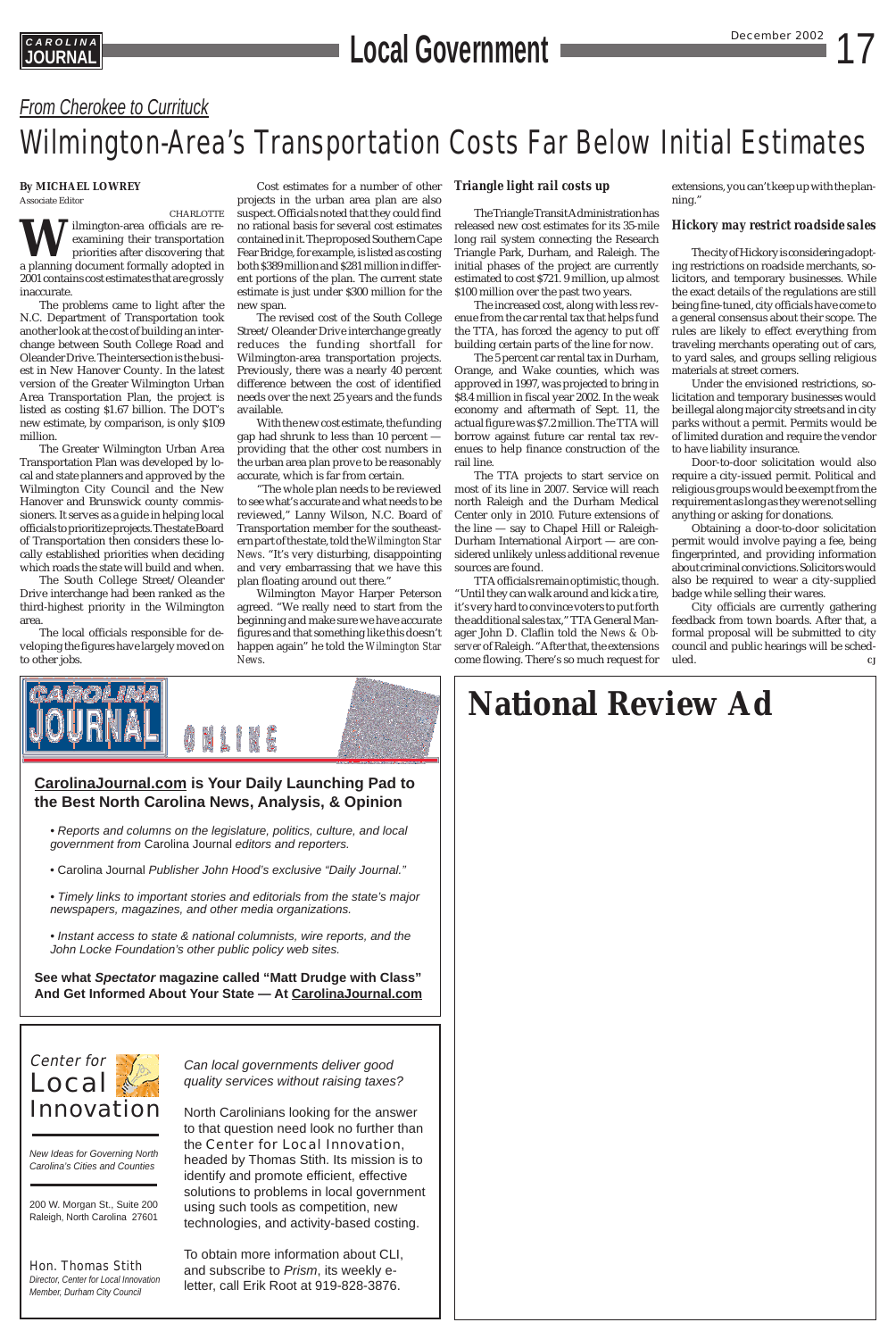## *Book Review*

## Death of American Liberalism Stranger Than Fiction

*Movie Review*

## Bush Romances Camera in 'Journeys With George'

• H. W. Brands: *The Strange Death of American Liberalism*; Yale University Press; 2001; 191pp.; \$22.50

### **By GEORGE C. LEEF** Contributing Editor

RALEIGH **H**. W. Brands is a prolific historian *Ben Franklin, The First American*. In *The* who has some readable books to his credit, such as his biography of *Strange Death of American Liberalism*, however, he ventures into the field of intellectual history and has produced a book that reads more like an overstuffed college term paper with a hastily conceived thesis than a book worthy of a major university press.

By "liberalism," Brands (who teaches at Texas A&M University) means the belief that government should not just protect life, liberty, and property, but should undertake programs designed to "make life better." Early on, it becomes clear that Brands likes the deformed, modern conception of liberalism and disdains those who reject it. But the main point of the book is not to demonstrate the correctness of liberal belief, but to explain why he thinks that it's dead.

"During the 1960s," Brands writes, "liberalism permeated American political life; it was in the very air, supplying the optimism and energy that enabled Lyndon Johnson to declare war on poverty and inequality and believe that could defeat those historic foes of human happiness. But by the mid-1970s, the liberal dream had died, and by the 1980s, 'liberal' had become an almost-actionable epithet." Brands admits that there are still a lot of liberals around, but sniffs that liberalism is politically kaput. No more will the mass of the people and politicians embrace uplifting programs to attack the "foes of human happiness."

## *Brand's hasty autopsy*

Before we get into Brands' autopsy, is liberalism really dead? Much as I wish it were, liberalism is merely in a period of remission, with occasional outbreaks.

Brands puts the date 1975 on liberalism's tombstone (why is a matter we'll get to shortly), but signs of life have been detected often since then. He dismisses the Carter



presidency as a "period of confusion" in American politics, but Carter bequeathed to us two monuments to liberalism: the federal Departments of Education and Energy. Both bear the liberal seal of wanting to use governmental power to manage crucial aspects of life "for the common good." Since their creation in 1977, they (and all the other bureaucracies) have been busily regulating in ways that bring smiles to liberals. Liberalism still exerts strong influence on public policy, but more often does so now through covert regulatory moves than visible legislative ones.

> The weakness of liberalism in the marketplace of ideas is a much better explanation for its decline than is the author's strange account.

**How would you feel if a shrill San Francisco liberal followed you around for a year, videotaping every public moment of your life? President** Francisco liberal followed you around for a year, videotaping Bush handles it with aplomb in HBO's new documentary, "Journeys With George."

The Reagan presidency was rather stingy toward liberalism, but the first President Bush happily gave us the monstrosity known as the Americans with Disabilities Act. It's hard to imagine anything more attuned to "liberalism" than that. Clinton tried and failed to saddle us with Hillary's authoritarian health care plan, but did push through the bossy "Family Leave Act." Under President Bush II, liberalism triumphed again with "campaign finance reform."

No, liberalism isn't dead. It springs to life whenever politicians see a "crisis" where sensible inactivity is rejected because it gives future opponents the dreaded, "He doesn't care about…" attack ad.

Back to the author's thesis. Brands would have us believe that liberalism died with the end of the Cold War. In his view, liberalism was possible because the Cold War made Americans feel that they needed a big federal government for protection internationally, and this led them to trust the government to do the right things domestically, too. All the lustrous liberal programs of the Cold War era were possible because it engendered a progovernment attitude that trumped the natural American skepticism about statism. But failure in Vietnam (ending in 1975), brought about a sea change in thinking, with Americans coming to doubt and distrust government, looking askance at politicians who proposed new liberal legislation. The people have been in a sour, antigovernment mood ever since, especially manifesting itself in the 1994 elections.

### *Vexed by Vietnam*

That explanation just won't do. It places far too much importance on Vietnam, which most people have forgotten, and, astoundingly, places no importance whatsoever on the rise of libertarian thinking and its spreading influence. Brands talks about lots of politicians, but never brings up any of the promarket intellectuals who have given liberalism such a pummelling in the battle of ideas.

• Linda Chavez made her reputation taking on the civil rights establishment, the feminist movement, and multiculturalists. What few people knew was that the hard-nosed conservative began her career among socialists and labor-union officials, teaching in college affirmative-action programs and writing political propaganda for the Democratic National Committee. In *An Unlikely Conservative*, Chavez recounts her political journey from the Young People's Socialist League to the Reagan wing of the Republican Partyand the sometimes shocking personal experiences that shaped her views. From excrement-smeared car seats to threats of attacks with bombs and switchblades, she learned quickly that opposing racial quotas and ethnic studies carried a high personal cost. But at its core, hers is the story of a working-class Hispanic girl who overcomes a difficult and painful childhood to become one of America's most prominent political conservatives. Further details on the Internet at www.basicbooks.com.

> He has nothing to say about Nobel Laureates F. A. Hayek, Milton Friedman, and James Buchanan. Nothing about the growth of antiliberal think tanks and publications, or the importance of talk radio. The freemarket movement has made many people skeptical about liberalism by showing that there are sound reasons to doubt that governmental coercion can "make life better," but Brands never mentions it.

> Liberalism held sway for decades because the opposition to it was disorganized. Few people ever heard cogent arguments against Social Security or Medicare. Now, intelligent analysis of lunatic bills is available so widely and quickly that some liberals want to trash the First Amendment to "equalize access to speech."

•In December Spence Publishing will release *Feminist Fantasies*, in which author Phyllis Schlafly writes that there has been no assault more ferocious than feminism's 40-year war against women. Described as a "dispatch from the front lines," feminism's most potent foe "exposes the delusions and hypocrisy behind a movement that threatens our families, our economy, and our security." More information about Schlafly's book at www.theimarketplace.com/ Spence. and *CJ* 

## **By BRIAN SHRADER**

Editorial Intern

RALEIGH

The White House had no reason to panic. "Journeys" is an entertaining, if lightweight, film, giving Bush admires more to love, and his detractors more to bemoan.

Former NBC producer Alexandra Pelosi, daughter of Rep. Nancy Pelosi, D-Calif., used a handheld video camera to document her yearlong journey with Bush, from the New Hampshire primary to his 2001 inauguration. She shows a playful, quick-witted, charming man, who misses no opportunity to mug for the camera.

Bush strikes up an unlikely friendship with Pelosi. He constantly plays to her camera, exhibiting his disarming charisma and

### dry humor.

Pelosi's wry, often superfluous, narration tries too hard at times. She seems to pattern herself after Michael Moore, the left's premiere gadfly and documentarian. Pelosi's "Journeys With George" moves briskly, carrying the same fresh cadence as Moore's hilarious (if politically misguided) 1989 film *Roger & Me*. The pacing keeps the film enjoyable, but shallow.

"Journeys" touches on the repetitious rigors of the campaign trail, focusing closely on the traveling press corps. It also proves that the media loves nothing more than to talk about itself.

These campaign reporters are an awfully cynical lot, and many wear their biases on their sleeves. One jaded newspaper reporter, who has a penchant for singing 1960s hippie songs throughout the film, compares a bologna-and-cheese sandwich (President Bush loves them, by the way) to Republican presidential nominees — all white bread, full of bologna, and Swiss

cheese, which represents the holes in their arguments. Ho, ho.

So, what does "Journeys" tell us about Bush, the man? Near the end of the documentary, the boozy traveling press corps were celebrating something when Pelosi asked them informally who they thought would win the election. Fueled by margaritas, the overwhelming majority of reporters said Gore would win.

The story was leaked to the New York gossip columns the next day, and an embarrassed, angry press corps would not acknowledge Pelosi as they covered the day's campaign events. But, much to her surprise, Bush walked up to Pelosi and said, "When they see me talking to you, they're going to act like your friends again. But, they're not your friends."

"Journeys With George" offers no great glimpses into the inner machinations of modern presidential campaigning, but it does offer a profoundly likable unplugged take on some of the stops alon the way. *CJ*

## **18 December 2002 CAROLINA**



## From the Liberty Library

• In *The High Cost of Peace: How Washington's Middle East Policy Left America Vulnerable to Terrorism*, terrorism expert Yossef Bodansky uncovers the bitter legacy of a peace process that has cost tens of thousands of lives, emboldened such outlaw countries as Iran and Iraq, enriched Arab militaries with billions of U.S. dollars, and mobilized an underground network of terror cells around the globe. He reveals in detail the political undercurrents and secret deals that have shaped and destabilized the region, the confluence of events leading up to September 11, and the inside story of a dangerous quest for peace that has led to a war unlike any the Middle East has seen before. See www.primapublishing. com for more information.

• An accomplished critic and journalist, Terry Teachout has combed through reams of H. L. Mencken's private papers, including candid autobiographical manuscripts sealed after his death in 1956. Out of this material he has fashioned a portrait of the artist in *The Skeptic: A Life of H.L. Mencken*. No modern writer has been more controversial than Mencken. His fans saw him as the fearless leader of the endless battle against ignorance and hypocrisy, while his enemies dismissed him as a cantankerous, self-righteous ideologue. The surging popularity of Franklin D. Roosevelt, the politician he hated most, eventually caused his star to fade, but the unsparing vigor of his critique of American life and letters retains its freshness and relevance to this day. Learn more about his biography at www.harpercollins.com.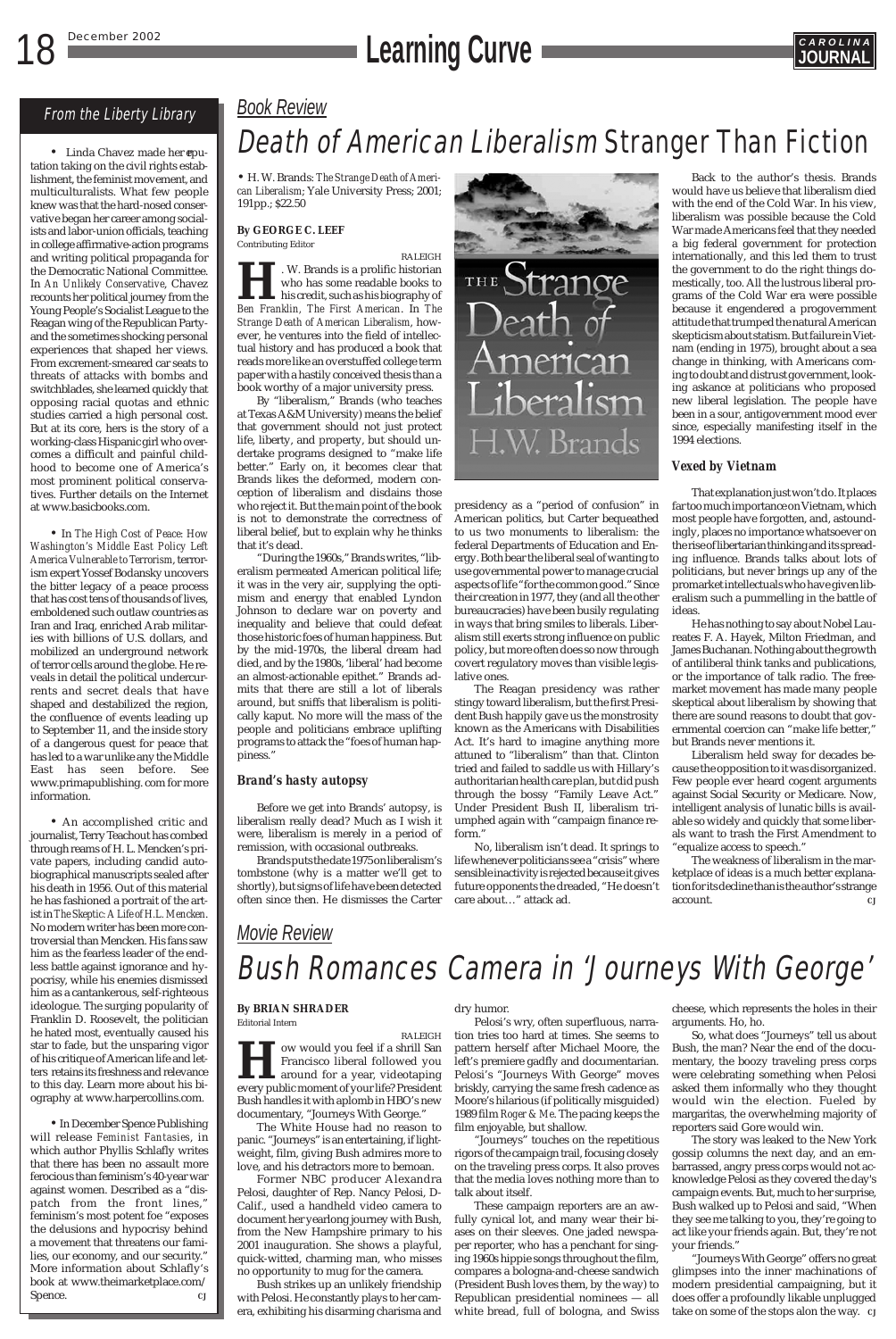## *Book Review* Death of the West: An Incoherent Argument Against Immigration

## **CAROLINA**<br> **Learning Curve Curve December 2002** 19

## *Book Review*

## Junk Science Judo: Quacks Hazardous to Our Health, Author Says

• Steven J. Milloy: *Junk Science Judo: Self-Defense Against Health Scares & Scams*; Cato Institute; 2001; 191 pp.; \$18.95

**By THEODORE BLAKER**

Guest Contributor

**S**o much of staying healthy and sane is worrying about what's important, and not sweating the small stuff. It makes sense to worry about, say, getting enough exercise since exercising regularly can greatly improve one's quality of life. Most rules for maintaining a healthy life are quite simple.

## *Quacks manipulate the media*

Since most of us are not physicians or actuaries, we rely on the media to furnish us with the health information we incorporate into our personal risk assessment calculus. Unfortunately, media outlets often muddy our view of risk assessment with outlandish and overstated threats. At the core of many of these threats one often finds the fingerprints of the junk scientist. He urges us to fret about small risks such as Alar, breast implants, and second-hand smoke, and confuses us with shrill warnings about what we breathe, buy, and eat. Sometimes it seems that the junk scientist would have us sweat only the small stuff. Thankfully, Steven J. Milloy reminds us that the most important lessons of risk assessment are often the simplest.

His book, *Junk Science Judo: Self-Defense Against Health Scares & Scams*, delivers what it advertises. The antijunk-science movement revels in exposing quacks, crooks, and misguided do-gooders, but here Milloy goes a step further. He gathers the lessons



learned from locking horns with junk scientists, and offers a handbook for staying sane in a culture seething with corrupted science.

Milloy reminds us that, while science may appear intimidating, the scientific process remains simple. We should find comfort in the scientific method with its predictable process of observation, hypothesis, testing, revising of hypothesis, and more testing. Science plods, ever so slowly and deliberately, toward truth. Science is not fickle; it does not leap from one truth to the next. Headlines that tout the findings of a shocking new study should be understood in the larger context of science plodding toward truth. One study cannot turn thousands of years of accumulated knowledge on its head.

As Milloy notes in a pronouncement typical of the book's colloquial style: "A hypothesis should get the you-know-what tested out of it until it is credible enough to be labeled a 'theory'". Even then, more testing is needed before a theory can graduate to scientific law. Before we buy into the scare of the moment we ought to see how it conforms to the larger body of scientific knowledge. It may not be necessary to uproot the family and move away from those power lines, after all.

Milloy correctly notes that most of us remain properly skeptical of scientific claims made by corporations, since corporations often have selfish motives in under or overstating health risks. But we become trusting when confronted with the claims of government officials, activists, and consumer and environmental groups. Some groups seem untainted by self-interest, motivated only to serve the common good. However, the intentions of activists may be especially menacing since noble rhetoric camouflages their self-interest.

## *Fear: environmentalists best friend*

Take fund-raising for environmental groups. It has become a multi-billion dollar industry, and, whether the science is sound or not, coffers grow with each new scare. Often, the junk scientist is merely a partisan in public advocate's clothing.

Milloy is particularly effective when he illustrates (with endless examples) two fundamental rules of *Junk Science Judo*: statistics aren't science, and the dose makes the poison. Statistics provide associations; they do not establish causation between phenomena. Often journalists try to skirt this issue by using weasel words. "May," "might," "possibly," and "link," all imply causation where causation may not exist.

Milloy rebuffs a journalist who writes that PCBs have been "linked" with cancer: "Certainly PCBs have been 'linked' with cancer — the same way Richard Jewell was 'linked' with the bombing at the Atlanta Olympics. Both were accused and assumed guilty but subsequently vindicated."

## *Prejudice and the public*

Such prejudice is common in the public sphere. Certain substances are simply presumed guilty. Alar, radiation, dioxin, and lead can only be harmful. While the mantra of the junk scientist is "any dose is poison," Milloy encourages us to remember a fundamental principle of toxicology: "the dose makes the poison." Two aspirin relieve your headache; two hundred may kill you.

Here we find the crux of an archetypal junk science issue, the Alar scare. Yes, you might be at greater risk for developing cancer if you drink juice from Alar treated apples — but only if you spend your life drinking 19,000 quarts per day.

One area Milloy could emphasize more is the importance of taking the junk out of science. Junk science makes us less safe by using the noise of outlandish risks to distract us from health and safety measures that actually improve lives. Crisis is the seedling of big government. So even if we side-step junk science in our personal lives, we still must face politicians bent on making junk science the law of the land.

*Theodore Balaker is a network TV news associate producer.*

• Patrick J. Buchanan: *The Death of the West: How Dying Populations and Immigrant Invasions Imperil Our Country and Civilization;*" St. Martin's Press; 2002; 308 pp; \$25.95

**By DANIEL T. GRISWOLD** Guest Contributor





of evil" threatening Western civilization: the birth dearth, the secular left, and "mass" immigration. But his barrage of well-crafted words cannot hide gapping holes in his argumentation.

As usual, Buchanan delivers his message with clarity and passion: Cutting tax rates and spurring economic growth are good causes, he grants, "But what doth it profit a man if he gain the whole world and suffer the loss of his country? …With the collapsing birthrate, open borders, and the triumph of an anti-Western multiculturalism, that is what is at issue today the survival of America as a nation, separate and unique, and of Western civilization itself — and too many conservatives have gone AWOL in the last great fight of our lives."

Along two of those battlefronts, demographic and cultural, Buchanan's arguments resonate with more than a grain of truth. Most economically advanced Western nations are indeed on the verge of a demographic implosion with birthrates now below the replacement level of 2.1 per woman of child-bearing age. Russia and Japan will soon begin to shrink. Meanwhile, populations in most of the Third World, including the Middle East, continue to grow albeit more slowly than in the past. But this story is nothing new.

On the cultural front, Buchanan again is on to something. For decades, an educated elite, mostly in universities and the media, have been waging an intellectual war against traditional American values of family, individual responsibility, private property, and free markets. According to their worldview, Western civilization is basically a force for evil in the world and the breakdown of the family something to be celebrated, not a problem to be addressed. But here again, Buchanan only wraps in his own rhetoric a message that we've heard before from the likes of Allan Bloom.

On immigration, however, Buchanan's arguments take a contradictory and sometimes even bizarre turn. He argues that Mexicans in particular are immigrating to America in unprecedented numbers, that they have no desire to assimilate, and that they will profoundly change our culture

and politics.

Buchanan minces no words: "Uncle Sam is taking a hellish risk in importing a huge diaspora of tens of millions from a nation [Mexico] vastly different from our own. And if we are making a fatal blunder, it is not a decision we can ever revisit. Our children will live with the consequences, balkanization, the end of America as we know her."

Buchanan's fears of mass immigration are greatly exaggerated. First, the numbers: The rate of immigration today is well within historical American experience. The annual inflow of immigration during the past decade, as a percentage of the U.S. population, was less than half the rate a century ago during the Great Migration of 1880-1914. The rate of Mexican immigration today, legal and illegal, is proportionately smaller than Irish immigration in the mid-19th century, or Italian or Russian immigration in the early 20th century. We managed as a nation to successfully absorb those millions despite worries at the time that they were

too different, in religion, language, and culture, to become "real Americans."

American culture and the English language have penetrated every corner of the globe. Why would immigrants right here in the United States be immune to those same powerful influences? Immigrants come here because they admire the United States and the opportunity it offers.

As for our shrinking population, immigration is obviously not the problem but in fact the answer. By maintaining America's population growth, immigrants expand our productive capacity as a nation and strengthen our cultural and economic ties abroad — enhancing America's influence in the world. Immigration is a key reason why American influence has grown in recent decades, while that of Europe and Japan has receded. Finally, the jury is still out on the political implications of immigration. We do not know that future immigrants will necessarily be supporters of statist politicians. Buchanan is a master of the emotive phrase, appealing to our values and, more cleverly, our prejudices. And he does his homework, stocking his argument with interesting, if highly selective, facts and quotations. But his talents as a polemicist cannot mask what in the end is an incoherent argument. *CJ*

*Daniel T. Griswold is associate director of the Center for Trade Policy Studies at the Cato Institute in Washington, D.C.*

*Pat Buchanan*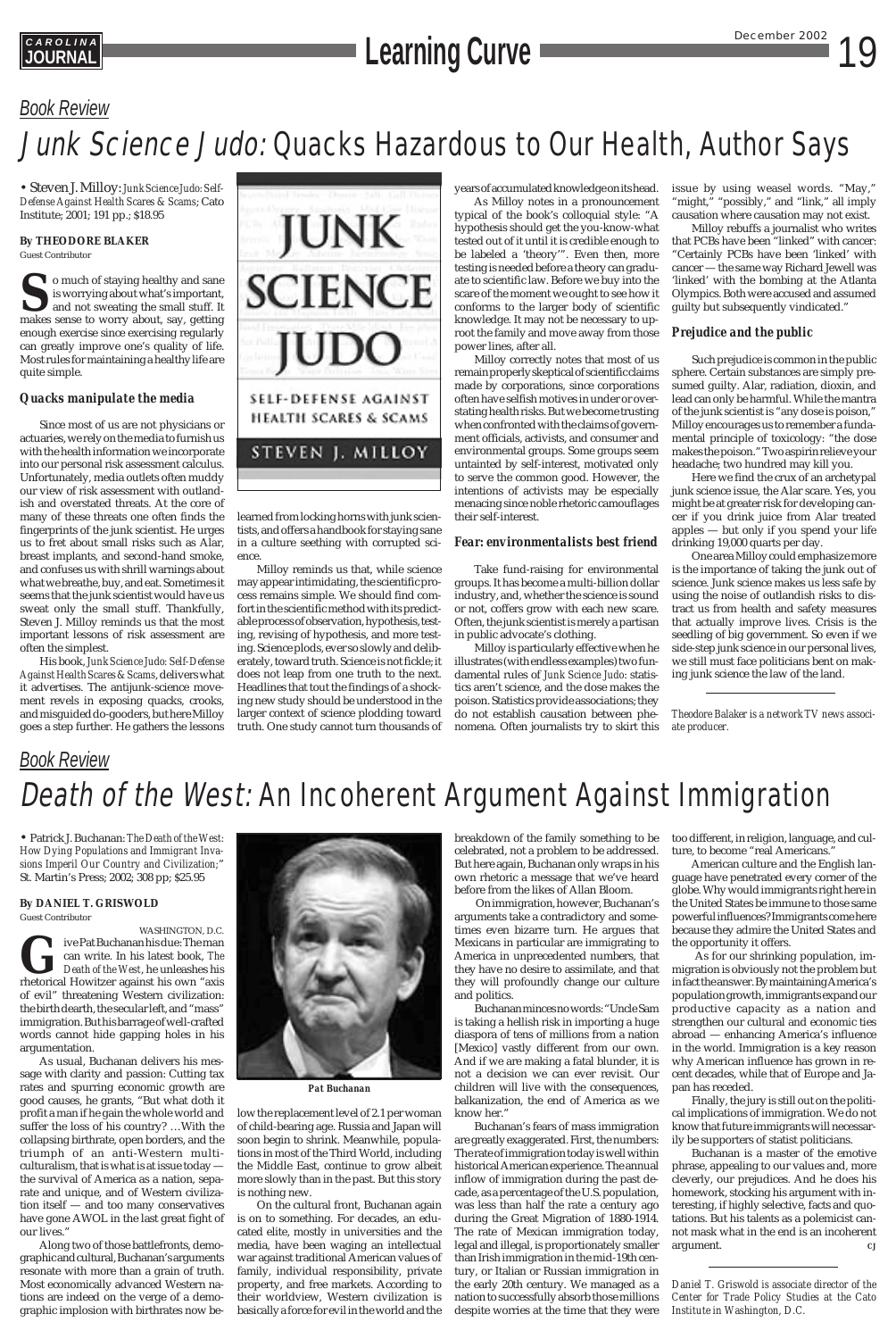### December 2002

## **COPINION**



## *Editorials* A STATE DESCENDS

*Subsidy policies harming our reputation*

*Never allow the shockwaves of the real world to rock your cocoon, be it spun so snugly with the strands of socialism.*

## Charlotte Arena: Another Slam-Dunk

## **By MICHAEL LOWREY**

Associate Editor

CHARLOTTE ell, they did it. To no one's great surprise, the Charlotte City Council has cut a deal with the NBA. The city gets an expansion team to replace the departed Hornets in exchange for putting up most of the \$250 million for a new arena.

There are, of course, numerous reasons to question the arena deal: the breech of faith after Charlotte voters rejected an arena bundle referendum last year, the use of revenue sources that will have to be made up by property taxes. To the political class, however,

such arguments are meaningless. Charlotte voters have not recently inflicted a political cost — defeat at the ballot box — for not following their express wishes. Until they do, most Charlotte politicos will follow the wishes of the banking, investment, and land development interests that largely fund their campaigns.

However, to put things in a manner that these interests and city

leaders would hopefully understand: The city got a bum deal and is ignoring basic marketing and economic principles.

One of the most basic concepts of marketing is creating a distinct product. The appeal of New Orleans is that it is, well, New Orleans. The same thing is true of San Francisco, Boston, New York. Love or hate them, they are unique spots in America with unique appeals. Charlotte, in contrast, is taking its hotel-motel tax pot of gold (and then some) and throwing it at the NBA to become one of 30. That's hardly distinctive or visionary — come to Charlotte, we have a NBA team, too. Me-tooism equals mediocrity, be it in education, the arts, or urban development.

II in the closing days of the 2002 election campaign, revelations about North Carolina's "economic develop ment" programs demonstrated the extent to which the state's political class has risked its reputation for questionn the closing days of the 2002 election campaign, revelations about North Carolina's "economic develop ment" programs demonstrated the extent to which the able gain.

To make matters worse, economic study after economic study has shown that sports arenas are bad investments. They simply do not generate jobs or growing incomes. Indeed, there aren't even any plausible reasons to think they would. Charlotte's new arena, of course, would have to generate a whole lot of new jobs over time to pay for itself.

There is a cost to Charlotte besides the dollars it is spending on the new arena. By building the arena and expending its supply of hotel-motel tax receipts, which must be spent on tourism-related projects, the city cannot do other things without using property or sales tax revenues. In economics, this is called the opportunity cost.

The list of projects that might have been funded with hotel-motel tax money includes relocating the

Mint Museum of Art, remodeling the Discovery Place science museum, helping build an uptown baseball stadium, enlarging the Afro-American Cultural Center, or even building a NASCAR museum or an aquarium. Ironically, several of these projects were part of the arena bundle last year and considered by observers to have been far more popular than a new basketball arena.

Many of these things that Charlotte now cannot do would generate more bang for the buck than a new basketball palace. If the aim is to create a distinctive attraction, then certainly the plans for an Olympicquality whitewater park are unique. It would also involve only a few million dollars in public money. If the aim is drawing warm bodies to uptown Charlotte, then subsidizing a minor league baseball stadium would be a much better deal. With its longer season, \$25 million plus land to get the class AAA Charlotte Knights to relocate from Fort Mill, S.C., where they currently play, would get about as many people to come to central Charlotte at a fraction of the cost.

Or, if none of these alternatives made sense, the city could have reduced its hotel-motel tax to lure more visitors with lower costs. *CJ*



Lowrey

No government is free from political pressure, from patronage, from venality. Wherever the power exists for some people to take other people's money and give it to third parties, corruption can follow.

Obviously, a free society needs government. It depends on the existence of law enforcement and courts, on the provision of public goods that cannot be delivered in voluntary markets, and on a basic system of public education to ensure that residents become good and responsible citizens. These functions require taxes and employees or contractors paid from them.

Unfortunately, most politicians find

it impossible to stop there. They believe their power should be used to coerce taxpayers to support pet projects – be they sports stadiums, cultural attractions, give-away programs, or speculative businesses. They may truly believe that these kinds of expenditures are needed, that they confer net benefits on the economy. But their delusion should not distract the citizenry from what is really going on: a

transfer of wealth from the taxpayers to political insiders.

## *North Carolina's record thus far*

While North Carolina has indulged these political appetites for larceny no less than most other states, we have at least managed to avoid some of the more blatant abuses of power found elsewhere. We haven't seen any of our governors indicted. We haven't found large-scale bribery scandals in our legislature.

Mostly, we have escaped this level of criminality by exercising reasonable controls on what we funded with tax dollars, and who got to pick the beneficiaries. Now, with our latest foray into economic development grants, the controls are disappearing – and the ethical quandaries are proliferating.

Consider the case of the Golden LEAF Foundation. Created as a nonprofit charity to capture and dole out half of the state's share of the national tobacco settlement, Golden LEAF was supposed to promote growth in distressed communities and insulate grantmaking from politics. The reality has become exactly the reverse.

All the members of Golden LEAF's board are politically appointed. Rather than demonstrating independence, Golden LEAF has become an arm of the government, as its assets are eyed enviously by lawmakers looking to "do something" but saddled with billion-dollar budget deficits.

As *CAROLINA JOURNAL* has reported in this issue, Golden LEAF's decision to invest \$85 million in three new speculative biotechnology initiatives appears to have been the result of political pressure, particularly from State Senate President Pro Tem Marc Basnight.

Documents and email records suggest that Basnight and his legislative allies pushed the foundation to change direction and make the investment, not-so-subtly intimidating that a failure to do so might result in the legislature intercepting the next installment of tobacco money.

Basnight then went on to claim that the \$85 million biotech investment was in reality part of a "Democratic" initiative to create jobs. Also, one of the funds that will receive and manage – without any competitive bidding – Golden LEAF's investment is partly run by a large contributor to Gov. Mike Easley's campaigns.

> Now, in fairness, we should mention that we never thought the Golden LEAF Foundation to be the proper mechanism for expending the tobacco-settlement dollars. We think they should have been returned directly to the General Fund and used for appropriate purposes such as funding our costly Medicaid program. But having set-up a supposedly "independent" foundation to dole out some of the money, couldn't our leaders have waited just a few years before trampling

all over that independence? Couldn't they have preserved at least a semblence of propriety about the entire enterprise?

## *Conflict of interest poses questions*

Running parallel to this story is another one in *CJ* last month that described conflicts-of-interest among those pushing for a new state incentive program. Supporters of the program, which will allow another panel of political appointees free rein to make hundreds of millions of dollars in grants to a few selected corporations, said that a prime beneficiary of the program would be Time Warner Cable. We found that a state legislator who boasted of his furious lobbying effort on behalf of the legislature, Rep. Pryor Gibson, was simultaneously employed as a lobbyist for Time Warner in its Raleigh office (Gibson claims residency in faraway Montgomery County). Similarly, Easley's Commerce Department hired the accounting firm Ernst & Young last year to study incentives as part of the administration's effort to fashion a new economic development strategy. A year later, when the new incentives bill was working its way through the legislature, the Ernst & Young consultant who had worked for the state was in Raleigh working for Time Warner. This merely scratches the surface of the political risks associated with North Carolina's lurch into corporate socialism. Because these initiatives will do nothing to address the state's real economic problems, such as high tax rates and inadequate infrastructure, the result will likely be an economy more like Mississippi's and a political culture more like Louisiana's.

North Carolinians, we can do much better than this.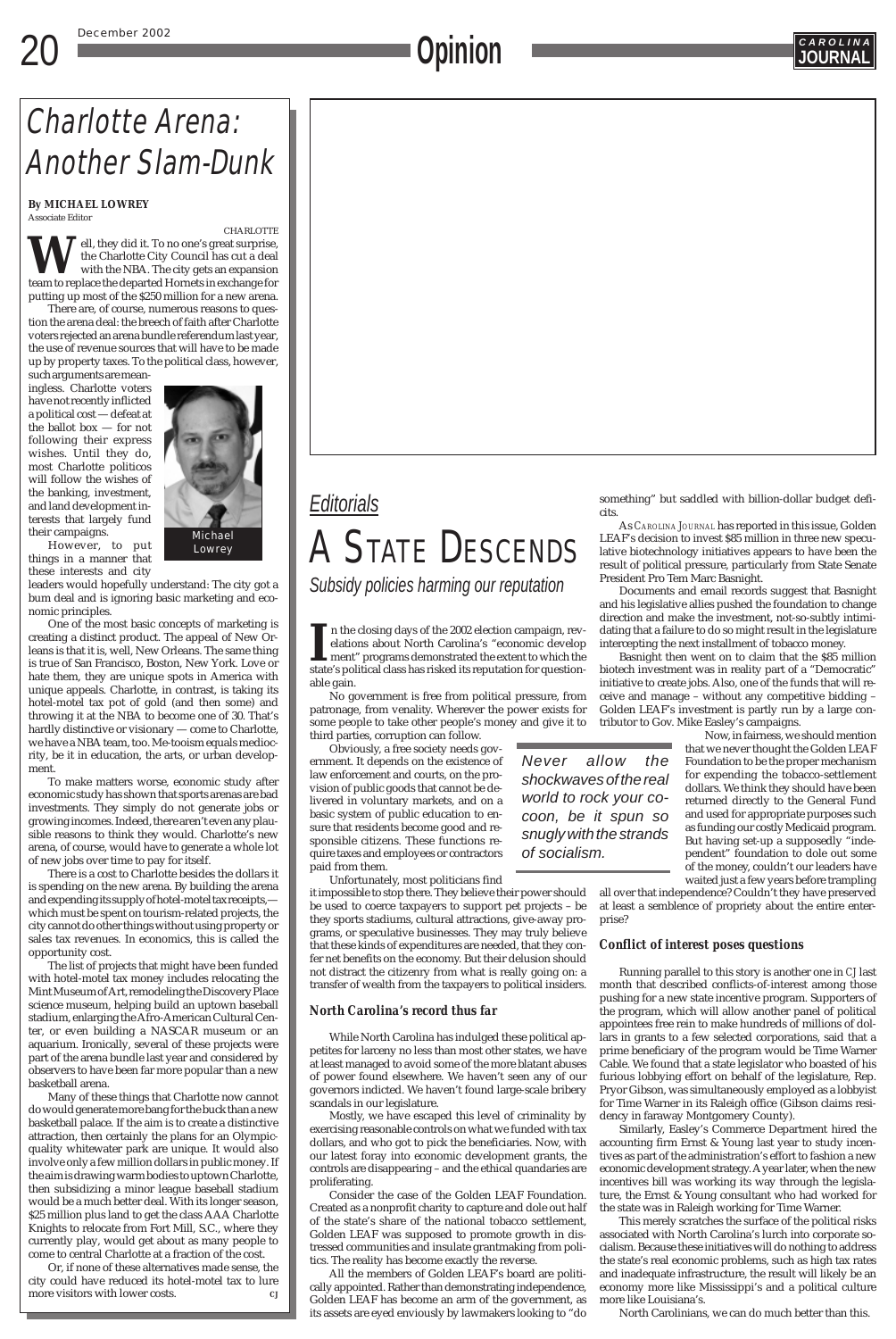## **C A R O L I N A URNA**l

## GRIDLOCK, INDEED  *Hail the new era of two-party politics*

*Just another day in court against the state*

## Real Election Woes Need Our Attention

ridlock in state government: To hear North Carolina's major newspapers, and the political leadership they worship, tell it, it's a fate worse than death.



## **Opinion**

## **HIGHWAY ROBBERY**

Now, only a few days after the Nov. 5 election, the moaning by the major news media is growing louder. How on earth, they fret, will state government function with a revamped General Assembly comprised of a watereddown Democratic majority in the Senate and a House taken over by Republicans? Oh, how will the citizens of this fair land manage to survive under this ominous new world order?

Probably better than anyone could dare to imagine.

Consider what the media and others called a "gridlocked" legislature, under Democratic leadership, that passed these measures in 2002:

• For the first time, shifts the burden of financing mul-Ilion-dollar judicial races to the public.

• Approved an unbalanced \$14.3 billion budget that used more than \$800 million in one-time revenues to pay for ongoing expenses and created a projected deficit of more than \$1 billion for 2003-04. All this handiwork followed a session that addressed a previous budget deficit by raising the statewide sales tax by half a cent.

• Ended \$333 million in reimbursements to cities and counties to feed more spending by state government. In return, legislators allowed localities to raise sales taxes by an additional one-half cent.

• Approved \$28 million to launch Easley's More at Four pre-kindergarten program;

• Created an "economic stimulus and business incentives" program that is expected to cost at least \$300 million over 13 years.

• Gave banks a \$22 million-per-year windfall by capping the amount of corporate taxes banks pay on dividends from their subsidiaries;

• Created the N.C. Toll Road and Bridge Authority, which will oversee the construction and operation of the first toll roads in the state since the late 1800s.

• Passed a "Clean Smokestacks" bill that precludes lower rates for electricity customers by forcing coal-fired plants to cut nitrogen oxide and sulfur dioxide emissions by 75 percent by 2013.

If this is "gridlock," we would hate to see its opposite play out in the North Carolina legislature.

Perhaps taxpayers should consider the source of all the doomsday drivel about gridlock, and reawaken to the beauty of checks and balances built into the republican form of government. The Founding Fathers never intended for legislation to be easy; indeed, they intended it to be difficult, to forestall the excesses of would-be tyrants.

For too long North Carolina remained a one-party state, reducing the range of choices and protecting public officials from healthy competition. Government growth and bureaucratic overreaching attest to the dangers of loyalty granted blindly to one entrenched group. During this period, circumvention of the state constitution became a standard method of operation.

Nov. 5, however, promised to usher in a new era in Tar Heel politics. One can hope it will be an era in which the dynamic of conflicting politics forces restraint upon a state that has grown more oppressive with every new session of the legislature.

Gridlock may be the word *du jour* cooked up by the media and political elite. But the enlightened majority of voters may well calls it competition — the only hope for a free people seeking refuge from an abusive and arrogant government. *CJ*

**T**he road to ruin runs through the center of Raleigh these days, starting at the doorsteps of the legislative leadership and Gov. Mike Easley, who have engaged, quite literally, in highway robbery.

No longer content to rely on North Carolina's traditional sources of revenue the last couple of years the governor and his allies raided all of the state's liquid assets and transferred the money to other projects that were more aligned with their political preferences. The juiciest plum to land in their basket was the Highway Trust Fund.

Easley plucked it to the tune of \$80 million in February, and will take \$205 million more this year. Highway advocates fear that this is just a start, that in the future the trust fund will exist merely as a cash cow to be milked continually by the political class.

Easley's pet project More at Four, yes. Tax reimbursements for localities, no. Giveaways for business "incentives," yes. Highway construction, no. And on it goes.

By denying full funding to highways, Easley accomplishes yet another goal of his administration: to appease radical environmentalists and the Smart Growth crowd, who see road construction as the bane of society.

The 2002 elections are a wrap. Republicans<br>
outperformed. Democrats underperformed<br>
(except in Minnesota, where their funeral<br>
"performance" got bad reviews). Pollsters blew it. outperformed. Democrats underperformed (except in Minnesota, where their funeral "performance" got bad reviews). Pollsters blew it. Campaign money flowed like tears on the "Ricki Lake Show." The print media did better in spotlighting issues rather than just campaign tactics. The television media were missing in action.

Then, too, the state's financial crisis provides just the cover Easley needs to seize monies under an "emergency." That way, he can continue to buoy his pet projects while draining those that don't suit his tastes, all ostensibly for the purpose of rescuing a foundering ship of state.

But now the hijackers' victims are fighting back. The architects of the Highway Trust Fund filed a lawsuit on behalf of the state's taxpayers to retrieve the people's money. The lawsuit, filed Nov. 14 by former Transportation Secretary Jim Harrington and former state Sen. Bill Goldston, follows another suit that was recently filed by 22 cities and counties to recover hundreds of millions in local tax revenues seized by Easley.

> On campaign finance reform, the myths fly like fists on the "Jerry Springer Show." It is argued that big-spending politicians almost invariably win. A better read of the data is that winning politicians almost invariably raise more money. Most face no credible challenger. In the few competitive elections, money is a valuable asset but by no means determines all or even most outcomes. In races this year for the North Carolina House, for example, 14 Democrats who outspent their Republican counterparts, often by huge margins, were defeated. This brings up the real problem with our electoral system: the advantages of incumbency. They start with gerrymandering. The vast majority of political districts are safe or moderately safe seats for either Democrats or Republicans. While some of this is a natural extension of voter preferences, a good portion is directly attributable to the ever-improving ability of lawmakers to pick their voters rather than the other way around. It's competition we need, not more dainty campaigns or more business for clever campaign-finance lawyers and fundraisers. If the so-called experts were really interested in improving our elections, rather than helping their favored parties or magnifying their influence, they would push vigorously for nonpartisan commissions to draw districts and for term limits to ensure rotation in office. I'm not holding out much hope. Perhaps the best we can hope for is term limits for election experts.  $\qquad \qquad CJ$

Raleigh lawyer Eugene Boyce is representing Harrington and Goldston in their lawsuit. Boyce is also litigating the localities' case against the state. Boyce argues that the constitution authorizes the governor to "effect the necessary economies in state expenditures," but that the governor may not use money from dedicated funds.

If past performance is any indication, the Easley crowd has grown accustomed to running for cover. Boyce's record in major lawsuits against the state is perfect: five wins and zero losses.

According to a study performed by the University of North Carolina at Charlotte, in 1984 the state ranked eighth in the nation for its quality and efficiency. By 2000, North Carolina had sunk to 25th. If the free fall continues, North Carolina could rank at the bottom of the national heap before long.

During the 1990s state road maintenance failed to keep pace with inflation, resulting in a \$290 million backlog of road and bridge repairs, a report by the state Department of Transportation showed. During the same period, the amount of traffic on North Carolina roads greatly outstripped road capacity. In 1990, vehicle miles traveled was equal to the amount of paved lane miles. In 2000 vehicle miles traveled were 40 percent higher than in 1990, while the mileage of paved roads increased by just 16.9 percent. North Carolina taxpayers pay for state highways through taxes on motor fuels and vehicles. Expenditures from the state's highway funds have grown significantly in nominal dollars over the past 20 years, to \$2.1 billion in FY 2001-02, and North Carolina levies a relatively high motor fuels tax rate. But that's not the whole story. Adjusted for inflation and the numbers of vehicle miles traveled, highway expenditures actually decreased over the past two decades. Per-capita state and local spending on transportation grew at a much slower rate than spending on education, welfare, health care, and overall government spending. DOT officials grade state roads the same way teachers grade pupils, with letter grades ranging from A to F. North Carolina's interstate highways rated a C, while the rest of the state's roads rated a D, the report said. At a press conference in which they announced their lawsuit, Goldston and Harrington showcased Article 5, Section 5 of the state constitution upon which they rest their case. "Every act of the General Assembly levying a tax shall state the special object to which it is to be applied, and it shall be applied to no other purpose," the passage reads. Simple enough, as Harrington said, that means "hands off." No additional words or translations necessary.

Unless the observer is Easley, or Senate leader Marc

Basnight, or House Speaker Jim Black, who, based upon past behavior, will treat any and all monies as though they were their own personal slush funds, to be appropriated for whatever purpose they deem appropriate at the time.

Under their rules, why should state government continue to function under any pretense of a republican democracy? Why have a constitution? Why bother with legislation? North Carolina's political leaders seem hell-bent to continue their desperado ways until the courts rein them in, again and again.

North Carolina's taxpayers are lucky to have Harrington and Goldston leading the charge on their behalf this time. It's tragic, though, that day in and day out, someone has to rise to the task of taking public officials to court to reclaim funds spent contrary to law.

> Fair enough. Now the chattering classes and political scientists will now start in on how broken the electoral system is. They will complain about poor voter turnout and decry the horrible influence of money. They will grouse about negative campaigns and how they

turn voters off.

And they will be wrong.

Many of the "problems" that the political class says it cares about aren't problems at all. For example, the fact that fewer than half of eligible North Carolinians voted this year poses no threat to representative govern-

ment. Citizens have a right, but not a duty, to vote.

There is no evidence that heroic measures to cajole people to vote, such as same-day registration or Saturday voting, would have a salutary effect on the process. Indeed, it seems highly unlikely that our politics would improve as we induced reluctant voters in to the mix. Let's be serious: How hard is it to get out and vote on a Tuesday, before or after work, or to vote weeks early?

Since much of the political class is left-of-center, they have begun to see higher turnout as a way of reversing a rightward trend. Again, it's hard to see empirical support for this. Opinion surveys show that nonvoters do not significantly disagree with voters on most issues.

Furthermore, in North Carolina we have seen relatively low turnout result in Republican gains in 1966 and 1994 and Democratic gains in 1974 and 1998. Our two highest-turnout midterms were in 1986, when liberal Sen. Terry Sanford was elected, and 1990, when conservative Sen. Jesse Helms beat Harvey Gantt. And arguably our two most "negative" campaigns, the aforementioned Helms-Gantt race and the Helms-Jim Hunt Senate race in 1984, had the highest turnouts in recent state history.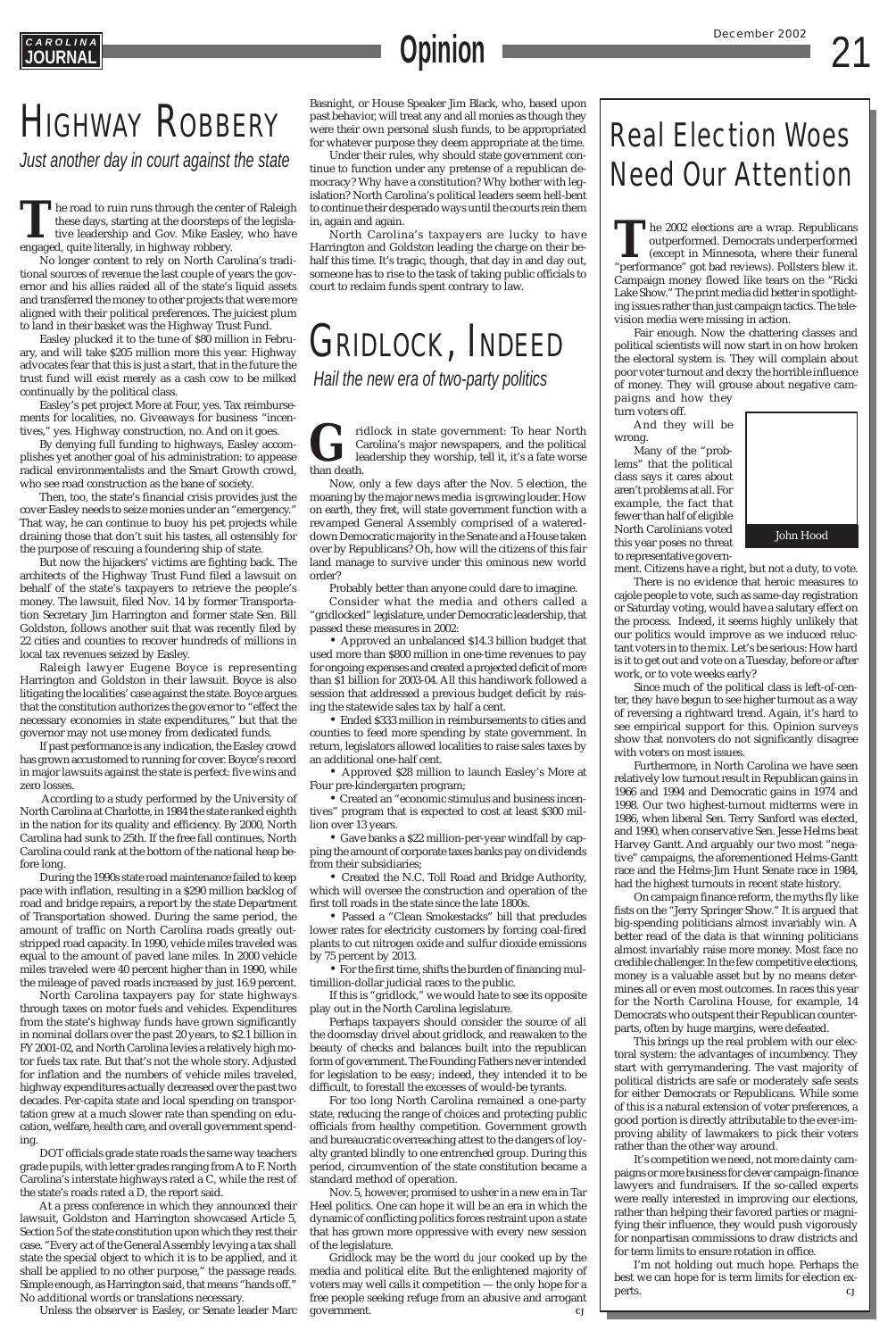## **C A R O L I N A Opinion JOURNAL**

## Editorial Briefs

## The Fallacy of Economic Incentives

### **By MICHAEL L. WALDEN** Contributing Editor

RALEIGH

**T**he North Carolina General Assembly recently passed a new package of business incentives designed to lure businesses and jobs to the state. Business incentives are an old technique, and privately many advocates admit they wish the incentives wouldn't have to be used. But, the promoters say, other states use business incentives, so to remain competitive, North Carolina must do likewise.

Yet business incentives have hidden costs and potential adverse consequences. When these are exposed, incentives lose their luster and sensibility to an alternative way of promoting economic development.

## *Mission impossible*

At the heart of the argument for business incentives is the assumption that state officials can identify winning industries. The idea is to select companies in industries that will prosper in the future and then subsidize, with incentives, their location in North Carolina.

Sounds easy, right? Wrong! Although many economists, business analysts, and futurists may advertise they can pinpoint winning industries, in reality this is very hard, if not impossible to do.

Business formation doesn't move on a straight and predictable line. Supply, demand, and markets are always changing. Only people at the "ground level," such as entrepreneurs and venture capitalist investors, can even hope to keep track of the fast and unpredictable movements in the business world. Certainly academics in their ivory towers and bureaucrats at their downtown offices can't, with any degree of certainty, determine what inventions and innovations will move the economy in the decades ahead. There are other problems with business incentives. In applying for business incentives, companies will make projections of jobs and spending. But there's no assurance these projections will be correct. A recent study of South Carolina auto manufactures found actual job and investment performance fell short of the performance predicted by original impact studies. Business incentives for new companies are unfair for existing companies in two possible ways. First, existing companies, simply because they're already located here, receive no help from the state and, indeed, their taxes help subsidize the incentives for new firms. Second, the incentives subsidize new firms that will compete for workers and perhaps product sales with existing companies. Business incentives don't come cheap. Some states have effectively paid hundreds of millions of dollars of incentives to single firms. States bet the incentives will eventually more than pay for themselves with added new tax revenue. But to finance the incentives, states must

increase taxes or cut other spending that might contribute to economic development, and these actions may actually deter other economic growth. So there's no guarantee the state's bet will pay off. South Carolina, a heavy user of business incentives, has the highest tax burden in the Southeast.

## *Prospering without incentives*

In the 1990s, North Carolina was a modest user of business incentives, compared to other states, and yet, North Carolina prospered. North Carolina was a leader in the nation in many business and investment categories, and the state's economic growth rate was greater than the nation's.

How could this happen without the massive use of

business incentives? Simple. It's because businesses consider many other factors besides incentives when deciding where to locate. Labor availability and cost, access to markets and suppliers, quality of education and training facilities and programs, and the extent and quality of the transportation system are some of the key characteristics businesses look for before they consider business incentives.

So rather than selecting companies on which to shower riches (incentives) — and remember, these companies may or may not prosper — an alternative approach is for the state to use its scarce resources to create an attractive economic environment for any business. Focus the state's attention on developing and maintaining first-class educational and transportation systems. Reform the tax system to make it simpler and less burdensome. Review the benefits and costs of state regulations affecting business and streamline the regulations where needed.

### *Incentives are bribes*

The alternative approach eliminates the unfairness to existing companies associated with incentives by treating existing and new businesses the same. The alternative approach is also a less risky strategy because the spending is on characteristics and amenities that apply to all businesses. Using investment terminology, the alternative approach is a diversified one, whereas incentives put our "economic eggs" in only a few baskets.

We don't want to bribe businesses to come to North Carolina with targeted tax and public spending gifts. Instead, we want businesses to be attracted to North Carolina because of our attractive human, physical, and natural attributes. If the state focuses on this basis tenant, we'll run rings around states using big, and costly, incentives. *CJ*

## *"Social Exclusion" in Australia*

In Australia, a new concept, "social exclusion," is displacing an older and more familiar one — the idea of "poverty." The term "social exclusion" can mean almost anything and can be applied to almost anybody, and unlike the word "poverty" it always implies causation. Identifying someone as "socially excluded" fixes in advance the presumption that they are not to be held responsible for their condition and is language that apportions blame and guilt to justify redistributing people's money, critics warn.

People are "excluded" if they are unable to participate in a style of life deemed "normal" in their society. "Social exclusion" occurs at the top as well as the bottom of society as privileged groups withdraw from participation in mass society.

The finger of blame is being pointed at higher earners, who are shirking their social obligations, and at government, which is letting them get away with it. But the claim that there is a deprived stratum of people who cannot participate effectively in social life turns out to be empirically untrue.

The main cause of poverty today is lack of employment, and the principal solution to poverty lies in getting more welfare claimants into work. The language of social exclusion obscures these simple truths, critics argue.

### *Minimum standards and health care*

Minimum government standards on private medical insurance for the elderly have led to lower coverage than would have been the case in the absence of such regulations, researchers say. Minimum standards imposed on "Medigap" insurance 25 years ago resulted in a decline in voluntary purchase of the regulated supplemental insurance policies.

This finding is of particular interest because minimum standards continue to be applied or proposed in many different health insurance markets, including state-imposed minimum standards on employerprovided health insurance and federal proposals for a "Patients' Bill of Rights" that would impose minimum standards on Health Maintenance Organizations.

The introduction of the minimum standards was associated with a 15 percent decline in nongroup coverage in the first two years, and a long-run decline of 25 percent. There is no evidence that individuals switched to other forms of insurance that were less regulated.

Although few nongroup policies would have met the minimum standards before implementation of the regulations, many of the policies had provided additional benefits — such as prescription drug coverage or coverage for care in a skilled nursing facility — not required by the minimum standards.

## *Trading of water quotas works*

Water shortages are common in arid areas. The usual solution is for the government to institute some sort of rationing and engage in production of fresh



water.

Some experts believe this is impractical. They contend that government is the primary cause of water misallocation, arguing that governments worsen the water situation by engaging in Soviet style centralized water control. The best solution is for governments to create an initial allocation of water and a legal framework that allows individuals to trade their quotas.

Chile offers a telling lesson for water-deprived states. In 1966, Chile nationalized its water supplies. But 15 years later allocated rights to individual farmers, businesses and municipalities, and allowed each group to trade its quotas. The results were impressive. In 1970 only 27 percent of rural and 63 percent of urban dwellers received drinkable water. By the mid-1990s, the respective percentages were 94 percent and 99 percent. These figures are better than any other mid-income developing country in the world.

Experts believe that other arid areas should implement similar reforms. This would divert water away from entrenched agricultural interests, direct water toward more efficient ventures and allow more efficient uses of the land. *CJ*



*Michael L. Walden*

*Michael L. Walden is a William Neal Reynolds distinguished professor at North Carolina State University and an adjunct scholar with the Locke Foundation.*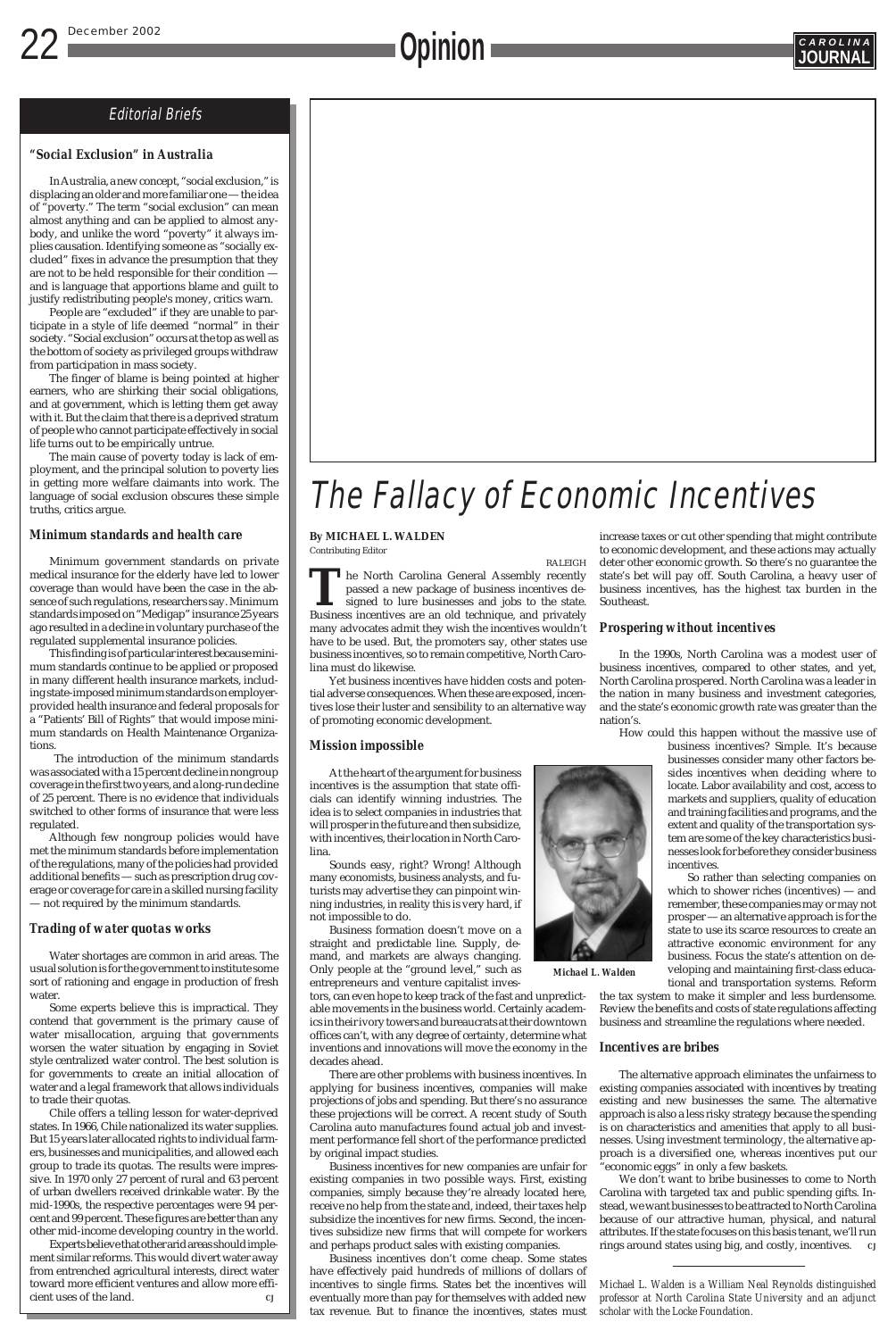## *<u>Opinion</u>*

**C A R O L I N A**

## No Excuses for Media Mistreatment of UNC-CH Salary Study

## **By MARC ROTTERMAN**

Contributing Editor

RALEIGH **Example 1** arlier this year one of the true gentlemen of sports,<br>Johnny Unitas, died at the age of 69. Unitas was<br>arguably the greatest quarterback in the history of<br>the game. Unitas was not flambovant, nor did he have a Johnny Unitas, died at the age of 69. Unitas was arguably the greatest quarterback in the history of the game. Unitas was not flamboyant, nor did he have a contract in the millions of dollars when he played in the pros. Unitas was a blue-collar everyman with an incredible work ethic who rose from being a \$6-a-game sandlot player to become the best in his chosen profession.

Unitas was born to a working-class family in 1933 during the Depression. Unitas' father, a coal deliveryman, died when Johnny was 5. His mother worked two jobs to raise four children. Like many who played the game during his time, Unitas missed out on the big money that today's players earn. Though like most of us he yearned for more, his friends say he was satisfied with his station in life and never developed the sense of superiority and entitlement that is so common among today's athletes.

## *A general leading the way*

On the field Unitas was the general leading his troops. Dubbed the "Golden Arm," Unitas also had an iron will and uncanny ability to read opposing teams' defenses. And yes, Unitas called his own plays. Unlike today's quarterbacks, no coach from a sky suite called in Unitas' plays. Unitas ran the offense and in fact, in most instances, controlled the tempo of the game.

In his trademark black high-top cleats, Unitas led the Baltimore Colts to titles in 1958 and 1959 and was chosen to five All League teams and won the Player of the Year Award three times. He played in 10 Pro Bowls. He threw at least one touchdown pass in 47 consecutive games, a National Football League record.

The road to the NFL was not an easy one for Unitas. After high school, Notre Dame thought Unitas was too light. Indiana also passed on him. Pittsburgh offered him a scholarship, but he failed the school's entrance exam. Finally, he accepted an offer from Louisville and did well

It was humanity and lack of ego that endeared him to the fans. Today's pro athletes would do well to emulate Unitas both on and off the field.

enough to be taken by the Pittsburgh Steelers in the ninth round of the NFL 1955 draft. The Steelers had four quarterbacks that year, and Unitas rode the bench. He was dropped after never having played a preseason game.

recent study of faculty salaries at the University of North Carolina at Chapel Hill revealed a significant salary gap between white male faculty and minority faculty. Now that the pay gap has been proven, it's time for the university to address the obvious pay bias.

Unitas took a construction job, stayed in Pittsburgh, and played semipro ball for the Bloomfield Rams. The next year Unitas signed with the Baltimore Colts for \$7,000. His contract was contingent on him surviving the year, and survive he did, playing 18 spectacular years in the NFL. Unitas was perfect for Baltimore in the late 1950s and '60s.

At Unitas' funeral Cardinal William Keeler said he found "sanctity in a man who threw footballs as if they were missiles, but never lost his human touch. He was the kind of man who would shake the hand of a homeless person and say it was an honor to shake his hand." That human touch is what endeared Unitas to Baltimore, that and Unitas' hunger to win.

In 1958 he led the Colts to a 23-17 victory over the New York Giants in sudden-death overtime in an NFL championship game that is still regarded by many as the greatest game ever played. In 1959 he set an NFL season record of 32 touchdown passes and led the Colts to a 31-16 victory over the Giants in the title game. In '71 his Colts beat the Dallas Cowboys, 16-13, in the Super Bowl. Unitas was inducted into the Pro Football Hall of Fame in 1979.

## *Charity and disability after football*

*"It's unacceptable for a university of this magnitude to have such a discrepancy in pay for female faculty." — Diane Kjervik* "We have a problem, and it needs to be remedied," Estroff said in the statewide Associated Press story on the report — again, referring only to the female salary disparity. She is quoted twice more about the "serious problem," which "is systematic, and it is significant," before the story mentions, in its eighth paragraph, that "The UNC-CH study showed a different picture for minorities." The fun thing in all this is that not only does the 14-page report downplay those same findings, its two-page executive summary does the same. Yet the media downplay — flat-out ignore, actually — that aspect of the report. The report uses multiple regression analysis with a professor's nine-month salary as the dependent variable, and it includes measures of education,

After his days in football were over, he preferred to attend charity events rather than to revel in his past football exploits. But football had taken its toll on Unitas' body. He had numerous operations to repair his knees, and his right arm was so injured in a 1968 preseason game against Dallas that in recent years he could not pick up a fork and feed himself with that hand. In 1997 he underwent five hours of surgery on the arm. The condition did not improve. Unitas hoped to receive league-financed disability payments, but he was turned down by the NFL because he received a monthly pension. League officials said they denied the disability payments because Unitas had not filed for disability before the age of 55. That is a sad commentary on a league that Unitas helped bring into the television age. It was his mastery of the game that attracted countless numbers of fans to the sport and television.

*Marc Rotterman is a senior fellow at the John Locke Foundation and treasurer of the American Conservative Union.*



*Johnny Unitas*

## Johnny Unitas: the NFL's Blue-Collar Hero Dies at 69

### **By JON SANDERS**

Assistant Editor

RALEIGH

Regardless, the media have chosen to highlight just one of those disparities and ignore all of the report's caveats. Why? Try to think of a single, good reason.

The next step is hard but clear: UNC-CH must take corrective action to pay white males more. The good news is at least they're now getting paid more than females.

Sound shocking? Well, don't get your dander up. The preceding paragraphs were merely a spoof of actual media treatment of the report.

### *Media fixated on women*

It's true that the study, "Report on the 2002 Faculty Salary Equity Study," prepared by Drs. Lynn Williford and Bernadette Gray-Little, did find that white male faculty were paid significantly less than minority faculty — to the tune of \$1,680 overall. The focus of media attention, however, was on the finding that women earned an average of \$1,332 less than white males on campus. Their reaction reveals the rather curious lenses through which the media view issues of race and gender.

The UNC study "should spur the UNC system to determine whether women academicians are being fairly paid at its other 15 campuses — and if not, to take corrective action," opined *The News & Observer* of Raleigh in a house editorial. "The good news from Chapel Hill is that the university has overcome a pay disparity that had affected its minority personnel."

"UNC Salary Gap Found — But How to Fix It?" asked a headline in *The Herald-Sun* of Durham. In the accompanying story, reporter Eric Ferreri asks UNC-CH officials about how their reactions to and plans to address

the salary inequity — the one between women and men. Provost Robert Shelton says "corrective action" is needed. Faculty Chairwoman Sue Estroff said the gap is "not insignificant" and, "It's unacceptable for a university of this magnitude to have such a discrepancy in pay for female faculty." UNC-CH Women's Center head Diane Kjervik said the report "does confirm what we [female faculty] suspected."

Ferreri also reports, "The women's center will join with the Association of Women, Faculty and Professionals and the Faculty Council's committee on the status of women to sponsor a series of discussion groups for female faculty in the coming days and weeks."

discipline, market forces, professorial status, administrative roles, experience, service length, career level, gender, and ethnicity as independent variables.

As the report's executive summary explains, "the strongest predictors of salary were those variables that we normally expect to be related to higher salaries: full professor rank, distinguished professorship, administrator of a large unit, tenure track appointment as opposed to fixed term, and specialization in a relatively high-paying discipline." The summary explains, "After adjustments for

the variables expected to be related to higher salaries, the variables gender and ethnicity contributed very little to the overall prediction of salaries."

The salary gaps were covered in the next paragraph, which reads, "However, examination of the coefficients indicates that status as a minority member was positively related to salary in all but the School of Medicine analyses, where a very small negative differential was observed. Average female salaries lagged behind the average for the white male reference category in every analysis, ranging from a deficit of \$1,169 in the College of Arts & Sciences to \$9,293 in Clinical Medicine."

## *Preliminary? No matter to the media*

The key paragraph, however, was the next one:

"Although the models developed are quite robust, the results indicate that between fifteen and twenty-five percent of the variability in faculty salaries was not explained by the analyses. This remaining variability is quite likely due to differences in the quality of faculty contributions that are not accounted for in the regression analyses.

"Therefore, the results of this study should be treated as preliminary only. Further analyses at the school/ department level might focus on individuals with large negative disparities between their predicted and actual salaries in an attempt to determine what productivity differences or other factors might account for the observed gap."

In short, the UNC-CH report found pay disparities between females and males and between minorities and white males. It also made clear that it cannot explain 15 to 25 percent of the variability and suggested that it's likely due to the quality of productivity differences and other factors the study did not include. For that reason, the study explicitly explained that its results should be treated as preliminary only.